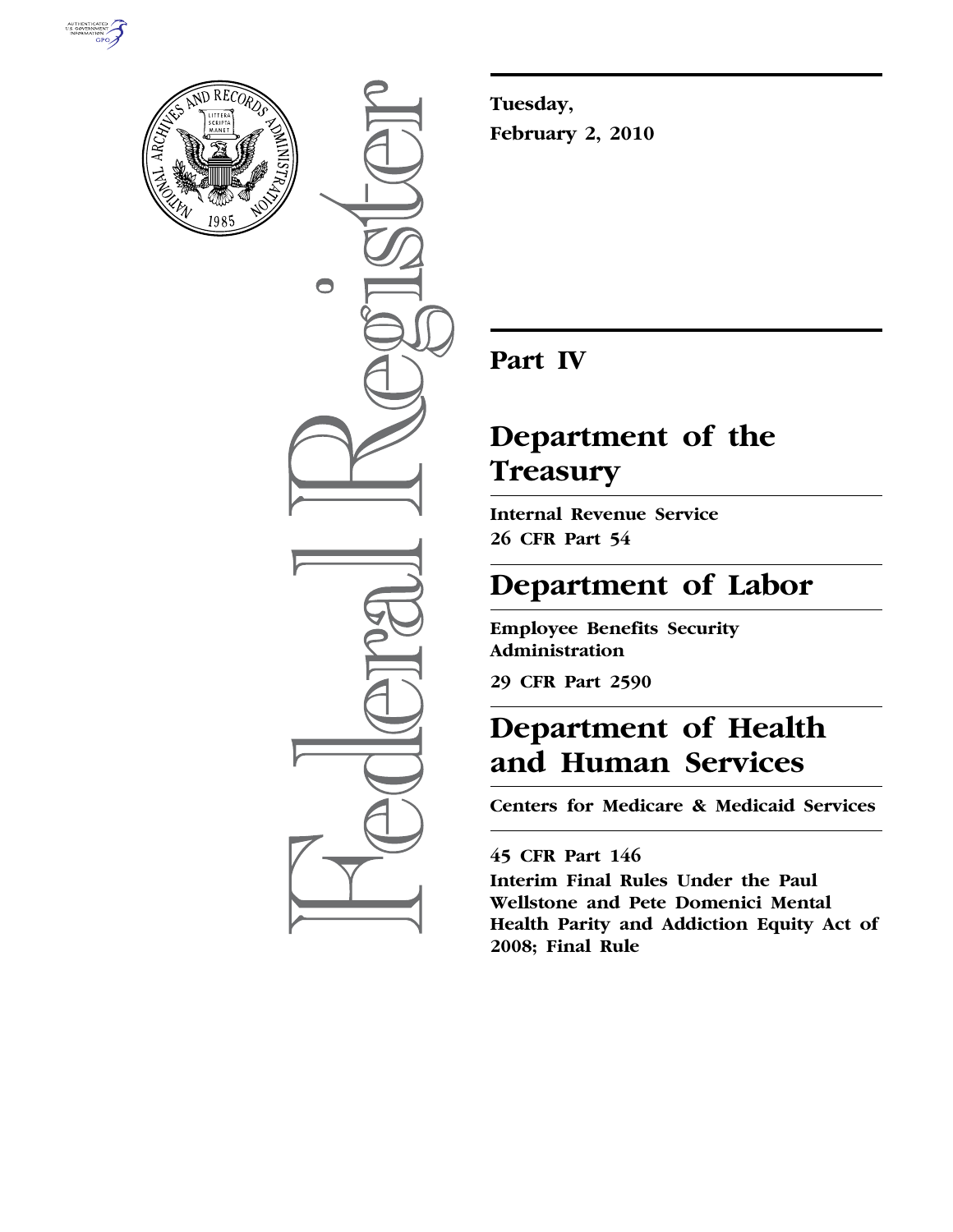## **DEPARTMENT OF THE TREASURY**

**Internal Revenue Service** 

#### **26 CFR Part 54**

**[TD 9479]** 

**RIN 1545–BJ05** 

#### **DEPARTMENT OF LABOR**

**Employee Benefits Security Administration** 

## **29 CFR Part 2590**

**RIN 1210–AB30** 

## **DEPARTMENT OF HEALTH AND HUMAN SERVICES**

**Centers for Medicare & Medicaid Services** 

**[CMS–4140–IFC]** 

#### **45 CFR Part 146**

**RIN 0938–AP65** 

## **Interim Final Rules Under the Paul Wellstone and Pete Domenici Mental Health Parity and Addiction Equity Act of 2008**

**AGENCIES:** Internal Revenue Service, Department of the Treasury; Employee Benefits Security Administration, Department of Labor; Centers for Medicare & Medicaid Services, Department of Health and Human Services.

**ACTION:** Interim final rules with request for comments.

**SUMMARY:** This document contains interim final rules implementing the Paul Wellstone and Pete Domenici Mental Health Parity and Addiction Equity Act of 2008, which requires parity between mental health or substance use disorder benefits and medical/surgical benefits with respect to financial requirements and treatment limitations under group health plans and health insurance coverage offered in connection with a group health plan. **DATES:** *Effective date.* These interim final regulations are effective on April 5, 2010.

*Comment date.* Comments are due on or before May 3, 2010.

*Applicability date.* These interim final regulations generally apply to group health plans and group health insurance issuers for plan years beginning on or after July 1, 2010.

**ADDRESSES:** Written comments may be submitted to any of the addresses specified below. Any comment that is submitted to any Department will be

shared with the other Departments. Please do not submit duplicates.

All comments will be made available to the public. *WARNING:* Do not include any personally identifiable information (such as name, address, or other contact information) or confidential business information that you do not want publicly disclosed. All comments are posted on the Internet exactly as received, and can be retrieved by most Internet search engines. No deletions, modifications, or redactions will be made to the comments received, as they are public records. Comments may be submitted anonymously.

*Department of Labor.* Comments to the Department of Labor, identified by RIN 1210–AB30, by one of the following methods:

• *Federal eRulemaking Portal: http:// www.regulations.gov.* Follow the instructions for submitting comments.

• *E-mail: E-OHPSCA.EBSA@dol.gov.* 

• *Mail or Hand Delivery:* Office of Health Plan Standards and Compliance Assistance, Employee Benefits Security Administration, Room N–5653, U.S. Department of Labor, 200 Constitution Avenue, NW., Washington, DC 20210, *Attention:* RIN 1210–AB30.

Comments received by the Department of Labor will be posted without change to *http:// www.regulations.gov* and *http:// www.dol.gov/ebsa,* and available for public inspection at the Public Disclosure Room, N–1513, Employee Benefits Security Administration, 200 Constitution Avenue, NW., Washington, DC 20210.

*Department of Health and Human Services.* In commenting, please refer to file code CMS–4140–IFC. Because of staff and resource limitations, we cannot accept comments by facsimile (FAX) transmission.

You may submit comments in one of four ways (please choose only one of the ways listed):

1. *Electronically.* You may submit electronic comments on this regulation to *http://www.regulations.gov.* Follow the instructions under the ''More Search Options'' tab.

2. *By regular mail.* You may mail written comments to the following address ONLY: Centers for Medicare & Medicaid Services, Department of Health and Human Services, Attention: CMS–4140–IFC, P.O. Box 8016, Baltimore, MD 21244–1850.

Please allow sufficient time for mailed comments to be received before the close of the comment period.

3. *By express or overnight mail.* You may send written comments to the following address ONLY: Centers for Medicare & Medicaid Services,

Department of Health and Human Services, Attention: CMS–4140–IFC, Mail Stop C4–26–05, 7500 Security Boulevard, Baltimore, MD 21244–1850.

4. *By hand or courier.* If you prefer, you may deliver (by hand or courier) your written comments before the close of the comment period to either of the following addresses:

a. For delivery in Washington, DC— Centers for Medicare & Medicaid Services, Department of Health and Human Services, Room 445–G, Hubert H. Humphrey Building, 200 Independence Avenue, SW., Washington, DC 20201.

(Because access to the interior of the Hubert H. Humphrey Building is not readily available to persons without Federal government identification, commenters are encouraged to leave their comments in the CMS drop slots located in the main lobby of the building. A stamp-in clock is available for persons wishing to retain a proof of filing by stamping in and retaining an extra copy of the comments being filed.)

b. For delivery in Baltimore, MD— Centers for Medicare & Medicaid Services, Department of Health and Human Services, 7500 Security Boulevard, Baltimore, MD 21244–1850.

If you intend to deliver your comments to the Baltimore address, please call (410) 786–7195 in advance to schedule your arrival with one of our staff members.

Comments mailed to the addresses indicated as appropriate for hand or courier delivery may be delayed and received after the comment period.

*Submission of comments on paperwork requirements.* You may submit comments on this document's paperwork requirements by following the instructions at the end of the ''Collection of Information Requirements'' section in this document.

*Inspection of Public Comments:* All comments received before the close of the comment period are available for viewing by the public, including any personally identifiable or confidential business information that is included in a comment. We post all comments received before the close of the comment period on the following Web site as soon as possible after they have been received: *http:// www.regulations.gov.* Follow the search instructions on that Web site to view public comments.

Comments received timely will also be available for public inspection as they are received, generally beginning approximately 3 weeks after publication of a document, at the headquarters of the Centers for Medicare & Medicaid Services, 7500 Security Boulevard, Baltimore, Maryland 21244, Monday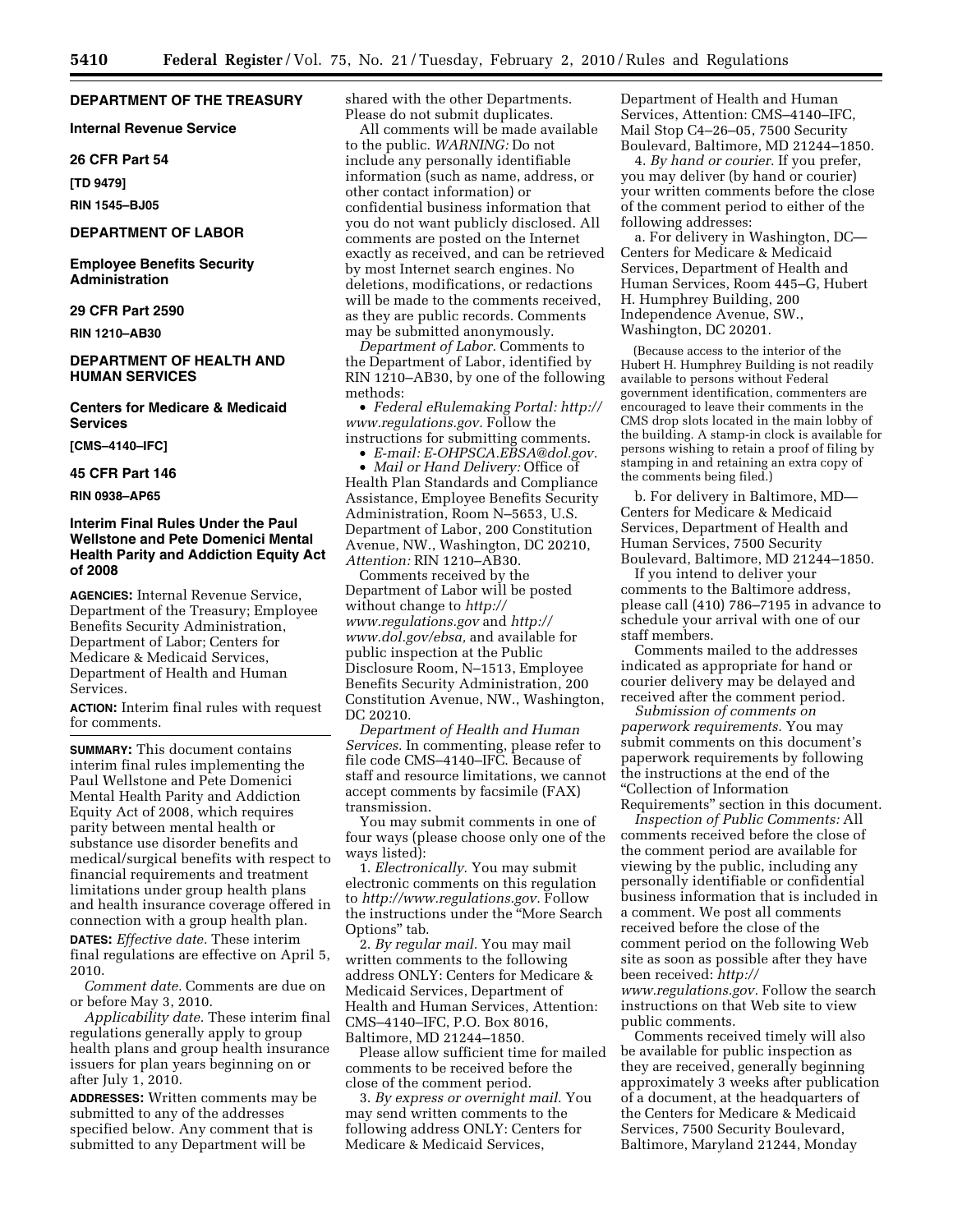through Friday of each week from 8:30 a.m. to 4 p.m. EST. To schedule an appointment to view public comments, phone 1–800–743–3951.

*Internal Revenue Service.* Comments to the IRS, identified by REG–120692– 09, by one of the following methods:

• *Federal eRulemaking Portal: http:// www.regulations.gov.* Follow the instructions for submitting comments.

• *Mail:* CC:PA:LPD:PR (REG–120692– 09), room 5205, Internal Revenue Service, P.O. Box 7604, Ben Franklin Station, Washington, DC 20044.

• *Hand or courier delivery:* Monday through Friday between the hours of 8 a.m. and 4 p.m. to: CC:PA:LPD:PR (REG–120692–09), Courier's Desk, Internal Revenue Service, 1111 Constitution Avenue, NW., Washington, DC 20224.

All submissions to the IRS will be open to public inspection and copying in room 1621, 1111 Constitution Avenue, NW., Washington, DC from 9 a.m. to 4 p.m.

**FOR FURTHER INFORMATION CONTACT:**  Amy Turner or Beth Baum, Employee Benefits Security Administration, Department of Labor, at (202) 693–8335; Russ Weinheimer, Internal Revenue Service, Department of the Treasury, at (202) 622–6080; Adam Shaw, Centers for Medicare & Medicaid Services, Department of Health and Human Services, at (877) 267–2323, extension 61091.

*Customer Service Information:*  Individuals interested in obtaining information from the Department of Labor concerning employment-based health coverage laws, including the mental health parity provisions, may call the EBSA Toll-Free Hotline at 1–866–444–EBSA (3272) or visit the Department of Labor's Web site (*http:// www.dol.gov/ebsa*). In addition, information from HHS on private health insurance for consumers (such as mental health and substance use disorder parity) can be found on the Centers for Medicare & Medicaid Services (CMS) Web site (*http:// www.cms.hhs.gov/ HealthInsReformforConsume/ 01*\_*Overview.asp*).

#### **SUPPLEMENTARY INFORMATION:**

#### **I. Background**

The Paul Wellstone and Pete Domenici Mental Health Parity and Addiction Equity Act of 2008 (MHPAEA) was enacted on October 3, 2008 as sections 511 and 512 of the Tax Extenders and Alternative Minimum Tax Relief Act of 2008 (Division C of

Pub. L. 110-343).<sup>1</sup> MHPAEA amends the Employee Retirement Income Security Act of 1974 (ERISA), the Public Health Service Act (PHS Act), and the Internal Revenue Code of 1986 (Code). In 1996, Congress enacted the Mental Health Parity Act of 1996 (MHPA 1996), which required parity in aggregate lifetime and annual dollar limits for mental health benefits and medical and surgical benefits. Those mental health parity provisions were codified in section 712 of ERISA, section 2705 of the PHS Act, and section 9812 of the Code, which apply to employmentrelated group health plans and health insurance coverage offered in connection with a group health plan. The changes made by MHPAEA are codified in these same sections and consist of new requirements as well as amendments to the existing mental health parity provisions. The changes made by MHPAEA are generally effective for plan years beginning after October 3, 2009.

On April 28, 2009, the Departments of the Treasury, Labor, and HHS (collectively, the Departments) published in the **Federal Register** (74 FR 19155) a request for information (RFI) soliciting comments on the requirements of MHPAEA. After consideration of the comments received in response to the RFI, the Departments are publishing these interim final regulations. These regulations generally become applicable to plans and issuers for plan years beginning on or after July 1, 2010.

#### **II. Overview of the Regulations**

These interim final regulations replace regulations published on December 22, 1997 at 62 FR 66932 implementing MHPA 1996. These regulations also make conforming changes to reflect modifications MHPAEA made to the original MHPA 1996 definitions and provisions regarding parity in aggregate lifetime and annual dollar limits, and incorporate new parity standards.

## *A. Meaning of Terms (26 CFR 54.9812– 1T(a), 29 CFR 2590.712(a), and 45 CFR 146.136(a))*

The paragraph with the heading "definitions" in the MHPA 1996 regulations has been renamed ''meaning of terms'' under these regulations because some of the terms added by MHPAEA are not comprehensively defined. The change in heading reflects the fact that if a term is described as

including a list of examples, the term may have a broader meaning than the illustrative list of examples.

1. Aggregate Lifetime and Annual Dollar Limits

The word "dollar" has been added to the terms "aggregate lifetime limit" and "annual limit" under the MHPA 1996 regulations to distinguish them from lifetime and annual limits expressed in terms of days or visits which are subject to new requirements under MHPAEA.

#### 2. Coverage Unit

Paragraph (a) in these regulations cross-references the definition of coverage unit in paragraph (c)(1). Paragraph (c)(1) clarifies the term for purposes of the new MHPAEA rules and is discussed later in this preamble.

3. Cumulative Financial Requirements

These regulations add a definition for the term "cumulative financial requirements''. Under this definition, a cumulative financial requirement is a financial requirement that typically operates as a threshold amount that, once satisfied, will determine whether, or to what extent, benefits are provided. A common example of a cumulative financial requirement is a deductible that must be satisfied before a plan will start paying for benefits. However, aggregate lifetime and annual dollar limits are excluded from being cumulative financial requirements (because the statutory term financial requirements excludes aggregate lifetime and annual dollar limits).

4. Cumulative Quantitative Treatment Limitations

These regulations add a definition for the term ''cumulative quantitative treatment limitations''. Similar to the definition for cumulative financial requirements, a cumulative quantitative treatment limitation is defined as a treatment limitation that will determine whether, or to what extent, benefits are provided based on an accumulated amount. A common example of a cumulative quantitative treatment limitation is a visit limit (whether imposed annually or on a lifetime basis).

#### 5. Financial Requirements

These regulations repeat the statutory language that provides the term ''financial requirements'' includes deductibles, copayments, coinsurance, and out-of-pocket maximums. The statute and these regulations exclude aggregate lifetime and annual dollar limits from the meaning of financial requirements; these limits are subject to

<sup>1</sup>A technical correction to the effective date for collectively bargained plans was made by Public Law 110–460, enacted on December 23, 2008.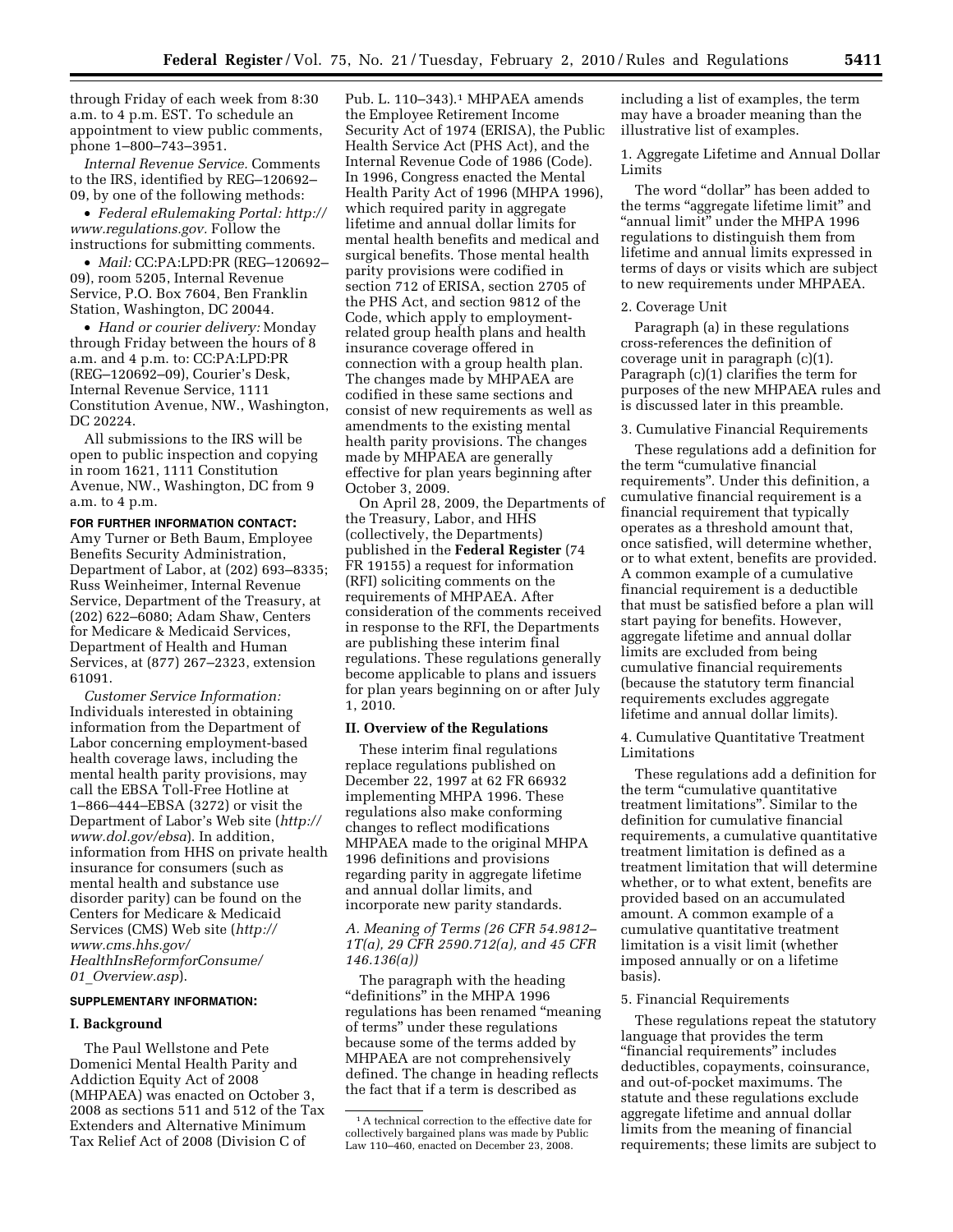separate provisions originally enacted as medical/surgical, mental health, or part of MHPA 1996 that remain in paragraph (b).

## 6. Medical/Surgical Benefits, Mental Health Benefits, and Substance Use Disorder Benefits

Among the changes enacted by MHPAEA is an expansion of the parity requirements for aggregate lifetime and annual dollar limits to include protections for substance use disorder benefits. Prior law specifically excluded substance abuse or chemical dependency benefits 2 from those requirements. Consequently, these regulations amend the meanings of medical/surgical benefits and mental health benefits (and add a definition for substance use disorder benefits). Under these regulations, medical/surgical benefits are benefits for medical or surgical services, as defined under the terms of the plan or health insurance coverage, but do not include mental health or substance use disorder benefits. Mental health benefits and substance use disorder benefits are benefits with respect to services for mental health conditions and substance use disorders, as defined under the terms of the plan and in accordance with applicable Federal and State law. These regulations further provide that the plan terms defining whether the benefits are mental health or substance use disorder benefits must be consistent with generally recognized independent standards of current medical practice. This requirement is included to ensure that a plan does not misclassify a benefit in order to avoid complying with the parity requirements.

The word "generally" in the requirement ''to be consistent with generally recognized independent standards of current medical practice'' is not meant to imply that the standard must be a national standard; it simply means that a standard must be generally accepted in the relevant medical community. There are many different sources that would meet this requirement. For example, a plan may follow the most current version of the Diagnostic and Statistical Manual of Mental Disorders (DSM), the most current version of the International Classification of Diseases (ICD), or a State guideline. All of these would be considered acceptable resources to determine whether benefits for a particular condition are classified as

substance use disorder benefits.

#### 7. Treatment Limitations

These regulations repeat the statutory language with respect to the term ''treatment limitation'' and also distinguish between a quantitative and a nonquantitative treatment limitation. These regulations provide that the parity requirements in the statute apply to both quantitative and nonquantitative treatment limitations. A quantitative treatment limitation is a limitation that is expressed numerically, such as an annual limit of 50 outpatient visits. A nonquantitative treatment limitation is a limitation that is not expressed numerically, but otherwise limits the scope or duration of benefits for treatment. A non-exhaustive list of nonquantitative treatment limitations is included in these regulations in paragraph (c)(4). This list, as well as the application of these regulations to nonquantitative treatment limitations, is further discussed later in this preamble. However, these regulations provide that a permanent exclusion of all benefits for a specific condition or disorder is not a treatment limitation.

*B. Conforming Amendments to Parity Requirements With Respect to Aggregate Lifetime and Annual Dollar Limits (26 CFR 54.9812–1T(b), 29 CFR 2590.712(b), and 45 CFR 146.136(b))* 

Paragraph (b) of these regulations addresses the parity requirements with respect to aggregate lifetime and annual dollar limits. The mechanics of these requirements generally remain the same as under the MHPA 1996 regulations, except that MHPAEA expanded the scope of the parity provisions to apply also to substance use disorder benefits. Accordingly, these regulations make conforming changes to reflect this expansion. Certain examples illustrating the application of MHPA 1996 to benefits for substance abuse and chemical dependency were deleted (as they are no longer accurate); other provisions were modified to include references to substance use disorder benefits as within the scope of the parity requirements for aggregate lifetime and annual dollar limits.

*C. Parity Requirements With Respect to Financial Requirements and Treatment Limitations (26 CFR 54.9812–1T(c), 29 CFR 2590.712(c), and 45 CFR 146.136(c))* 

Paragraph (c) of these regulations implements the core of MHPAEA's new rules, which require parity with respect to financial requirements and treatment limitations.

#### 1. Clarification of Terms

In addition to the meaning of terms in paragraph (a), paragraph (c)(1) of these regulations clarifies certain terms that have been given specific meanings for purposes of MHPAEA.

a. *Classification of benefits.* Paragraph (c)(1) cross-references the term "classification of benefits" in paragraph (c)(2)(ii). Paragraph (c)(2)(ii) describes the six benefit classifications and their application, which are discussed later in this preamble. These regulations provide that the parity requirements for financial requirements and treatment limitations are applied on a classification-by-classification basis.

b. *Type.* These regulations use the term "type" to refer to financial requirements and treatment limitations of the same nature. Different types include copayments, coinsurance, annual visit limits, and episode visit limits. Plans often apply more than one financial requirement or treatment limitation to benefits. These regulations specify that a financial requirement or treatment limitation must be compared only to financial requirements or treatment limitations of the same type within a classification. For example, copayments are compared only to other copayments, and annual visit limits are compared only to other annual visit limits; copayments are not compared to coinsurance, and annual visit limits are not compared to episode visit limits.

c. *Level.* A type of financial requirement or treatment limitation may vary in magnitude. For example, a plan may impose a \$20 copayment or a \$30 copayment depending on the medical/ surgical benefit. In these regulations, a "level" of a type of financial requirement or treatment limitation refers to the magnitude (such as the dollar, percentage, day, or visit amount) of the financial requirement or treatment limitation.

d. *Coverage unit.* Plans typically distinguish between coverage for a single participant, for a participant plus a spouse, for a family, and so forth. Coverage unit is the term used in these regulations to refer to how a plan groups individuals for purposes of determining benefits, or premiums or contributions. These regulations provide that the general parity requirement of MHPAEA for financial requirements and treatment limitations is applied separately for each coverage unit.

2. General Parity Requirement for Financial Requirements and Treatment Limitations

The general parity requirement of paragraph (c)(2) of these regulations

 $^{\rm 2}$  The terms "substance abuse," "chemical dependency, " and "substance use disorder" are variously used to refer to substance use disorders. Although they mean essentially the same thing, the term used in MHPAEA is ''substance use disorder''.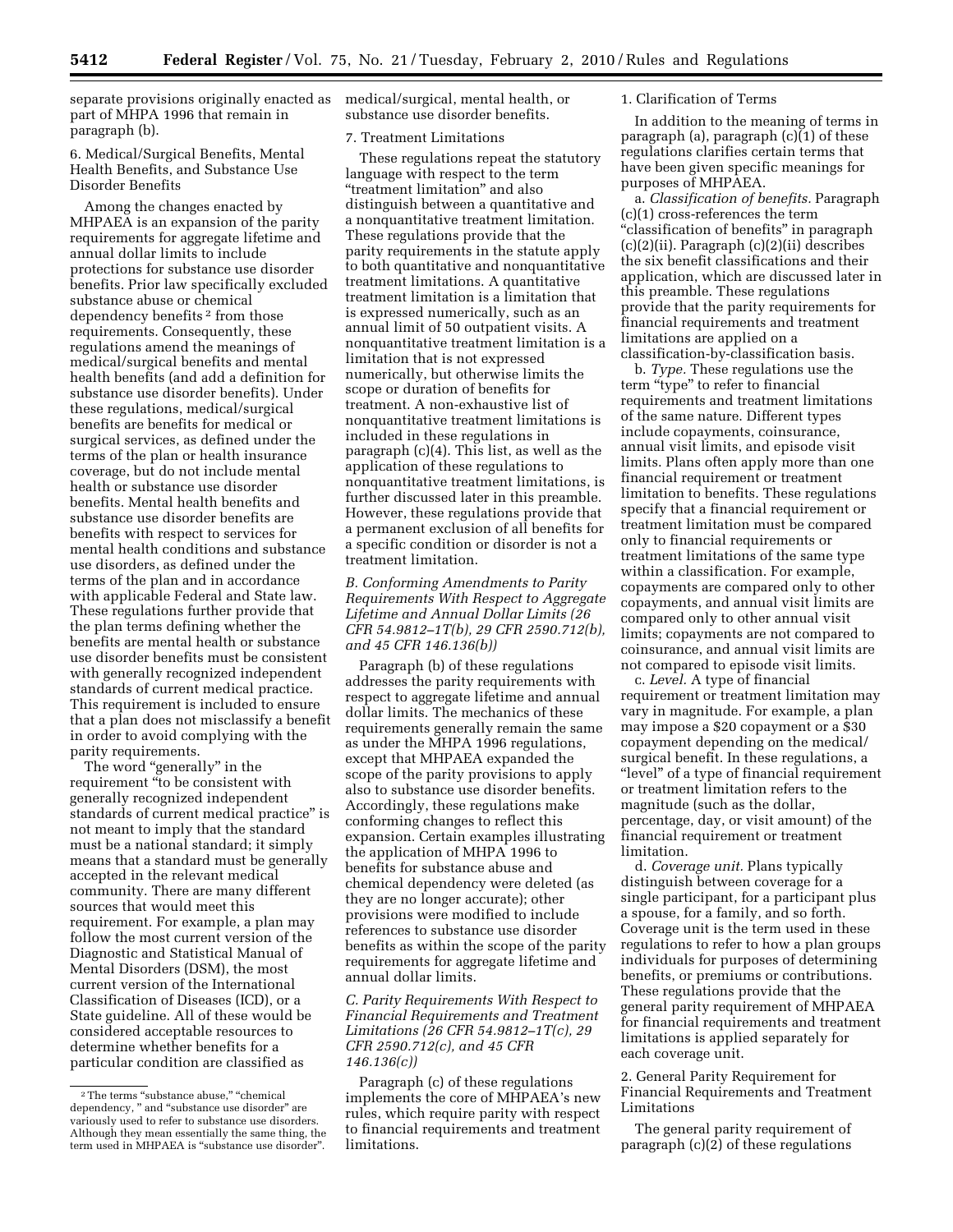prohibits a plan (or health insurance coverage) from applying any financial requirement or treatment limitation to mental health or substance use disorder benefits in any classification that is more restrictive than the predominant financial requirement or treatment limitation applied to substantially all medical/surgical benefits in the same classification. For this purpose, the general parity requirement of MHPAEA applies separately for each type of financial requirement or treatment limitation (that is, for example, copayments are compared to copayments, and deductibles to deductibles). The test is applied somewhat differently to nonquantitative treatment limitations, as discussed later in this preamble.

a. *Classifications of benefits.* Plans often vary the financial requirements and treatment limitations imposed on benefits based on whether a treatment is provided on an inpatient, outpatient, or emergency basis; whether a provider is a member of the plan's network; or whether the benefit is specifically for a prescription drug. Therefore, determining the predominant financial requirements and treatment limitations for the entire plan without taking these distinctions into account could potentially lead to absurd results. For example, if a plan generally requires a \$100 copayment on inpatient medical/ surgical benefits and a \$10 copayment on outpatient medical/surgical benefits, and most services (as measured by plan costs) are provided on an inpatient basis, the plan theoretically could charge a \$100 copayment for outpatient mental health and substance use disorder benefits. Similarly, if most benefits are provided on an outpatient basis, the plan would only be able to charge a \$10 copayment for inpatient mental health and substance use disorder benefits. Commenters generally agreed that the statute should be applied within several broad classifications of benefits.

These regulations specify, in paragraph (c)(2)(ii), six classifications of benefits: Inpatient, in-network; inpatient, out-of-network; outpatient, innetwork; outpatient, out-of-network; emergency care; and prescription drugs. If a plan does not have a network of providers for inpatient or outpatient benefits, all benefits in the classification are characterized as out-of-network. These regulations provide that the parity requirements for financial requirements and treatment limitations are generally applied on a classificationby-classification basis and these are the only classifications used for purposes of satisfying the parity requirements of

MHPAEA. Moreover, these classifications must be used for all financial requirements and treatment limitations to the extent that a plan (or health insurance coverage) provides benefits in a classification and imposes any separate financial requirement or treatment limitation (or separate level of a financial requirement or treatment limitation) for benefits in the classification. Examples illustrate the application of this rule.

Commenters noted that a common plan design imposes lower copayments for treatment from a primary care provider (for example, an internist or a pediatrician) as compared to higher copayments for treatment from a specialist (such as a cardiologist or an orthopedist). Some of these commenters requested that this distinction be permitted in applying the parity requirements by recognizing a separate classification for specialists; others of these commenters opposed allowing this distinction. Some plans (or health insurance coverage) identify a large range of mental health and substance use disorder providers as specialists. Allowing plans to provide less favorable benefits with respect to services by these providers than for services by providers of medical/surgical care that are classified by the plan as primary care providers would undercut the protections that the statute was intended to provide. These regulations, therefore, do not allow the separate classification of generalists and specialists in determining the predominant financial requirement that applies to substantially all medical/ surgical benefits.

Under these regulations, if a plan provides any benefits for a mental health condition or substance use disorder, benefits must be provided for that condition or disorder in each classification for which any medical/ surgical benefits are provided. This follows from the statutory requirement that any treatment limitations applied to mental health or substance use disorder benefits may be no more restrictive than the predominant treatment limitations applied to substantially all medical/ surgical benefits. Treatment limitation is not comprehensively defined under the statute. The statute describes the term as including limits on the frequency of treatment, number of visits, days of coverage, or other similar limits on the scope or duration of treatment, but it is not limited to such types of limits. Indeed, these regulations make a distinction between quantitative treatment limitations (such as day limits, visit limits, frequency of treatment limits) and non-quantitative

treatment limitations (such as medical management, formulary design, step therapy). If a plan provides benefits for a mental health condition or substance use disorder in one or more classifications but excludes benefits for that condition or disorder in a classification (such as outpatient, innetwork) in which it provides medical/ surgical benefits, the exclusion of benefits in that classification for a mental health condition or substance use disorder otherwise covered under the plan is a treatment limitation. It is a limit, at a minimum, on the type of setting or context in which treatment is offered.

This rule does not require an expansion of the range of mental health conditions or substance use disorders covered under the plan; it merely requires, for those conditions or disorders covered under the plan, that coverage also be provided for them in each classification in which medical/ surgical coverage is provided. If a plan does not offer, for instance, any benefits for medical/surgical services on an outpatient basis by an out-of-network provider, then there is no requirement to provide benefits for mental health conditions or substance use disorders on an outpatient, out-of-network basis. Although this rule follows from the general parity requirement added by MHPAEA, the statute includes a specific provision in the case of out-of-network benefits.3 The rule for out-of-network benefits is stated separately in these regulations to reflect the separate statutory provision, but the application of the general rule requires the same result with respect to all classifications.

These regulations do not define inpatient, outpatient, or emergency care. These terms are subject to plan design and their meanings may differ from plan to plan. Additionally, State health insurance laws may define these terms. A plan must apply these terms uniformly for both medical/surgical benefits and mental health or substance use disorder benefits. However, the manner in which they apply may differ from plan to plan. For example, a plan may treat a hospital stay of more than 12 hours as inpatient care for medical/ surgical benefits; in such case, it must also treat a hospital stay of more than 12 hours as inpatient care for mental health and substance use disorder benefits. However, another plan may treat a hospital stay that includes midnight as inpatient care for medical/surgical benefits; in such a case the plan must also treat a hospital stay that includes

 $3$  See sections  $9812(a)(5)$  of the Code,  $712(a)(5)$  of ERISA, 2705(a)(5) of the PHS Act.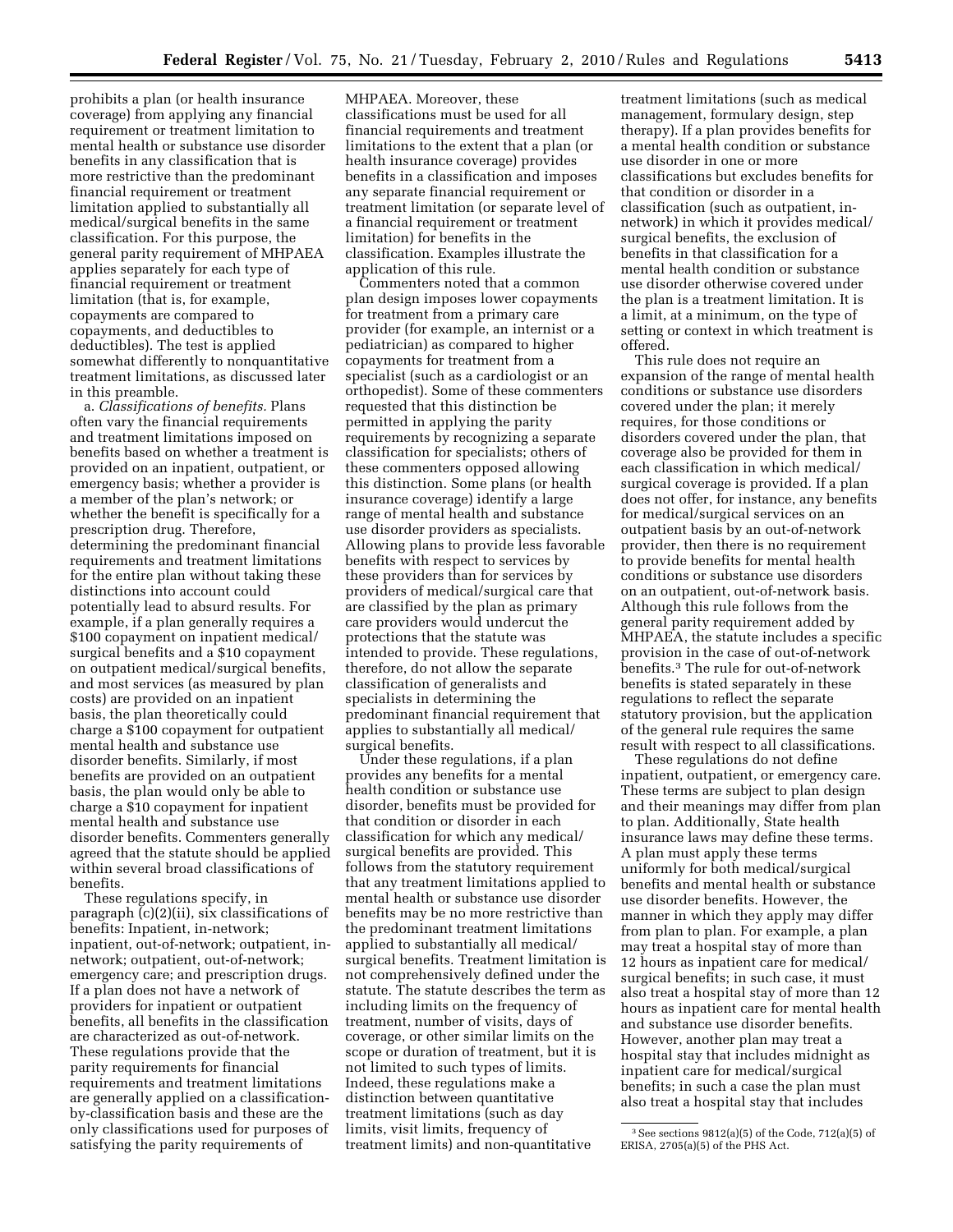midnight as inpatient care for mental health or substance use disorder benefits.

b. *Applying the general parity requirement to financial requirements and quantitative treatment limitations.*  Paragraph (c)(3) of these regulations addresses the application of the general parity requirement of MHPAEA to plan financial requirements and quantitative treatment limitations.

(1) *Measuring plan benefits.* In order to apply the substantive rules, these regulations first establish standards for measuring plan benefits. These regulations, similar to the MHPA 1996 regulations, provide that the portion of plan payments subject to a financial requirement or quantitative treatment limitation is based on the dollar amount of all plan payments for medical/ surgical benefits in the classification expected to be paid under the plan for the plan year. Also similar to the MHPA 1996 regulations, any reasonable method may be used to determine the dollar amount expected to be paid under the plan for medical/surgical benefits subject to a financial requirement or quantitative treatment limitation.

Some cumulative financial requirements, such as deductibles and out-of-pocket maximums, involve a threshold amount that causes the amount of a plan payment to change. These regulations clarify that, for purposes of deductibles, the dollar amount of plan payments includes all payments with respect to claims that would be subject to the deductible if it had not been satisfied. For purposes of out-of-pocket maximums, the dollar amount of plan payments includes all plan payments associated with out-ofpocket payments that were taken into account towards the out-of-pocket maximum as well as all plan payments associated with out-of-pocket payments that would have been made towards the out-of-pocket maximum if it had not been satisfied. Other threshold requirements are treated similarly.

(2) ''*Substantially all*''*.* The first step of these regulations in applying the general parity requirement of MHPAEA is to determine whether a financial requirement or quantitative treatment limitation applies to substantially all medical/surgical benefits in a classification. Regulations issued under MHPA 1996 interpreted the term ''substantially all'' to mean at least twothirds. Under these regulations, a financial requirement or quantitative treatment limitation applies to substantially all medical/surgical benefits in a classification if it applies to at least two-thirds of the benefits in

that classification. In determining whether a financial requirement or quantitative treatment limitation applies to substantially all medical/surgical benefits in a classification, benefits expressed as subject to a zero level of a type of financial requirement are treated the same as benefits that are not subject to that type of requirement, and benefits expressed as subject to an unlimited quantitative treatment limitation are treated the same as benefits that are not subject to that type of limitation. For example, in the classification of outpatient, in-network medical/surgical benefits, a plan could reduce the normal copayment amount of \$15 to \$0 for well baby care or routine physical examinations, while a copayment is not imposed on office visits for allergy shots. For purposes of this analysis, both of these benefits are treated as not subject to a copayment.

If a type of financial requirement or quantitative treatment limitation does not apply to at least two-thirds of the medical surgical benefits in a classification, that type of requirement or limitation cannot be applied to mental health or substance use disorder benefits in that classification. If a single level of a type of financial requirement or quantitative treatment limitation applies to at least two-thirds of medical/ surgical benefits in a classification, then it is also the predominant level and that is the end of the analysis. However, if the financial requirement or quantitative treatment limitation applies to at least two-thirds of all medical/surgical benefits in a classification but has multiple levels and no single level applies to at least two-thirds of all medical/surgical benefits in the classification, then additional analysis is required. In such a case, the next step is to determine which level of the financial requirement or quantitative treatment limitation is considered predominant.

(3) ''*Predominant*''*.* MHPAEA provides that a financial requirement or treatment limitation is predominant if it is the most common or frequent of a type of limit or requirement. Under these regulations, the predominant level of a type of financial requirement or quantitative treatment limitation is the level that applies to more than one-half of medical/surgical benefits subject to the financial requirement or quantitative treatment limitation in that classification. If a single level of a type of financial requirement or quantitative treatment limitation applies to more than one-half of medical/surgical benefits subject to the financial requirement or quantitative treatment limitation in a classification (based on

plan costs, as discussed earlier in this preamble), the plan may not apply that particular financial requirement or quantitative treatment limitation to mental health or substance use disorder benefits at a level that is more restrictive than the level that has been determined to be predominant.

If no single level applies to more than one-half of medical/surgical benefits subject to a financial requirement or quantitative treatment limitation in a classification, plan payments for multiple levels of the same type of financial requirement or quantitative treatment limitation can be combined by the plan (or health insurance issuer) until the portion of plan payments subject to the financial requirement or quantitative treatment limitation exceeds one-half. For any combination of levels that exceeds one-half of medical/surgical benefits subject to the financial requirement or quantitative treatment limitation in a classification, the plan may not apply that particular financial requirement or quantitative treatment limitation to mental health and substance use disorder benefits at a level that is more restrictive than the least restrictive level within the combination. The plan may combine plan payments for the most restrictive levels first, with each less restrictive level added to the combination until the combination applies to more than onehalf of the benefits subject to the financial requirement or treatment limitation. Examples in these regulations illustrate the application of this rule.

These regulations provide an alternative, simpler method for compliance when a type of financial requirement or quantitative treatment limitation applies to at least two-thirds of medical surgical benefits in a classification but no single level applies to more than one-half of the medical/ surgical benefits subject to the financial requirement or quantitative treatment limitation in that classification. In such a situation, a plan is permitted to treat the least restrictive level of the financial requirement or quantitative treatment limitation applied to medical/surgical benefits in that classification as the predominant level.

If a plan provides benefits for more than one coverage unit and applies different levels of financial requirements or quantitative treatment limitations to these coverage units within a classification of benefits, determining the predominant level of a particular financial requirement or quantitative treatment limitation must be done separately for each coverage unit. Thus, for example, a plan with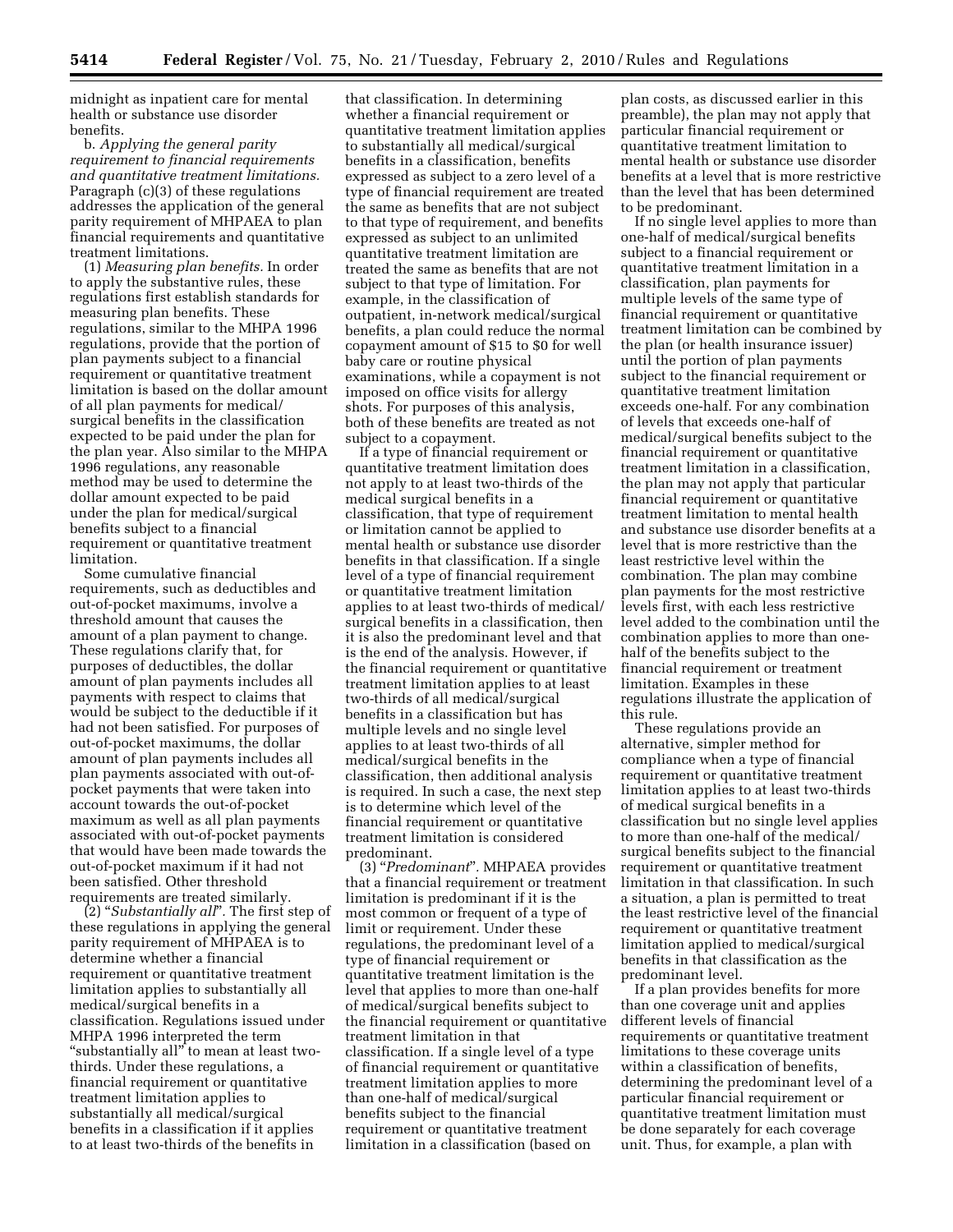different deductibles for self-only and family coverage units would not determine the predominant level of a deductible applied for benefits across both the self-only and family coverage units. Instead, the plan would determine the predominant level of the deductible for self-only coverage independently from the predominant level for family coverage.

c. *Special rule for prescription drug benefits with multiple levels of financial requirements.* These regulations include, in paragraph (c)(3)(iii), a special rule for applying the general parity requirement of MHPAEA to prescription drug benefits. Although applying the general parity requirement to a prescription drug program with a single level of a type of financial requirement would be relatively uncomplicated, the analysis becomes more difficult if different financial requirements are imposed for different tiers of drugs. The placement of a drug in a tier is generally based on factors (such as cost and efficacy) unrelated to whether the drug is usually prescribed for the treatment of a medical/surgical condition or a mental health condition or substance use disorder. To the extent such a program does not distinguish between drugs as medical/surgical benefits or mental health or substance use disorder benefits, requiring the program to make that distinction solely for the purpose of determining the predominant financial requirement or quantitative treatment limitation that applies to substantially all medical/ surgical benefits in a classification might impose significant burdens without ensuring any greater parity for mental health and substance use disorder benefits.

Consequently, these regulations provide that if a plan imposes different levels of financial requirements on different tiers of prescription drugs based on reasonable factors (such as cost, efficacy, generic versus brand name, and mail order versus pharmacy pick-up), determined in accordance with the requirements for nonquantitative treatment limitations, and without regard to whether a drug is generally prescribed with respect to medical/surgical benefits or mental health or substance use disorder benefits, the plan satisfies the parity requirements with respect to the prescription drug classification of benefits. The special rule for prescription drugs, in effect, allows a plan or issuer to subdivide the prescription drug classification into tiers and apply the general parity requirement separately to each tier of prescription drug benefits. For any tier,

the financial requirements and treatment limitations imposed with respect to the drugs prescribed for medical/surgical conditions are the same as (and thus not more restrictive than) the financial requirements and treatment limitations imposed with respect to the drugs prescribed for mental health conditions and substance use disorders in the tier. Moreover, because the financial requirements and treatment limitations apply to 100 percent of the medical/surgical drug benefits in the tier, they are the predominant financial requirements and treatment limitations that apply to substantially all of the medical/surgical drug benefits in the tier.

d. *Cumulative financial requirements and quantitative treatment limitations, including deductibles.* While financial requirements such as copayments and coinsurance generally apply separately to each covered expense, other financial requirements (in particular, deductibles) accumulate across covered expenses. In the case of deductibles, generally an amount of otherwise covered expenses must be accumulated before the plan pays benefits. Financial requirements and quantitative treatment limitations that determine whether and to what extent benefits are provided based on accumulated amounts are defined in these regulations as cumulative financial requirements and cumulative quantitative treatment limitations.

In response to the RFI, the Departments received a number of comments regarding how to apply the parity requirements to cumulative financial requirements, in particular to deductibles (although some also referred to out-of-pocket maximums). The comments reflect two opposing views. One view is that a plan can have deductibles that accumulate separately for medical/surgical benefits on the one hand, and mental health or substance use disorder benefits on the other, as long as the level of the two deductibles is the same (separately accumulating deductibles). The opposing view is that expenses for both mental health or substance use disorder benefits and medical/surgical benefits must accumulate to satisfy a single combined deductible before the plan provides either medical/surgical benefits or mental health or substance use disorder benefits (combined deductible).

The provisions of the statute imposing parity on financial requirements and treatment limitations do not specifically address this issue; the language of the statute can be interpreted to support either position. The comments that supported allowing separately accumulating deductibles maintained

that it is commonplace for plans to have such deductibles, and that the projected cost of converting systems to permit unified deductibles would be extremely high for the many plans that use a separate managed behavioral health organization (MBHO).4

By contrast, comments that supported requiring combined deductibles argued that allowing separately accumulating deductibles undermines a central goal of parity legislation, to affirm that mental health and substance use disorder benefits are integral components of comprehensive health care and generally should not be distinguished from medical/surgical benefits. Distinguishing between the two requires individuals who need both kinds of care to satisfy a deductible that is greater than that required for individuals needing only medical/surgical care. Other comments that supported requiring combined deductibles noted that mental health and substance use disorder benefits typically comprise only 2 to 5 percent of a plan's costs, so that even using identical levels for separately accumulating deductibles imposes a greater barrier to mental health and substance use disorder benefits.

The Departments carefully considered the positions advanced by both groups of comments regarding separately accumulating and combined deductibles. Given that the statutory language does not preclude either interpretation, the Departments' view is that prohibiting separately accumulating financial restrictions and quantitative treatment limitations is more consistent with the policy goals that led to the enactment of MHPAEA. Consequently, these regulations provide, in paragraph  $(c)(3)(v)$ , that a plan may not apply cumulative financial requirements or cumulative quantitative treatment limitations to mental health or

<sup>4</sup>Several commenters stated that the estimated cost to develop interfaces between MBHOs and the entity administering medical/surgical claims would be \$420,000–\$750,000 per interface, and that in some cases multiple interfaces per MBHO (as many as 40–50) would be necessary. In response to these cost concerns, the Departments performed an independent analysis, which indicated that the initial cost per interface could be as low as \$35,000. The Departments' lower estimated cost reflects, in part, the use of less expensive interface systems (for example, batch processing rather than real-time), and the ability to model new interfaces on existing systems used to interface with pharmacy benefit managers and dental insurers. In addition, many MBHOs already have developed interfaces, because their clients requested combined deductibles. This should result in reduced costs, because interface development costs are incremental and should decrease after the first interface is created. For a further discussion of this issue, see section IV. Economic Impact and Paperwork Burden later in this preamble.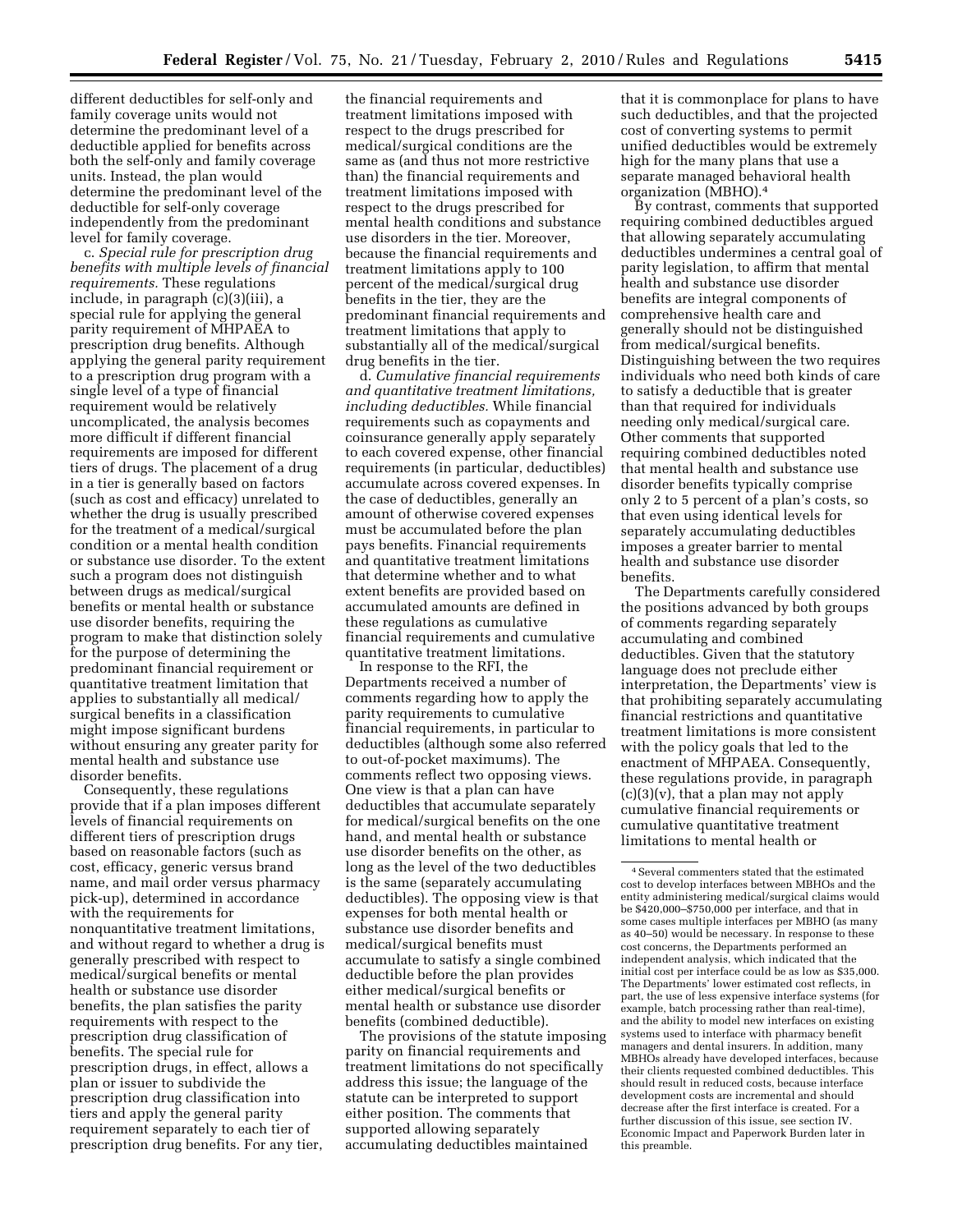substance use disorder benefits in a classification that accumulate separately from any such cumulative financial requirements or cumulative quantitative treatment limitations established for medical/surgical benefits in the same classification.5 Examples in these regulations illustrate the application of this rule.

e. *Application to nonquantitative treatment limitations.* Plans impose a variety of limits affecting the scope or duration of benefits under the plan that are not expressed numerically. Nonetheless, such nonquantitative provisions are also treatment limitations affecting the scope or duration of benefits under the plan. These regulations provide an illustrative list of nonquantitative treatment limitations, including medical management standards; prescription drug formulary design; standards for provider admission to participate in a network; determination of usual, customary, and reasonable amounts; requirements for using lower-cost therapies before the plan will cover more expensive therapies (also known as fail-first policies or step therapy protocols); and conditioning benefits on completion of a course of treatment.

Paragraph (c)(4) of these regulations generally prohibits the imposition of any nonquantitative treatment limitation to mental health or substance use disorder benefits unless certain requirements are met. Any processes, strategies, evidentiary standards, or other factors used in applying the nonquantitative treatment limitation to mental health or substance use disorder benefits in a classification must be comparable to, and applied no more stringently than, the processes, strategies, evidentiary standards, or other factors used in applying the limitation with respect to medical surgical/benefits in the classification. However, these requirements allow variations to the extent that recognized clinically appropriate standards of care may permit a difference. These requirements apply to the terms of the plan (or health insurance coverage) both as written and in operation.

The phrase, ''applied no more stringently'' was included to ensure that

any processes, strategies, evidentiary standards, or other factors that are comparable on their face are applied in the same manner to medical/surgical benefits and to mental health or substance use disorder benefits. Thus, for example, assume a claims administrator has discretion to approve benefits for treatment based on medical necessity. If that discretion is routinely used to approve medical/surgical benefits while denying mental health or substance use disorder benefits and recognized clinically appropriate standards of care do not permit such a difference, the processes used in applying the medical necessity standard are considered to be applied more stringently to mental health or substance use disorder benefits. The use of discretion in this manner violates the parity requirements for nonquantitative treatment limitations.

Different types of illnesses or injuries may require different review, as well as different care. The acute versus chronic nature of a condition, the complexity of it or the treatment involved, and other factors may affect the review. Although the processes, strategies, evidentiary standards, and other factors used in applying these limitations must generally be applied in a comparable manner to all benefits, the mere fact of disparate results does not mean that the treatment limitations do not comply with parity.

Examples in these regulations illustrate the operation of the requirements for nonquantitative treatment limitations. Medical management standards are implemented by processes such as preauthorization, concurrent review, retrospective review, case management, and utilization review; the examples feature the application of these requirements to some of these processes. The facts in the examples reflect simple situations for purposes of better illustrating the application of the rules rather than reflecting the realistic, complex facts that would typically be found in a plan. The Departments invite comments on whether additional examples would be helpful to illustrate the application of the nonquantitative treatment limitation rule to other features of medical management or general plan design.

Commenters asked if the MHPAEA requirements apply when eligibility for mental health and substance use disorder benefits under a major medical program is conditioned on exhausting some limited number of mental health and substance use disorder counseling sessions offered through an employee assistance program (EAP). Generally, the provision of mental health or substance

use disorder benefits by an EAP in addition to the benefits offered by a major medical program that otherwise complies with the parity rules would not violate MHPAEA. However, requiring participants to exhaust the EAP benefits—making the EAP a gatekeeper—before an individual is eligible for the major medical program's mental health or substance use disorder benefits is a nonquantitative treatment limitation subject to the parity requirements. Consequently, if similar gatekeeping processes with a similar exhaustion requirement (whether or not through the EAP) are not applied to medical/surgical benefits, the requirement to exhaust mental health or substance use disorder benefits available under the EAP would violate the rule that nonquantitative treatment limitations be applied comparably and not more stringently to mental health and substance use disorder benefits.

The Departments received many comments addressing an issue characterized as ''scope of services'' or ''continuum of care''. Some commenters requested, with respect to a mental health condition or substance use disorder that is otherwise covered, that the regulations clarify that a plan is not required to provide benefits for any particular treatment or treatment setting (such as counseling or non-hospital residential treatment) if benefits for the treatment or treatment setting are not provided for medical/surgical conditions. Other commenters requested that the regulations clarify that a participant or beneficiary with a mental health condition or substance use disorder have coverage for the full scope of medically appropriate services to treat the condition or disorder if the plan covers the full scope of medically appropriate services to treat medical/ surgical conditions, even if some treatments or treatment settings are not otherwise covered by the plan. Other commenters requested that MHPAEA be interpreted to require that group health plans provide benefits for any evidencebased treatment.

The Departments recognize that not all treatments or treatment settings for mental health conditions or substance use disorders correspond to those for medical/surgical conditions. The Departments also recognize that MHPAEA prohibits plans and issuers from imposing treatment limitations on mental health and substance use disorder benefits that are more restrictive than those applied to medical/surgical benefits. These regulations do not address the scope of services issue. The Departments invite comments on whether and to what

 $^{\rm 5}$  This rule in the interim final regulations prohibiting separately accumulating financial requirements and quantitative treatment limitations does not apply with respect to aggregate lifetime and annual dollar limits. The statutory language of MHPA 1996 specifically permitted plans to impose aggregate lifetime or annual dollar limits that distinguish between mental health benefits and medical/surgical benefits. MHPAEA left the language of this statutory provision intact, modifying it only to expand its applicability to include substance use disorder benefits.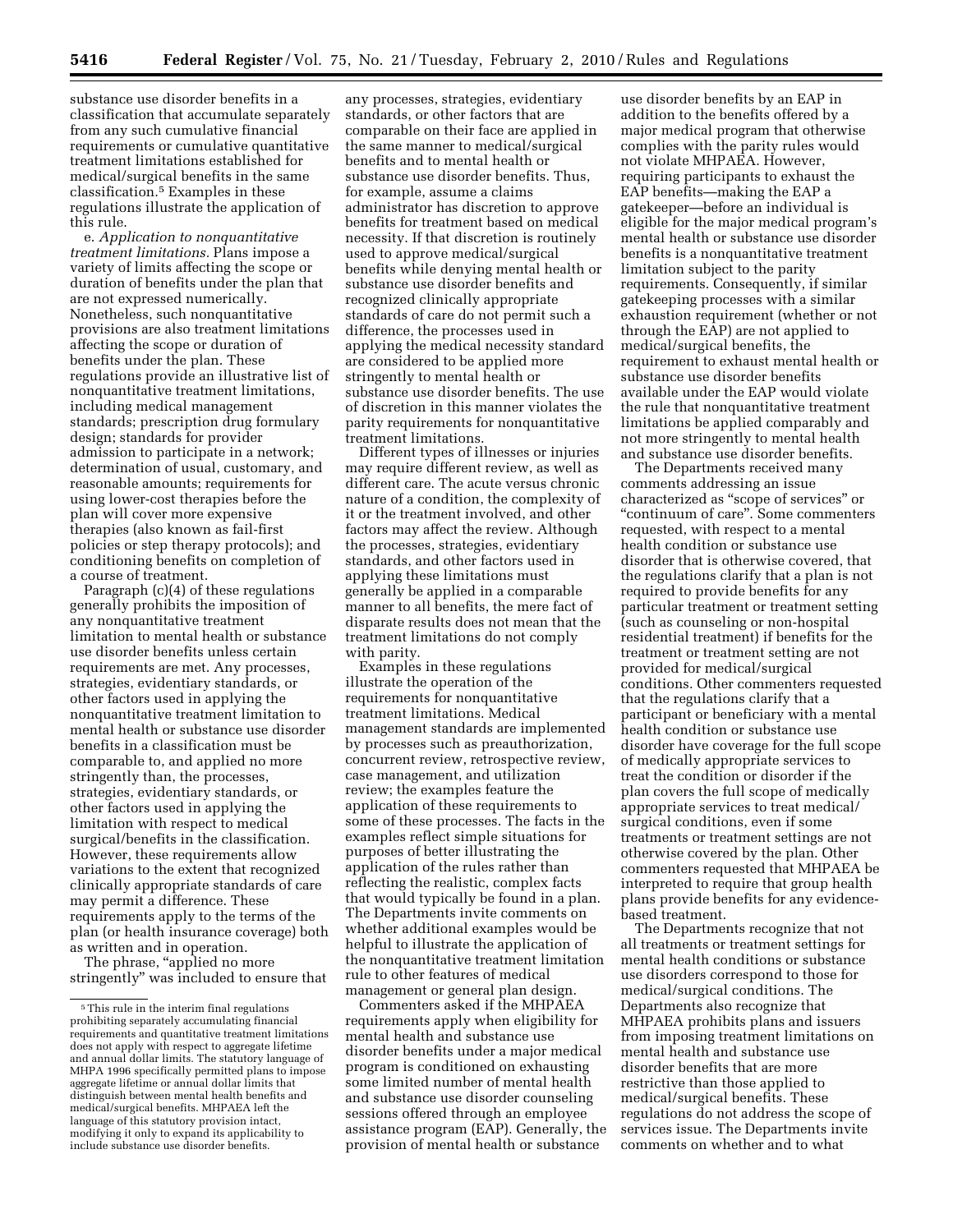extent MHPAEA addresses the scope of services or continuum of care provided by a group health plan or health insurance coverage.

## *D. Availability of Plan Information (26 CFR 54.9812–1T(d), 29 CFR 2590.712(d), and 45 CFR 146.136(d))*

MHPAEA includes two new disclosure provisions for group health plans (and health insurance coverage offered in connection with a group health plan). First, the criteria for medical necessity determinations made under a plan (or health insurance coverage) with respect to mental health or substance use disorder benefits must be made available by the plan administrator (or the health insurance issuer offering such coverage) in accordance with regulations to any current or potential participant, beneficiary, or contracting provider upon request. These regulations repeat the statutory language without substantive change. The Departments invite comments on what additional clarifications might be helpful to facilitate compliance with this disclosure requirement for medical necessity criteria.

MHPAEA also provides that the reason for any denial under a group health plan (or health insurance coverage) of reimbursement or payment for services with respect to mental health or substance use disorder benefits in the case of any participant or beneficiary must be made available, upon request or as otherwise required, by the plan administrator (or the health insurance issuer) to the participant or beneficiary in accordance with regulations. These regulations clarify that, in order for plans subject to ERISA (and health insurance coverage offered in connection with such plans) to satisfy this requirement, disclosures must be made in a form and manner consistent with the rules for group health plans in the ERISA claims procedure regulations,<sup>6</sup> which provide (among other things) that such disclosures must be provided automatically and free of charge. In the case of non-Federal governmental and church plans (which are not subject to ERISA), and health insurance coverage offered in connection with such plans, these regulations provide that compliance with the form and manner of the ERISA claims procedure regulations for group health plans satisfies this disclosure requirement. The Departments invite comments regarding any additional clarifications that would be helpful to facilitate compliance with MHPAEA's

## *E. General Applicability Provisions (26 CFR 54.9812–1T(e), 29 CFR 2590.712(e), and 45 CFR 146.136(e))*

Paragraph (e) of these regulations addresses the applicability of these regulations to group health plans and health insurance issuers and clarifies the scope of these regulations.

#### 1. Overview

These regulations make a number of changes to the general applicability provisions in the MHPA 1996 regulations (paragraphs (c) and (d) in those regulations). Amendments made by MHPAEA require some of these changes. For example, the MHPA 1996 rules of construction specifically excluded any plan provisions relating to cost sharing, limits on the number of visits or days of coverage, and requirements relating to medical necessity from the application of the parity requirements for aggregate lifetime and annual dollar limits. MHPAEA replaces these exclusions with a rule providing that the provisions should not be construed as affecting the terms and conditions of the plan or coverage relating to mental health and substance use disorder benefits except as provided in the rules relating to financial requirements and treatment limitations. These regulations make corresponding changes to the MHPA 1996 regulations.

These regulations also (1) establish a new rule with respect to the mental health and substance use disorder parity requirements for the determination of the number of plans that an employer or employee organization maintains, (2) combine what were in the MHPA 1996 regulations separate rules for group health plans and benefit packages, and (3) make additional clarifications.

a. *Group health plans.* In 2004, the Departments issued proposed regulations for a number of issues under Chapter 100 of the Code, Part 7 of ERISA, and Title XXVII of the PHS Act, including rules for determining the number of group health plans that an employer or employee organization is considered to maintain for purposes of those provisions.7 Those proposed regulations generally would have respected the number of plans designated in the instruments governing the employer's or employee organization's arrangements to provide medical care benefits as long as the arrangements were operated pursuant to

those instruments as separate plans. The 2004 proposed regulations included an anti-abuse clause, providing that, if a principal purpose of establishing separate plans was to evade any requirement of law, then the separate plans would be considered a single plan to the extent necessary to prevent the evasion.

The Departments recognized that under the 2004 proposed regulations, absent the anti-abuse clause, plan sponsors might attempt to provide mental health (and now substance use disorder) benefits under a plan that is separate from a plan that provides only medical/surgical benefits. Because the mental health (and now substance use disorder) parity requirements apply only to plans that provide both mental health or substance use disorder benefits and medical/surgical benefits, the absence of medical/surgical benefits in a plan providing mental health or substance use disorder benefits would have resulted in, absent the anti-abuse clause, the inapplicability of the parity requirements. The 2004 proposed regulations included the anti-abuse clause to avoid this kind of evasion of the parity requirements. Commenters raised problems of proof with the subjective intent element of the proposed anti-abuse clause. While the 2004 rule remains proposed, these interim final regulations include a rule for determining the number of plans that an employer or employee organization maintains for the mental health and substance use disorder parity requirements that operates irrespective of the intent of a plan sponsor. The rule is that all medical care benefits provided by an employer or employee organization constitute a single group health plan.

MHPAEA left unchanged the rule from MHPA 1996 requiring that the parity requirements be applied separately to each benefit package option under a group health plan. The MHPA 1996 regulations used the term ''benefit package'' rather than ''benefit package option'' and clarified that the parity requirements would apply separately to separate benefit packages also in situations in which the participants (or beneficiaries) had no choice between multiple benefit packages, such as where retirees are provided one benefit package and active employees a separate benefit package. Under these regulations, the statutory rule providing that the parity requirements apply separately to separate benefit package options (reflected in paragraph (c) of the MHPA 1996 regulations), the statutory rule providing that the parity requirements

disclosure requirements regarding denials of mental health or substance use disorder benefits.

<sup>6</sup> 29 CFR 2560.503–1. 7See 69 FR 78800 (December 30, 2004).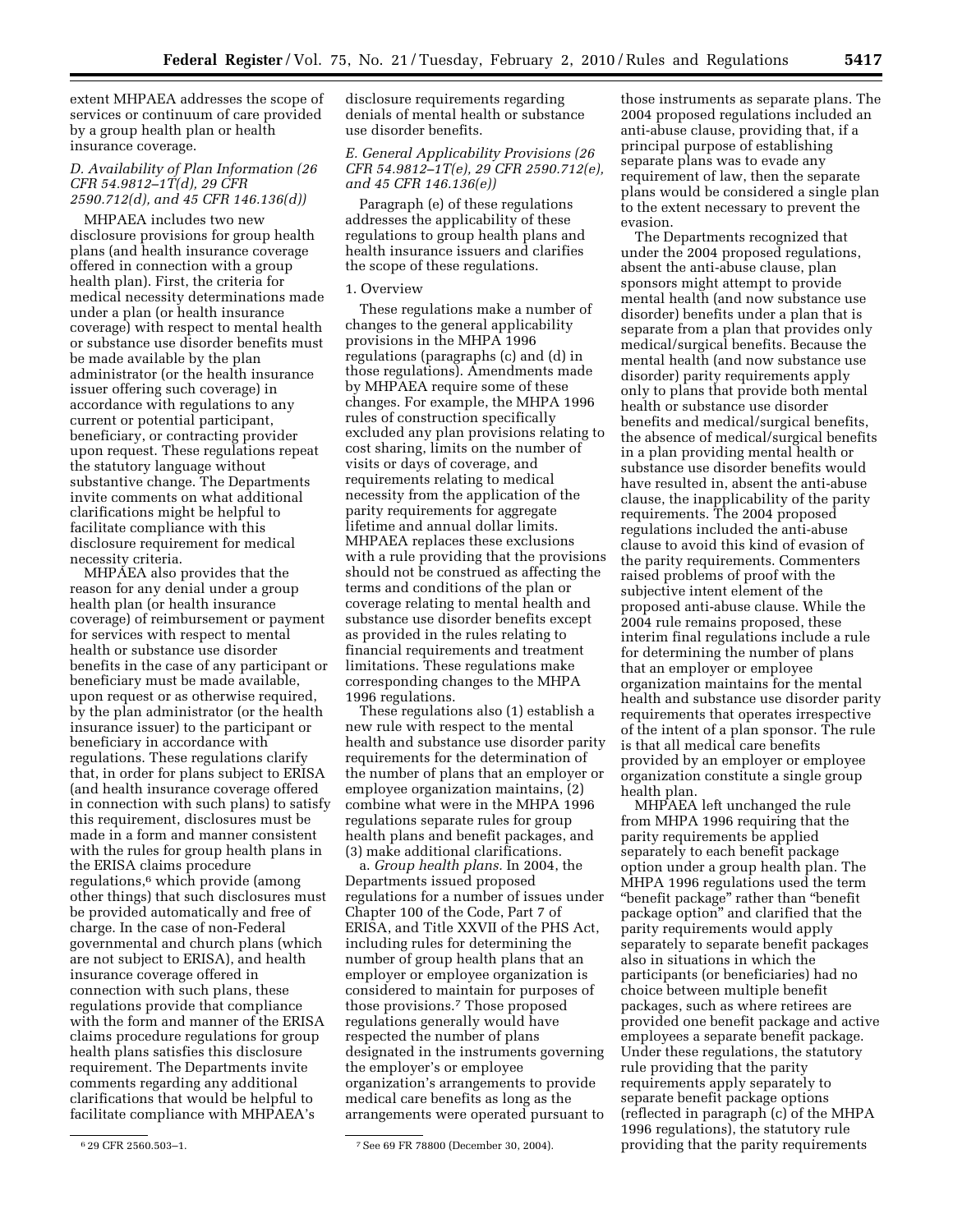apply to a group health plan providing both mental health or substance use disorder benefits and medical/surgical benefits (reflected in paragraph (d) of the MHPA 1996 regulations), and the determination of how many plans an employer or employee organization maintains have been combined as a single rule in paragraph (e)(1).

The new combined rule in these regulations does not use the term benefit package. Instead, it provides that (1) the parity requirements apply to a group health plan offering both medical/ surgical benefits and mental health or substance use disorder benefits, (2) the parity requirements apply separately with respect to each combination of medical/surgical coverage and mental health or substance use disorder coverage that any participant (or beneficiary) can simultaneously receive from an employer's or employee organization's arrangement or arrangements to provide medical care benefits, and (3) all such combinations constitute a single group health plan for purposes of the parity requirements. This new combined rule clearly prohibits what might have been formerly viewed as a potential evasion of the parity requirements by allocating mental health or substance use disorder benefits to a plan or benefit package without medical/surgical benefits (when medical/surgical benefits are also otherwise available). For example, if an employer with a single benefit package for medical/surgical benefits also has a separately administered benefit package for mental health and substance use disorder benefits, the parity requirements apply to the combined benefit package and the combined benefit package is considered a single plan for purposes of the parity requirements.

Similarly, if an employer offered three medical/surgical benefit packages, A, B, and C, and a mental health and substance use disorder benefit package, D, that could be combined with each of A, B, and C, then the parity requirements must be satisfied with respect to each of AD, BD, and CD. If the A benefit package had a standard option and a high option,  $A_1$  and  $A_2$ , then the parity requirements would have to be satisfied with respect to each of  $A_1D$  and  $A_2D$ .

b. *Health insurance issuers.* These regulations make a change regarding applicability with respect to health insurance issuers. Both the MHPA 1996 regulations and these regulations apply to an issuer offering health insurance coverage. The MHPA 1996 regulations provide that the health insurance coverage must be for both medical/

surgical and mental health benefits in connection with a group health plan; the rule in these regulations provides that the health insurance coverage must be for mental health or substance use disorder benefits in connection with a group health plan subject to MHPAEA under paragraph (e)(1). Thus, under these regulations, an issuer offering health insurance coverage without any medical/surgical benefits is nonetheless subject to the parity requirements if it offers health insurance coverage with mental health or substance use disorder benefits in connection with a group health plan subject to the parity requirements. In addition, under these regulations, the parity requirements do not apply to an issuer offering health insurance coverage to a group health plan not subject to the parity requirements.

c. *Scope.* Paragraph (e)(3) of these regulations provides that nothing in these regulations requires a plan or issuer to provide any mental health or substance use disorder benefits. Moreover, the provision of benefits for one or more mental health conditions or substance use disorders does not require the provision of benefits for any other condition or disorder.

#### 2. Interaction With State Insurance Laws

Numerous comments requested guidance on how MHPAEA interacts with State insurance laws requiring parity for, or mandating coverage of, mental health or substance use disorder benefits. Some commenters sought clarification that MHPAEA does not preempt any State insurance law mandating a minimum level of coverage (such as a minimum dollar, day, or visit level) for mental health conditions or substance use disorders. Other commenters suggested that, while MHPAEA does not preempt State insurance parity and mandate laws to the extent that they do not prevent the application of MHPAEA, provisions in the State laws that are more restrictive than the requirements of MHPAEA are preempted.

The preemption provisions of section 731 of ERISA and section 2723 of the PHS Act (added by the Health Insurance Portability and Accountability Act of 1996 (HIPAA) and implemented in 29 CFR 2590.731(a) and 45 CFR 146.143(a)) apply so that the MHPAEA requirements are not to be ''construed to supersede any provision of State law which establishes, implements, or continues in effect any standard or requirement solely relating to health insurance issuers in connection with group health insurance coverage except to the extent that such standard or

requirement prevents the application of a requirement'' of MHPAEA. The HIPAA conference report indicates that this is intended to be the "narrowest" preemption of State laws. (See House Conf. Rep. No. 104–736, at 205, reprinted in 1996 U.S. Code Cong. & Admin. News 2018.)

A State law, for example, that mandates that an issuer offer a minimum dollar amount of mental health or substance use disorder benefits does not prevent the application of MHPAEA. Nevertheless, an issuer subject to MHPAEA may be required to provide mental health or substance use disorder benefits beyond the State law minimum in order to comply with MHPAEA.

#### *F. Small Employer Exemption (26 CFR 54.9812–1T(f), 29 CFR 2590.712(f), and 45 CFR 146.136(f))*

Paragraph (f) of these regulations amends the MHPA 1996 regulations to implement the exemption for a group health plan (or health insurance issuer offering coverage in connection with a group health plan) for a plan year of a small employer. For this purpose, a small employer is generally defined, in connection with a group health plan with respect to a calendar year and a plan year, as an employer who employed an average of not more than 50 employees on business days during the preceding calendar year.

## *G. Increased Cost Exemption (26 CFR 54.9812–1T(g), 29 CFR 2590.712(g), and 45 CFR 146.136(g))*

Both MHPA 1996 and MHPAEA include an increased cost exemption under which, if certain requirements are met, plans that incur increased costs above a certain threshold as a result of the application of the parity requirements of both these laws can be exempt from the statutory parity requirements. MHPAEA changed the MHPA 1996 increased cost exemption in several ways, including (1) raising the threshold for qualification from one percent to two percent for the first year for which the plan is subject to MHPAEA; (2) requiring certification by qualified and licensed actuaries who are members in good standing of the American Academy of Actuaries; and (3) revising the notice requirements. Under MHPAEA, plans that comply with the parity requirements for one full plan year and that satisfy the conditions for the increased cost exemption are exempt from the parity requirements for the following plan year, and the exemption lasts for one year. Thus, the increased cost exemption may only be claimed for alternating plan years.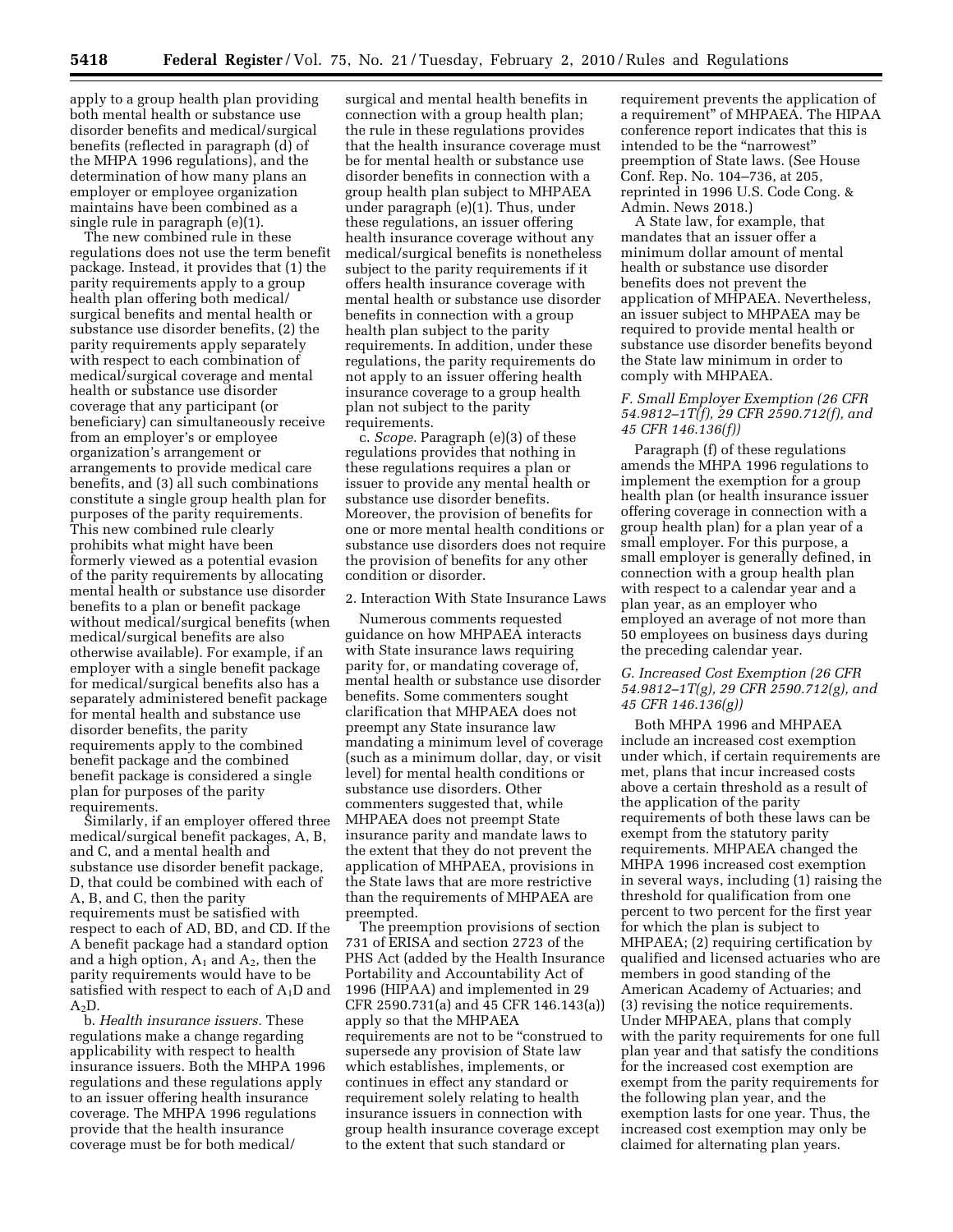These regulations withdraw the MHPA 1996 regulatory guidance on the increased cost exemption and reserve paragraph (g). The Departments intend to issue, in the near future, guidance implementing the new requirements for the increased cost exemption under MHPAEA. The Departments invite comments on implementing the new statutory requirements for the increased cost exemption under MHPAEA, as well as information on how many plans expect to use the exemption.

## *H. Sale of Nonparity Health Insurance Coverage (26 CFR 54.9812–1T(h), 29 CFR 2590.712(h), and 45 CFR 146.136(h))*

These regulations make a few changes to what was paragraph (g) in the MHPA 1996 regulations. That paragraph included a paragraph (g)(2) relating to how long the increased cost exemption applies once its requirements have been satisfied. It has been deleted because MHPAEA provides a new rule for how long the increased cost exemption applies. In addition, minor changes have been made to the presentation in what was paragraph (g)(1) in the MHPA 1996 regulations. Both that paragraph and paragraph (h) in these regulations address the circumstances of health insurance coverage that does not comply with the parity requirements being sold to a group health plan. The MHPA 1996 regulations refer to an issuer selling a policy; these regulations refer to an issuer selling a policy, certificate, or contract of insurance. The longer phrase in these regulations includes health insurance coverage sold in a form that might not always be described by the term ''policy'' and is the more typical formulation used throughout the regulations under Chapter 100 of the Code, Part 7 of ERISA, and Title XXVII of the PHS Act. An additional change shifts the emphasis by stating the rule in terms of an issuer not being able to sell except in the described circumstances, rather than in terms of an issuer being able to sell only in the described circumstances. Finally, the crossreference contained in this paragraph to the parity requirements has been conformed to include the new requirements of MHPAEA.

## *I. Applicability Dates (26 CFR 54.9812– 1T(i), 29 CFR 2590.712(i), and 45 CFR 146.136(i))*

In general, the requirements of these regulations apply for plan years beginning on or after July 1, 2010. There is a special effective date for certain collectively-bargained plans, which provides that, for group health plans

maintained pursuant to one or more collective bargaining agreements ratified before October 3, 2008, the requirements of these regulations do not apply to the plan (or health insurance coverage offered in connection with the plan) for plan years beginning before the later of either the date on which the last of the collective bargaining agreements relating to the plan terminates (determined without regard to any extension agreed to after October 3, 2008) or July 1, 2010. MHPAEA provides that any plan amendment made pursuant to a collective bargaining agreement solely to conform to the requirements of MHPAEA not be treated as a termination of the agreement.

Many commenters requested guidance on what percentage of employees covered by a plan must be union employees for the plan to be considered a plan maintained pursuant to one or more collective bargaining agreements some suggesting as low a percentage as 25 percent while others suggested 90 percent. This issue arises in a number of statutes that provide special rules for plans maintained pursuant to collective bargaining agreements. As such, the issue is beyond the scope of these regulations implementing the MHPAEA amendments and is not addressed in them.

Because the statutory MHPAEA provisions are self-implementing and are generally effective for plan years beginning after October 3, 2009, many commenters asked for a good faith compliance period from Departmental enforcement until plans (and health insurance issuers) have time to implement changes consistent with these regulations. For purposes of enforcement, the Departments will take into account good-faith efforts to comply with a reasonable interpretation of the statutory MHPAEA requirements with respect to a violation that occurs before the applicability date of paragraph (i) of these regulations. However, this does not prevent participants or beneficiaries from bringing a private action.

#### **III. Interim Final Regulations and Request for Comments**

Section 9833 of the Code, section 734 of ERISA, and section 2792 of the PHS Act authorize the Secretaries of the Treasury, Labor, and HHS (collectively, the Secretaries) to promulgate any interim final rules that they determine are appropriate to carry out the provisions of Chapter 100 of Subtitle K of the Code, Part 7 of Subtitle B of Title I of ERISA, and Part A of Title XXVII of the PHS Act, which include the provisions of MHPAEA.

Under Section 553(b) of the Administrative Procedure Act (5 U.S.C. 551 *et seq.*) a general notice of proposed rulemaking is not required when an agency, for good cause, finds that notice and public comment thereon are impracticable, unnecessary, or contrary to the public interest.

These rules are being adopted on an interim final basis because the Secretaries have determined that without prompt guidance some members of the regulated community may not know what steps to take to comply with the requirements of MHPAEA, which may result in an adverse impact on participants and beneficiaries with regard to their health benefits under group health plans and the protections provided under MHPAEA. Moreover, MHPAEA's requirements will affect the regulated community in the immediate future.

The requirements of MHPAEA are generally effective for all group health plans and for health insurance issuers offering coverage in connection with such plans for plan years beginning after October 3, 2009. Plan administrators and sponsors, issuers, and participants and beneficiaries need guidance on how to comply with the new statutory provisions. As noted earlier, these regulations take into account comments received by the Departments in response to the request for information on MHPAEA published in the **Federal Register** on April 28, 2009 (74 FR 19155). For the foregoing reasons, the Departments find that the publication of a proposed regulation, for the purpose of notice and public comment thereon, would be impracticable, unnecessary, and contrary to the public interest.

#### **IV. Economic Impact and Paperwork Burden**

## *A. Summary—Department of Labor and Department of Health and Human Services*

As discussed earlier in this preamble, MHPAEA requires group health plans and group health insurance issuers to ensure that financial requirements (*e.g.,*  copayments, deductibles) and treatment limitations (*e.g.,* visit limits) applicable to mental health or substance use disorder benefits are no more restrictive than the predominant financial requirements or treatment limitations applied to substantially all medical/ surgical benefits. Under MHPAEA, a financial requirement or treatment limitation is considered to be predominant if it is the most common or frequent of such type of requirement or limitation. Additionally, there can be no separate cost-sharing requirements or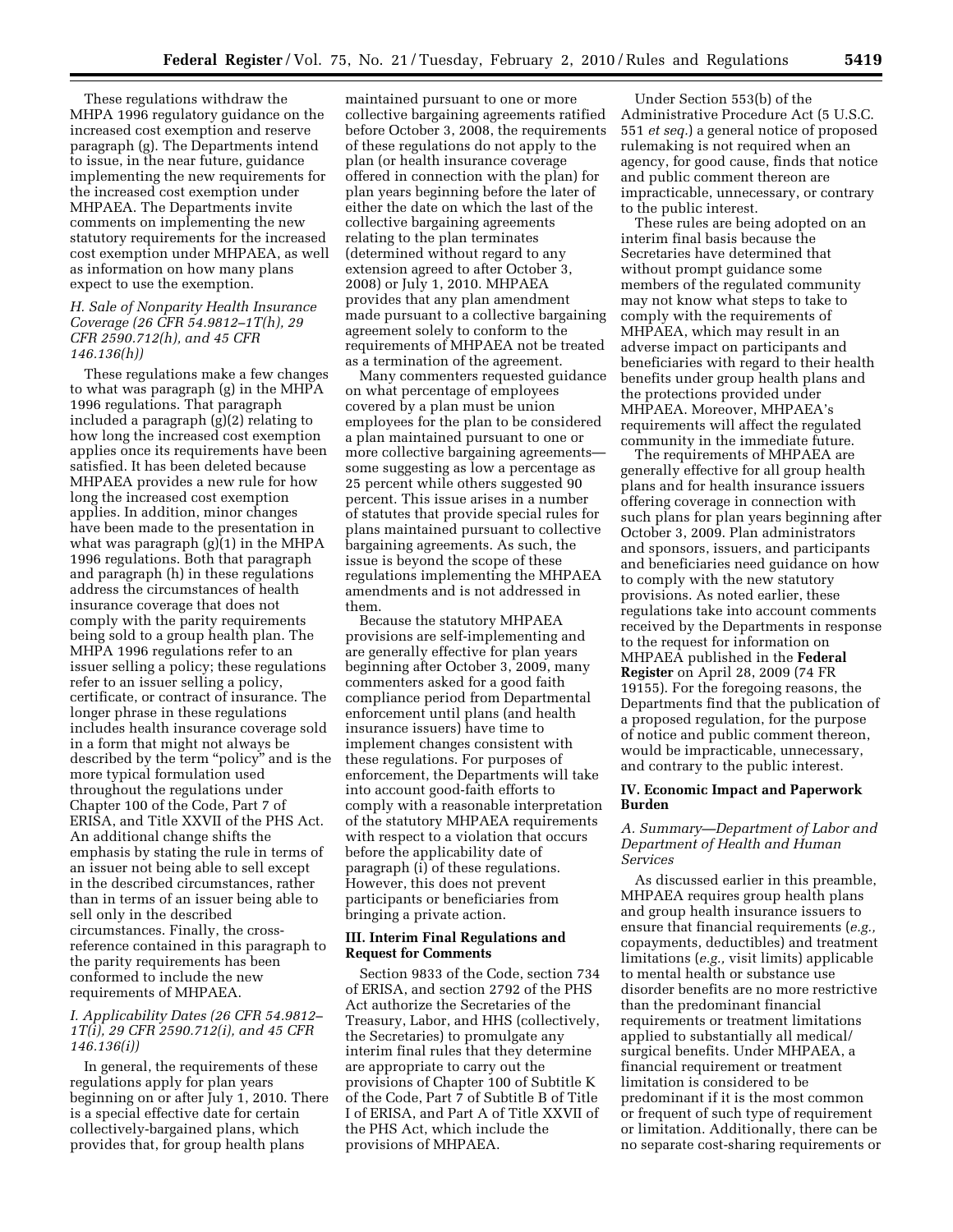treatment limitations applicable only with respect to mental health or substance use disorder benefits. The statute does not mandate coverage for either mental health or substance use disorder benefits. Thus, self-insured plans are free to choose whether to provide mental health or substance use disorder benefits; insured plans may have to provide these benefits under state laws. Either type of plan that provides mental health or substance use disorder benefits must do so in accordance with MHPAEA's parity provisions.

The Departments have crafted these regulations to secure the protections intended by Congress in as economically efficient a manner as possible. Although the Departments are unable to quantify the regulations' economic benefits, they have quantified some of the costs and have provided a qualitative discussion of some of the benefits and costs that may stem from these regulations.

## *B. Statement of Need for Regulatory Action*

Congress directed the Departments to issue regulations implementing the MHPAEA provisions. In response to this Congressional directive, these interim final regulations clarify and interpret the MHPAEA provisions under section

712 of ERISA, section 2705 of the PHS Act, and section 9812 of the Code. These regulations are needed to secure and implement MHPAEA's provisions and ensure that the rights provided to participants, beneficiaries, and other individuals under MHPAEA are fully realized. The Departments' assessment of the expected economic effects of these regulations is discussed in detail below.

### *C. Executive Order 12866—Department of Labor and Department of Health and Human Services*

Under Executive Order 12866 (58 FR 51735), the Department must determine whether a regulatory action is "significant" and therefore subject to review by the Office of Management and Budget (OMB). Section 3(f) of the Executive Order defines a ''significant regulatory action'' as an action that is likely to result in a rule (1) having an annual effect on the economy of \$100 million or more, or adversely and materially affecting a sector of the economy, productivity, competition, jobs, the environment, public health or safety, or State, local or tribal governments or communities (also referred to as "economically significant''); (2) creating a serious inconsistency or otherwise interfering with an action taken or planned by

## TABLE 1—TOTAL COSTS OF RULE [In millions of 2010 dollars]

another agency; (3) materially altering the budgetary impacts of entitlement grants, user fees, or loan programs or the rights and obligations of recipients thereof; or (4) raising novel legal or policy issues arising out of legal mandates, the President's priorities, or the principles set forth in the Executive Order. The Departments have determined that this regulatory action is economically significant within the meaning of section 3(f)(1) of the Executive Order, because it is likely to have an effect on the economy of \$100 million or more in any one year. Accordingly, the Departments provide the following assessment of its potential costs and benefits. As elaborated below, the Department believes that the benefits of the rule justify its costs.

Table 1, below, summarizes the costs associated with the rule. The estimates are explained in the following sections. Over the ten-year period of 2010 to 2019, the total undiscounted cost of the rule is estimated to be \$115 million in 2010 Dollars. Columns E and F display the costs discounted at 3 percent and 7 percent, respectively. Column G shows a transfer of \$25.6 billion over the tenyear period. All other numbers included in the text are not discounted, except where noted.

| Year      | General review | Medical<br>necessity<br>disclosure | Single<br>deductible | Total<br>undiscounted<br>costs | Total 3%<br>discounted<br>costs | Total 7%<br>discounted<br>costs | Transfer<br>(undiscounted) |
|-----------|----------------|------------------------------------|----------------------|--------------------------------|---------------------------------|---------------------------------|----------------------------|
|           | (A)            | (B)                                | (C)                  | $A + B + C$                    | (E)                             | (F)                             | (G)                        |
| 2010      | \$27.8         | \$1.2                              | \$39.2               | \$68.2                         | \$68.2                          | \$68.2                          | \$2,360.0                  |
| 2011<br>  | 0              | 1.2                                | 3.9                  | 5.2                            | 5.0                             | 4.8                             | 2,400.0                    |
| 2012<br>  | 0              | 1.2                                | 3.9                  | 5.2                            | 4.9                             | 4.5                             | 2,430.0                    |
| 2013<br>  | 0              | 1.2                                | 3.9                  | 5.2                            | 4.7                             | 4.2                             | 2,460.0                    |
| 2014<br>  | 0              | 1.2                                | 3.9                  | 5.2                            | 4.6                             | 3.9                             | 2,510.0                    |
| 2015<br>  | 0              | 1.2                                | 3.9                  | 5.2                            | 4.4                             | 3.7                             | 2,570.0                    |
| 2016<br>  | 0              | 1.2                                | 3.9                  | 5.2                            | 4.3                             | 3.4                             | 2,620.0                    |
| 2017<br>  | 0              | 1.2                                | 3.9                  | 5.2                            | 4.2                             | 3.2                             | 2,680.0                    |
| 2018<br>  | 0              | 1.2                                | 3.9                  | 5.2                            | 4.1                             | 3.0                             | 2,740.0                    |
| 2019<br>  | 0              | 1.2                                | 3.9                  | 5.2                            | 4.0                             | 2.8                             | 2,810.0                    |
| Total<br> |                |                                    |                      | 114.6                          | 108.4                           | 101.8                           | 25,600.0                   |

**Note:** The displayed numbers are rounded to the nearest thousand and therefore may not add up to the totals.

The Departments performed a comprehensive, unified analysis to estimate the costs and, to the extent feasible, provide a qualitative assessment of benefits attributable to the regulations for purposes of compliance with Executive Order 12866, the Regulatory Flexibility Act, and the Paperwork Reduction Act. The

Departments' assessment and underlying analysis is set forth below.

## 1. Regulatory Alternatives

Section 6(a)(3)(C)(iii) of Executive Order 12866 requires an economically significant regulation to include an assessment of the costs and benefits of potentially effective and reasonable alternatives to the planned regulation, and an explanation of why the planned

regulatory action is preferable to the potential alternatives. As discussed earlier in this preamble, the Departments considered the alternative of whether to require the same separately accumulating deductible for medical/surgical benefits and mental health or substance use disorder benefits or a combined deductible for such benefits.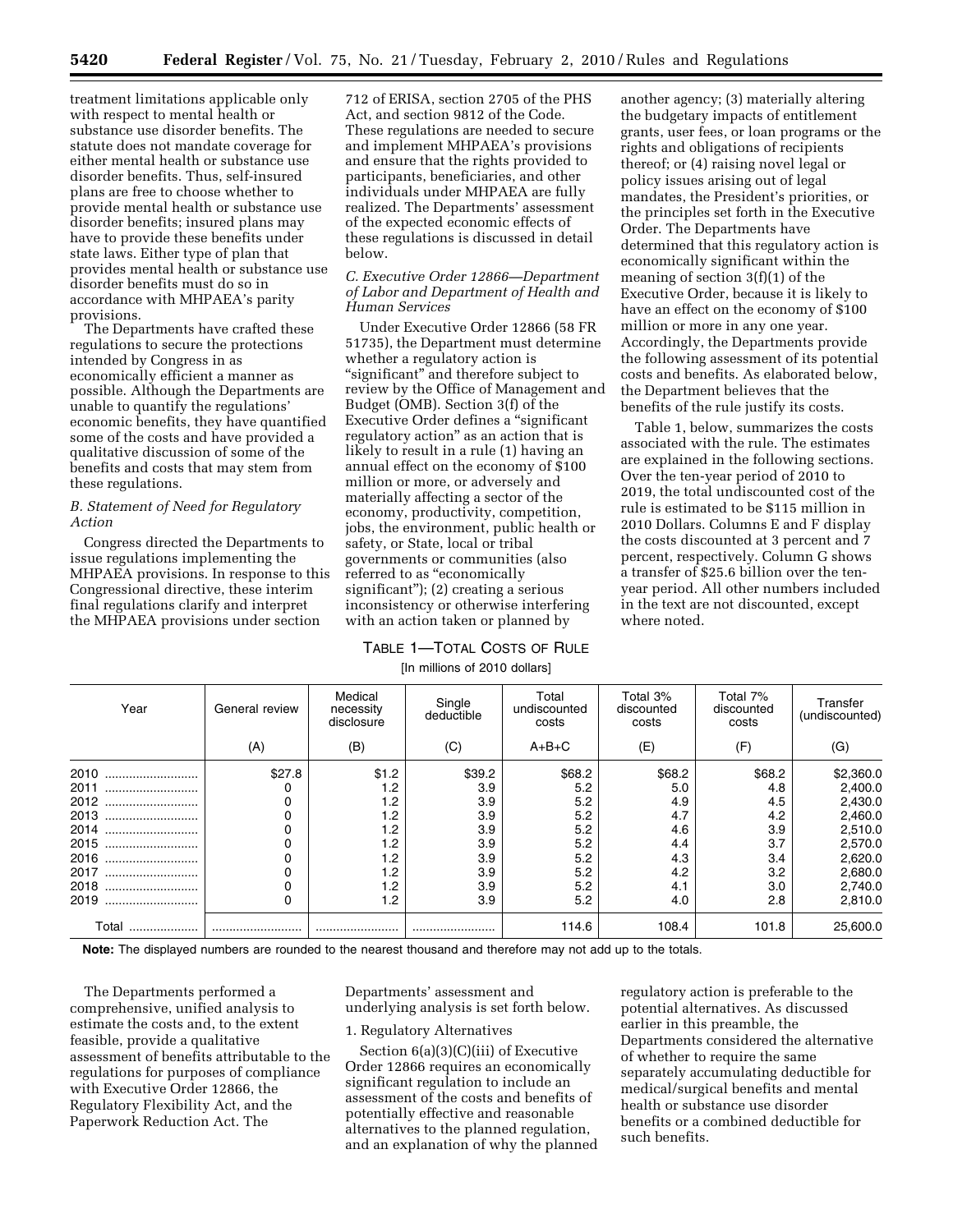The language of the statute can be interpreted to support either alternative. The comments that supported allowing separately accumulating deductibles maintained that it is commonplace for plans to have such deductibles, and that the projected cost of converting systems to permit unified deductibles would be extremely high for the many plans that use a separate managed behavioral health organization (MBHO).<sup>8</sup> By contrast, comments that supported requiring combined deductibles argued that allowing separately accumulating deductibles undermines a central goal of parity legislation: To affirm that mental health and substance use disorder benefits are integral components of comprehensive health care and generally should not be distinguished from medical/surgical benefits. Distinguishing between the two requires individuals who need both kinds of care to satisfy a deductible that is greater than that required for individuals needing only medical/surgical care. Other comments that supported requiring combined deductibles noted that mental health and substance use disorder benefits typically comprise only 2 to 5 percent of a plan's costs, so that even using identical levels for separately accumulating deductibles imposes a greater barrier to mental health and substance use disorder benefits.

The Departments carefully considered the alternative of requiring separately accumulating or combined deductibles. Given that the statutory language does not preclude either interpretation, the Departments choose to require combined deductibles, because this position is more consistent with the policy goals that led to the enactment of MHPAEA.

#### 2. Affected Entities and Other Assumptions

The Departments expect MHPAEA to benefit the approximately 111 million participants in 446,400 ERISA-covered employer group health plans, and an estimated 29 million participants in the approximately 20,300 public, non-Federal employer group health plans sponsored by state and local governments.9 In addition,

approximately 460 health insurance issuers providing mental health or substance use disorder benefits in the group health insurance market and at least 120 MBHOs providing mental health or substance use disorder benefits to group health plans are expected to be affected.10

#### 3. Benefits

Congress first passed mental health parity legislation in 1996 with the enactment of MHPA 1996.11 As discussed earlier in this preamble, this law requires health insurance issuers and group health plans that offer mental health benefits to have aggregate annual and lifetime dollar limits on mental health benefits that are no more restrictive than those for all medical/ surgical benefits.

The impact of MHPA 1996 was limited, however, because it did not require parity with respect to day limits for inpatient or outpatient care, deductibles, co-payments or coinsurance, substance use disorder benefits, and prescription drug coverage.12 While a large majority of plans complied with the MHPA 1996 parity requirement regarding annual and lifetime dollar limits, many employersponsored group health plans contained plan design features that were more restrictive for mental health benefits than for medical/surgical benefits. For example, data on private insurance arrangements from the pre-MHPAEA era show that after MHPA 1996, the most significant disparities in coverage for mental health substance use treatment involve limits on the number of covered days of inpatient care and the number of outpatient visits. Survey data from the Kaiser/HRET national employer survey shows that 64 percent of covered workers had more restrictive limits on the number of covered hospital days for mental health care and 74 percent had more restrictive limits on outpatient mental health visits. In addition, 22

10The Departments' estimate of the number of insurers is based on industry trade association membership. Please note that these estimates could undercount small state regulated insurers.

percent of covered workers had higher cost-sharing imposed on mental health care benefits. Among those workers with more restrictive limits on inpatient days, 77 percent had limits of 30 days or less.13 For these reasons, as discussed more fully below, the Departments expect that MHPAEA and these regulations will have their greatest impact on people needing the most intensive treatment and financial protection. The Departments do not have an estimate of the number of individuals who have exceeded the treatment limits. However, according to the FEHBP data used to analyze the FEHBP parity directive in the year before its implementation, the 90th percentile of the mental health spending distribution was corresponded to \$2,134 in 1999 dollars. Among the people spending at the 90th percentile or higher, 12% had inpatient psychiatric stays and 20% of those above the 90th percentile had a diagnosis of schizophrenia or bipolar disorder, chronic conditions requiring prescription drugs and regular contact with mental health service providers. It is this group that experienced especially large declines in out of pocket payments after FEHBP implemented parity.

Treatment for alcohol abuse disorders showed a similar trend: Surveys indicate that 74 percent of private industry employees were covered by plans that imposed more restrictive limits for inpatient detoxification benefits than medical and surgical benefits, 88 imposed more restrictive limits for inpatient rehabilitation, and 89 percent imposed more restrictive limits for outpatient rehabilitation.<sup>14</sup>

After MHPA 1996, many states also passed mental health parity laws. Research focused on the impacts of parity laws found that similar to MHPA 1996, even the most comprehensive state laws resulted in little or no increase in access to and utilization of

14Morton, John D. and Patricia Aleman. ''Trends in Employer-provided Mental Health and Substance Abuse Benefits.'' *Monthly Labor Review,* April 2005.

 $^{\rm 8}$  For a full discussion of the cost considerations involved with these alternatives, see section 4.b., below, Costs associated with cumulative financial requirements and quantitative treatment limitations, including deductibles.

<sup>9</sup>The Departments' estimates of the numbers of affected participants are based on DOL estimates using the 2008 CPS. ERISA plan counts are based on DOL estimates using the 2008 MEP–IC and Census Bureau statistics. The number of state and local government employer-sponsored plans was estimated using 2007 Census data and DOL

estimates. Please note that the estimates are based on survey data that is not broken down by the employer size covered by MHPAEA making it difficult to exclude from estimates those participants employed by employers who employed an average of at least 2 but no more than 50 employees on the first day of the plan year.

<sup>11</sup>Pub. L. 104–204, title VII, 110 Stat. 2874, 2944– 50.

<sup>12</sup> GAO/HEHS–00–95, *Implementation of the Mental Health Parity Act.* In the report, GAO found that 87 percent of compliant plans contained at least one more restrictive provision for mental health benefits with the most prevalent being limits on the number of outpatient office visits and hospital day limits. *Id.* at 5.

<sup>&</sup>lt;sup>13</sup> Barry, Colleen, et al. "Design of Mental Health Benefits: Still Unequal After All These Years,'' *Health Affairs* Vol. 22, Number 5, 2003. Please note that the baseline data from the Kaiser HRET survey cited in this article are weighted by region, firm size and industry to reflect the national composition of employers. So the data cited establishing the baseline reflects the impact of state parity laws. It is important to realize that state parity laws frequently focus on a subset of diagnoses, *e.g.*, biologically based disorders, and do not apply to self-funded insurance programs. Thus, in most states only a minority of insurance contracts is affected by state parity laws.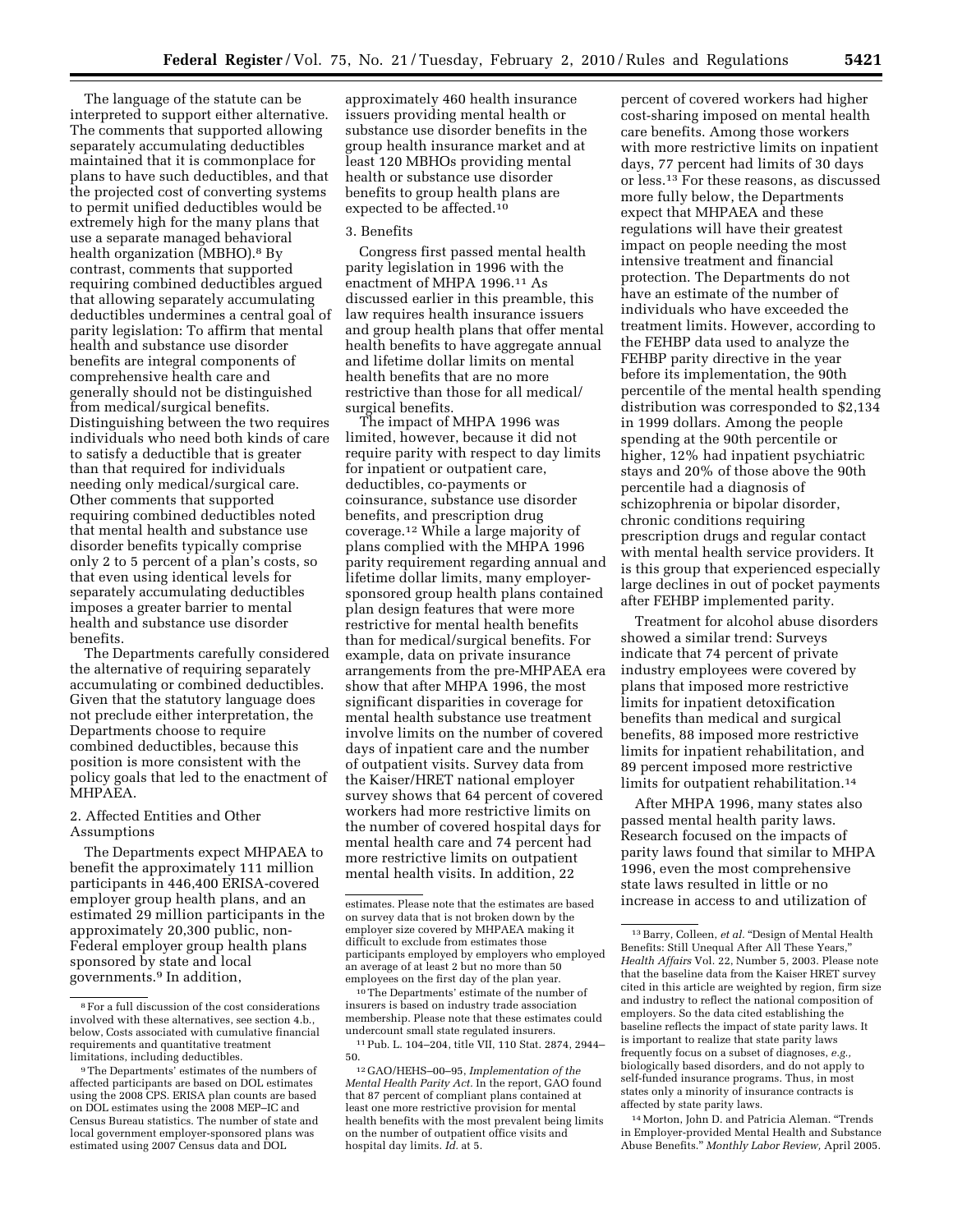mental health services for covered individuals.15

To address these issues, Congress amended MHPA 1996 by enacting MHPAEA. One of Congress' primary objectives in enacting MHPAEA was to improve access to mental health and substance use disorder benefits by eliminating discrimination that existed with respect to these benefits after MHPA 1996. Congress' intent in enacting MHPAEA was articulated in a floor statement from Representative Patrick Kennedy (D–RI), one of the chief sponsors of the legislation, who said ''[a]ccess to mental health services is one of the most important and most neglected civil rights issues facing the Nation. For too long, persons living with mental disorders have suffered discriminatory treatment at all levels of society."<sup>16</sup> In a similar statement, Representative James Ramstad (R–MN) said, "[i]t's time to end the discrimination against people who need treatment for mental illness and addition. It's time to prohibit health insurers from placing discriminatory barriers on treatment."<sup>17</sup>

The Departments expect that the largest benefit associated with MHPAEA and these regulations will be derived from applying parity to cumulative quantitative treatment limitations such as annual or lifetime day or visit limits (visit limitations). As discussed above, a large percentage of plans imposed visit limitations pre-MHPAEA, and the GAO found that a major shortcoming of MHPA 1996 was its failure to apply parity to visit limitations. Applying parity to visit limitations will help ensure that vulnerable populations those accessing substantial amounts of mental health and substance use disorder services—have better access to appropriate care. The Departments cannot estimate how large this benefit will be, because sufficient data is not available to estimate the number of covered individuals that had their benefits terminated because they reached their coverage limit. Though difficult to estimate, the number of beneficiaries who have a medical necessity for substantial amount of care are likely to be relatively small. Severe

mental health disorders account for 2– 3 percent of people in private health insurance plans and a substantially larger share of mental health spending. Evidenced-based treatments for severe and persistent mental illnesses like schizophrenia, bipolar disorder and chronic major depression requires prolonged (possibly lifetime) maintenance treatment that consists of pharmacotherapy, supportive counseling and often rehabilitation services.18 The most common visit limits under current insurance arrangements are those for 20 visits per year. That means assuming a minimal approach to treatment of one visit per week, people with severe and persistent mental disorders will exhaust their coverage in about five months. This often results in people foregoing outpatient treatment and a higher likelihood of non-adherence to treatment regimes that produce poor outcomes and the potential for increased hospitalization costs.

Increased coverage also should provide enhanced financial protection for this group by reducing out-of-pocket expenses for services that previously were needed but uncovered. This should help prevent bankruptcy and financial distress for these individuals and families and reduce cost-shifting of care to the public sector, both of which occur when covered benefits are exhausted. In addition, increased coverage for those seeking substantial amounts of care potentially could reduce emergency room use by ensuring that benefits for individuals with serious conditions are not terminated. Finally, reduced entry into disability programs may result from having more complete insurance coverage for mental health and substance use disorder treatment.

Since the early 1990s, many health insurers and employers have made use of specialized vendors, known as behavioral health carve-outs to manage their mental health and substance abuse benefits. These vendors have specialized expertise in the treatment of mental and addictive disorders and organized specialty networks of providers. These vendors are known as behavioral health carve-outs. They use information technology, clinical algorithms and selective contracts to control spending on mental health and substance abuse treatment. There is an extensive literature that has examined the cost savings and impacts on quality

of these organizations. Researchers 19 have reviewed this literature and estimated reductions in private insurance spending of 20 percent to 48 percent compared to fee-for-service indemnity arrangements. Also, it appears that the rate of utilization of mental health care rises under behavioral health carve out arrangements. The number of people receiving inpatient psychiatric care typically declines as does the average number of outpatient visits per episode.

The OPM encouraged its insurers to consider carve-out arrangements when implementing the parity directive in 2000 for the FEHBP. This is because of the ability of behavioral health carveouts to use utilization management tools to control utilization and spending in the face of reductions in cost-sharing and elimination of limits. Thus, parity in a world dominated by behavioral carve-outs has meant increased utilization rates, reduced provider fees, reduced rates of hospitalization and fewer very long episodes of outpatient care. Intensive treatment was more closely aligned with higher levels of severity.

Another potential benefit associated with MHPAEA and these regulations is that use of mental health and substance use disorder benefits could improve.20 Untreated or under treated mental health conditions and substance use disorders are detrimental to individuals and the entire economy. Day and visit limits can interfere with appropriate treatment thereby reducing the impact of care for workers seeking treatment. Many people with mental health conditions and substance use disorders are employed and these debilitating conditions have a devastating impact on employee attendance and productivity, which results in lost productivity for employers and lost earnings for employees. For example, studies have

20While studies have shown that state parity laws have increased access only marginally, most state laws still allowed disparate treatment limits for mental health conditions and substance use disorders, which limited access for those needing significant amounts of treatment. As discussed above, MHPAEA and these regulations prohibit the imposition of such disparate limits, which could increase access for those individuals. Nine states have treatment limit requirements similar to MHPAEA for mental health benefits, while 10 states have similar requirements for substance abuse disorder benefits.

<sup>15</sup> *Id.,* at 9. The state mental health parity laws varied significantly with most of differences related the following areas: the type of mental health mandate, definition of mental illness, the inclusion of substance abuse coverage, small employers' coverage, and cost increase exceptions. Few state laws provide as extensive coverage as MHPAEA, particularly with regard to its prohibition of visit limitations.

<sup>16</sup> 153 *Cong. Rec. S1864–5 (daily ed., February 12, 2007).* 

<sup>17</sup> 154 *Cong. Rec. H8619 (daily ed., September 23, 2008).* 

<sup>18</sup>See, Lehman AF ''Quality of care in mental health: the case of schizophrenia'' Health Affairs 18(5): 52–65.

<sup>19</sup>Sturm R, ''Tracking changes in behavioral health services: How carve-outs changed care?'' Journal of Behavioral Health Services and Research 26(4): 360–371, 1999. Frank RG and Garfield RL; ''Managed Behavioral Health Carve-Outs: Past Performance and Future Prospects'' *Annual Reviews of Public Health 2007,* 28:11; 1–18. Frank RG and Garfield RL; ''Managed Behavioral Health Carve-Outs: Past Performance and Future Prospects'' *Annual Reviews of Public Health 2007,* 28:11; 1–18.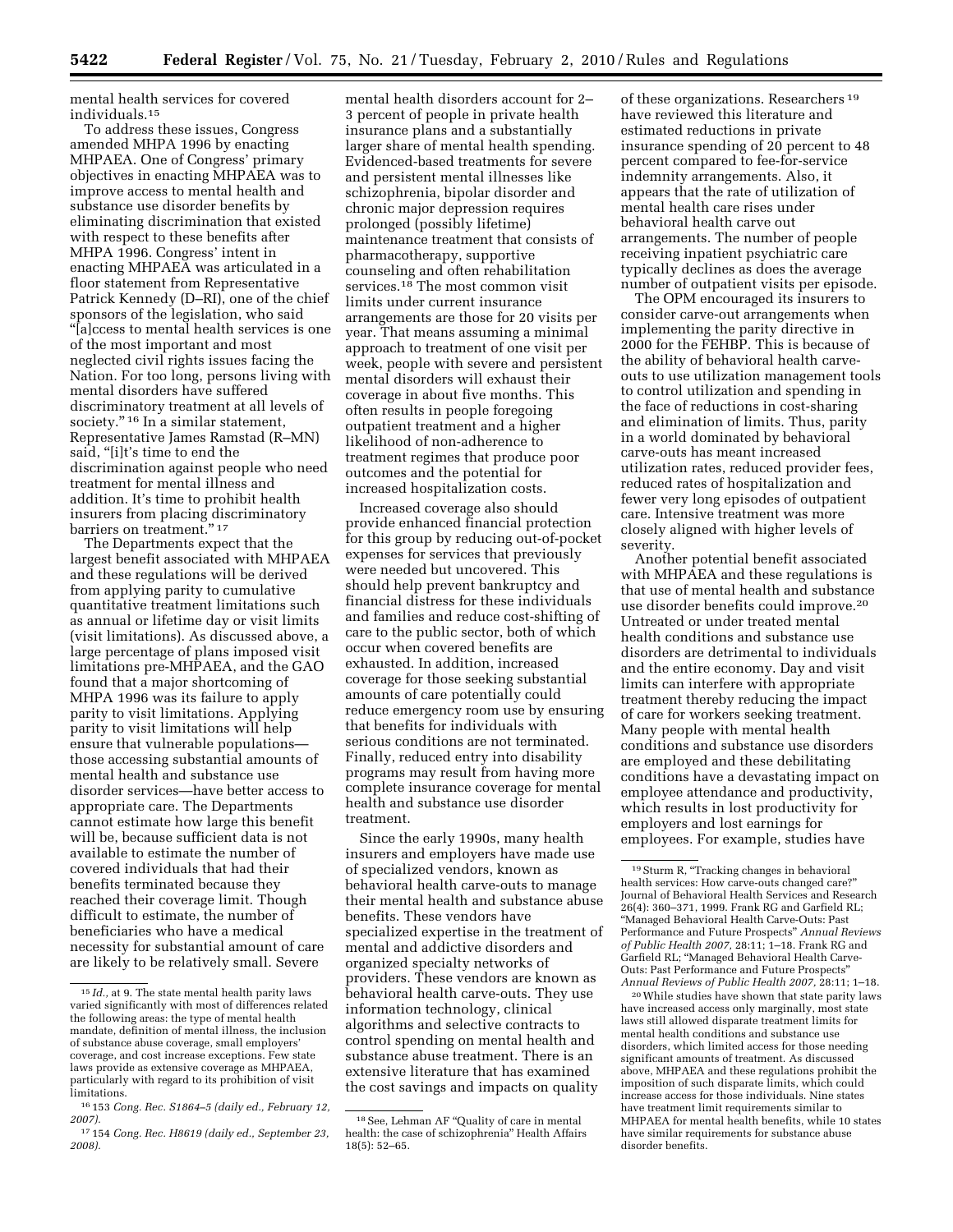shown that the high prevalence of depression and the low productivity it causes have cost employers \$31 billion to \$51 billion annually in lost productivity in the United States.21 More days of work loss and work impairment are caused by mental illness than by various other chronic conditions, including diabetes and lower back pain.<sup>22</sup>

Moreover, studies have consistently found that workers who report symptoms of mental disorders have lower earnings than other similarlysituated coworkers. For example, a recent study funded by the National Institutes of Health's National Institute of Mental Health 23 found that mental disorders cost employees at least \$193 billion annually in lost earnings alone, a staggering number that probably is a conservative estimate because it did not include the costs associated with people in hospitals and prisons, and included very few participants with autism, schizophrenia and other chronic illnesses that are known to greatly affect a person's ability to work. The study also noted that individuals suffering from depression earn 40 percent less than non-depressed individuals.

Although accurately determining cause and effect can be difficult, studies have attempted to estimate the beneficial impact of treating mental disorders. One study found that treating individuals suffering from mental disorders helped close the gap in productivity between those with mental disorders and those who did not have a mental disorder.24 The finding that treatment can help increase the

<sup>23</sup> Kessler, Ronald C., Steven Heeringa, Matthew D. Lakoma, Maria Petukhova, Agnes E. Rupp, Michael Schoenbaum, Philip S. Wang, and Alan M. Zaslavsky. ''Individual and Societal Effects of Mental Disorders on Earnings in the United States: Results From the National Comorbidity Survey Replication.''

*The American Journal of Psychiatry;* June 2008; 165, 6; Research Library pg. 703.

productivity of those suffering from mental illness suggests that increasing access to treatment of mental disorders could have a beneficial impact on lost productivity cost and lost earnings that stem from untreated and under treated mental health conditions and substance use disorders. The Departments, however, do not have sufficient data to determine whether this result will occur, and, if it does, the extent to which lost productivity cost and lost earnings could improve.

As noted above the combination of reduced cost sharing and the elimination of day and visit limits have the effect of making coverage more complete. The dominant role of managed behavioral health care in the market and the evidence about it success in controlling costs means that the moral hazard problem can be controlled (the evidence on this is discussed in more detail below). The implication is that more complete financial protection can be offered to people without a significant increase in social costs. This implies improved efficiency in the insurance market since more efficient risk spreading would occur without much welfare loss due to moral hazard.

In order to comply with MHPAEA and these regulations, cost-sharing requirements for mental health and substance use disorder benefits cannot be any more restrictive than the predominant cost-sharing requirement applied to substantially all medical/ surgical benefits. Because expenditures on mental health and substance use disorder benefits only comprise 3–6 percent of the total benefits covered by a group health plan and 8 percent of overall healthcare costs,25 the Departments expect that group health plans will lower cost-sharing on mental health and substance use disorder benefits instead of raising cost-sharing on medical/surgical benefits.

MHPAEA and these interim final regulations could have a positive impact on the delivery system of mental health services. Currently, approximately half of mental health care is delivered solely by primary care physicians.26 This trend is likely due in part to the large

discrepancies between insurance costsharing for services delivered by mental health professionals and primary care physicians. Historically, the costsharing associated with primary care physician visits is lower than costsharing for mental health professional visits. This difference in the relative price encouraged patients suffering from mental illness to visit primary care physicians for mental health-related conditions. If MHPAEA and these regulations result in lowering the relative price of mental health care, more individuals suffering from mental illness could visit and receive care from mental health professionals. One study 27 found that only 12.7 percent of individuals treated in the general medical sector received at least minimally adequate mental health care compared to 48.3 percent of patients treated in the specialty mental health sector.28 A shift in source of treatment from primary care physicians to mental health professionals could lead to more appropriate care, and thus, better health outcomes.29 The Departments, however, do not have sufficient data to estimate how large this shift in treatment could be or determine whether it will occur.

Mental health and physical health are interrelated, and individuals with poor mental health are more likely to have

<sup>28</sup> Another analysis demonstrating poor adherence to evidence-based treatment for mental disorders is:

Wang PS, Berglund P, Kessler RC, *Journal of General Internal Medicine.* 2000; 15:284–292. Recent care of common mental disorders in the United States: Prevalence and conformance with evidence-based recommendations. This study finds that only 57.3 percent of people with major depression receive treatment during a year and less than one-third of those who receive treatment receive effective treatment.

Based on expert opinion, Normand et al. rated the likely effectiveness of combinations of general medical visits, specialty visits (with psychotherapy) and drug treatment to demonstrate the correlation between adequate treatment for depression and the probability of remission. For patients with no antidepressant medication, the probability of remission increased as the number of specialty visits increased from one or less during a year to ten or more. The probability of remission was greater for patients with antidepressant medication and improved with more specialty visits during the year. Normand SLT, Frank RG, McGuire, TG. ''Using elicitation techniques to estimate the value of ambulatory treatments for depression.'' Medical Decision Making, 2001; 22: 245–261.

29The Healthcare Effectiveness Data and Information Set report card for 2007 produced by National Center for Quality Assurance shows that for treatment of depression, only 20 percent of patients get appropriate levels of provider contacts; about 45 percent receive appropriate maintenance level medications and 62 percent obtain adequate medication doses and duration during the acute phase of illness.

<sup>21</sup>Stewart, W.F., Ricci, J.A., Chee, E., Hahn, S.R. & Morgenstein, D. (2003, June 18). ''Cost of lost productive work time among US workers with depression.'' *JAMA: Journal of the American Medical Association. 289, 23,* 3135–3144.

Kessler, R.C., Akiskal, H.S., Ames, M., Birnbaum, H., Greenberg, P., Hirschfeld, H.M.A. et al. (2006). ''Prevalence and effects of mood disorders on work performance in a nationally representative sample of U.S. workers.'' *American Journal of Psychiatry,* 

<sup>163, 1561–1568.&</sup>lt;br><sup>22</sup> Stewart, W.F., Ricci, J.A., Chee, E., Hahn, S.R.<br>& Morgenstein, D. (2003, June 18). "Cost of lost productive work time among US workers with depression.'' *JAMA: Journal of the American* 

<sup>24</sup>Hilton, Michael F., Paul A. Schuffham, Judith Sheridan, Catherine M. Clearly, Neria Vecchio, and Harvey A. Whiteford. ''The Association Between Mental Disorders and Productivity in Treated and Untreated Employees.'' *Journal of Occupational and Environmental Medicine.* Volume 51, Number 9, September 2009.

<sup>25</sup>Finch R.A., Phillips K. Center for Prevention and Health Services. ''An Employer's Guide to Behavioral Health Services: A Roadmap and Recommendations for Evaluating Designing, and Implementing Behavioral Health Services.'' National Business Group on Health 2005.

<sup>26</sup>Wang, P.S., Lane, M., Olfson, M., Pincus, H.A., Wells, K.B., and Kessler, R.C. (2005, June). ''Twelve month use of mental health services in the United States.'' *Archives of General Psychiatry,* 62, 629– 640. The study found that 40 percent of people reporting mental health and substance use disorders receive some treatment in a year.

<sup>27</sup>Wang, P.S., Lane, M., Olfson, M., Pincus, H.A., Wells, K.B., and Kessler, R.C. (2005, June). ''Twelve month use of mental health services in the United states.'' *Archives of General Psychiatry,* 62, 629–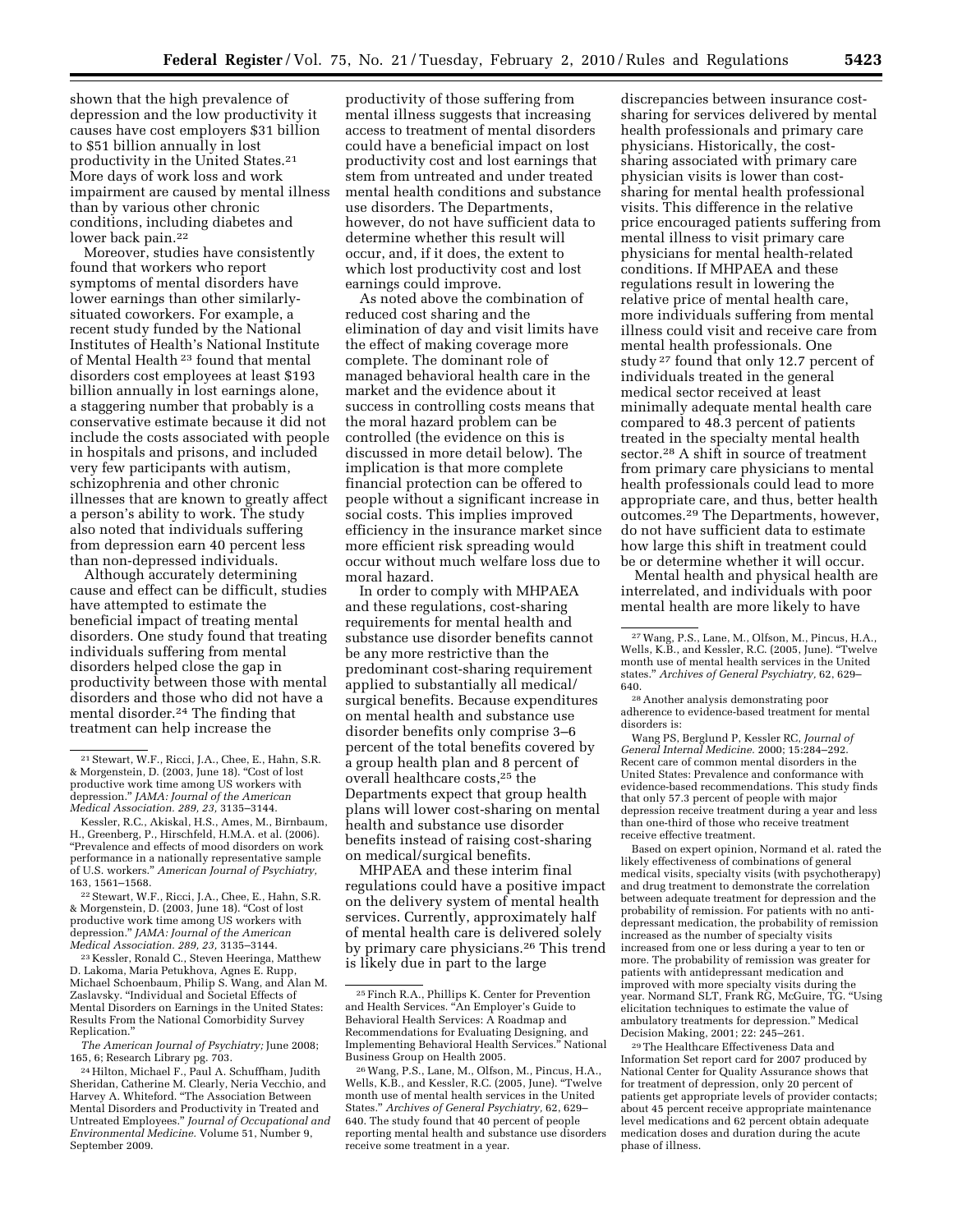physical health problems as well. Increased access and utilization of mental health and substance use disorder benefits could result in a reduction of medical/surgical costs for individuals afflicted with mental health conditions and substance use disorders. The decrease in medical/surgical costs could be significant; however, the Departments do not have sufficient data to estimate how large these health care spending offsets could be or determine whether they will occur.

There is disagreement among experts as to whether depression is an important antecedent risk factor for physical illness or whether the causal relationship acts in the opposite direction. Regardless, there is evidence that comorbid depression worsens the prognosis, prolongs recovery and may increase the risk of mortality associated with physical illness. In addition, comorbid depression has been shown to increase the costs of medical care, over and above the costs of treating the depression itself.30

The returns on investment from treatment of substance use disorders can be large.31 Studies in Washington state clinics demonstrated that each dollar invested in inpatient and outpatient substance abuse treatment yielded returns of about 10 and 23 times their initial investments, respectively.32 California and Oregon state treatment systems demonstrated a sevenfold return in their investments.33 Other studies show effects ranging from a return of one and a half times the cost in a large study of a treatment clinic in Chicago to a return of 5 times the initial investment for a treatment for mentally ill chemical abusers,34 resulting in a net benefit of about \$85,000 per client for an investment of nearly \$20,000.35

33Ettner, S.L., D. Huang, E. Evans, D.R. Ash, M. Hardy, M. Jourabchi, and Y. Hser. (2006). "Benefit-Cost in the California Treatment Outcome Project: Does Substance Abuse Treatment 'Pay for Itself?''' *Health Services Research,* 41(1), 192–213.

<sup>35</sup> The returns are the ratio of benefits to costs. Benefits include personal as well as societal

#### 4. Costs

a. *Cost associated with increased utilization of mental health and substance use disorder benefits.* As discussed in the Benefits section earlier in this preamble, one of Congress' primary objectives in enacting MPHAEA was to eliminate barriers that impede access to and utilization of mental health and substance use disorder benefits. This has raised concerns among some that increased access and utilization of mental health and substance use disorder benefits will result in increases in associated payments and plan expenditures, which could lead to large premium increases that will make mental health and substance use disorder benefits unaffordable. The Departments are uncertain regarding the level of increased costs and premium increases that will result from MHPAEA and these regulations, but there is evidence that any increases will not be large.

One theory for increased costs resulting from parity is based on the fact that cost-sharing for mental health and substance use disorder benefits will decrease. A frequent justification for higher cost-sharing of mental health and substance use disorder benefits is the greater extent of moral hazard for these benefits; individuals will utilize more mental health and substance use disorder benefits at a higher rate when they are not personally required to pay the cost. To support this assumption, many have cited the RAND Health Insurance Experiment, conducted in 1977–1982, which demonstrated that individuals are more likely to increase their mental health care usage when their personal cost-sharing for mental health care services fall than they are to increase their physical health care usage when their personal cost-sharing for physical health care services decreases. Because this experiment was conducted nearly thirty years ago, researchers recently tested to determine whether this result held true.36 Their results indicate that individuals' sensitivity to changes in cost-sharing may have changed significantly over time. These changes are explained at least in part due to the expansion of managed behavioral health care (described earlier). The authors found that individuals' price responsiveness of ambulatory mental health treatment is

now slightly lower than physical health treatment. These results indicate that if plans lower the cost-sharing associated with mental health services, costs will not rise as much as would be expected using the results from the RAND Experiment.37

When the RAND Experiment was conducted, managed care was not nearly as prevalent as it is today. Health care economists have studied the impact of using cost control techniques associated with managed care to reduce the quantity of mental health and substance use disorder benefits utilized so that lowered cost sharing may result in only a small increase in spending.38 This research concluded that ''comprehensive parity implemented in the context of managed care would have little impact on total spending.'' 39

These findings were similar to those of a recent study published in the New England Journal of Medicine examining the Federal Employees Health Benefits Program (FEHBP), which implemented parity for mental health and substance use disorder benefits in 2001.40 The primary concern has been that the existence of parity in the FEHBP would result in large increases in the use of mental health and substance-abuse services and spending on these services. However, the study concluded that these fears were unfounded and ''that parity of coverage of mental health and substance-abuse services, when coupled with management of care, is feasible and can accomplish its objectives of greater fairness and improved insurance protection without adverse consequences for health care costs.'' 41 The study found average per user declines in out patient cost sharing of between zero and \$87 depending on the

40 Goldman, *et al.,* ''Behavioral Health Insurance Parity for Federal Employees,'' New England Journal of Medicine (March 30, 2006) Vol. 354, No. 13. In 1999, President Clinton directed the Office of Personnel Management (OPM) to equalize benefits coverage in the FEHBP, and parity was implemented in 2001. Parity under the FEHBP is very similar to MHPAEA. It requires benefits coverage for plan mental health, substance abuse, medical, surgical, and hospital providers to have the same limitations and cost-sharing such as deductibles, coinsurance, and co-pays. When patients use plan providers and follow a treatment regime approved by their plan, all diagnostic categories of mental health and substance abuse conditions listed in the Diagnostic and Statistical Manual of Mental Disorders, Fourth Edition (DSM IV) are covered. 41 *Id.* 

<sup>30</sup>Conti R, Berndt ER, Frank RG. ''Early retirement and DI/SSI applications: Exploring the impact of depression'', in Culter DM, Wise DA. *Health in Older Ages: The causes and consequences of declining disability among the elderly,* (Chicago: National Bureau of Economic Research, 2008).

<sup>31</sup>The Office of National Drug Control Policy has information on effective treatment and cost savings at *http://www.whitehousedrugpolicy.gov.* 

<sup>32</sup>French, M.T., H.J. Salome, A. Krupski, J.R. McKay, D.M. Donovan, A.T. McLellan, and J. Durrell. (2000). ''Benefit-cost analysis of residential and outpatient addiction treatment in the State of Washington.'' *Evaluation Review, 24(6),* 609–634.

<sup>34</sup>French, M.T., K.E. McCollister, S. Sacks, K. McKendrick, & G. De Leon. (2002). ''Benefit cost analysis of a modified therapeutic community for mentally ill chemical abusers.'' *Evaluation and Program Planning, 25,* 137–148.

benefits including increased employment and reduced crime.

<sup>36</sup>Meyerhoefer, Chad D. and Samuel Zuvekas, 2006. ''New Estimates of the Demand for Physical and Mental Health Treatment.'' Agency for Healthcare Research and Quality Working Paper No. 06008.

<sup>37</sup>Another paper showing a similar result to the Myerhoefer paper cited above is: Lu CL, Frank, RG and McGuire TG. ''Demand Response Under Managed Care.'' *Contemporary Economic Policy,*   $27(1):1-15, 2009.$ 

<sup>&</sup>lt;sup>38</sup> Barry, Frank, and McGuire. "The Costs of Mental Health Parity: Still an Impediment?'' *Health Affairs,* no. 3:623 (2006).

<sup>39</sup> *Id.*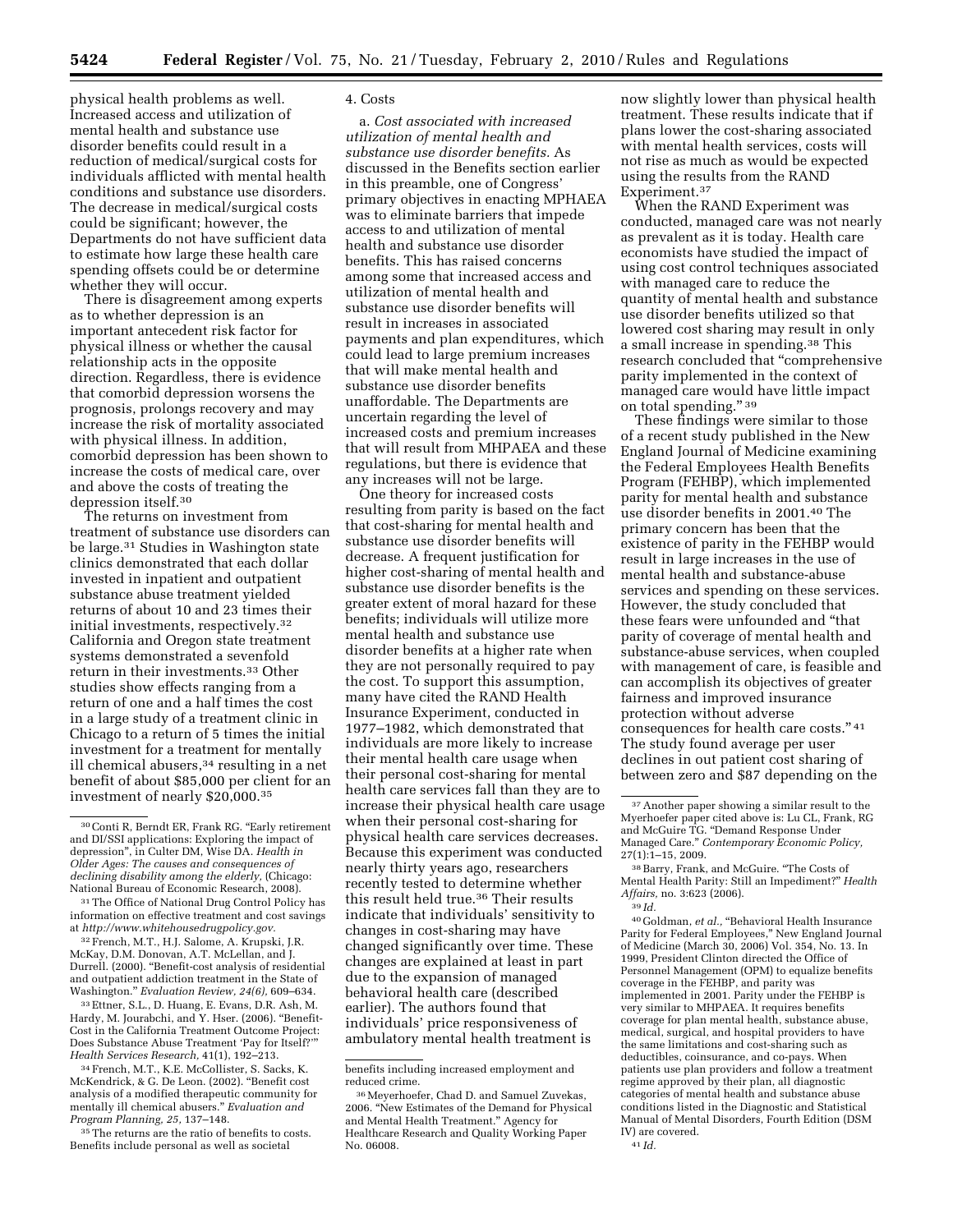plan. The reductions were largest for high users of mental health care. The study also found that insurers were not likely to drop out of the FEHBP pool due to the implementation of parity.

The experience of states that have enacted mental health parity laws with appropriate managed care also suggests that minimal increased cost results from implementing parity. One study found that ''with the implementation of mental health parity at the same time as managed behavioral health care, many states have discovered that overall health care costs increased minimally and in some cases even were reduced.'' 42 For example, at least nine states—California, Maine, Maryland, Minnesota, North Carolina, Pennsylvania, Rhode Island, South Carolina, and Vermont—have actually documented experience that implementing mental health parity including cost controls through managed care resulted in lower costs and lowered premiums (or at most, very modest cost increases of less than one percent) within the first year of implementation.43

Similarly, the Departments expect medical management and managed care techniques will help control any major cost impact resulting from MHPAEA and these regulations. As discussed earlier in this preamble, these regulations provide that medical management can be applied to mental health and substance use disorder benefits by plans as long as any processes, strategies, evidentiary standards, or other factors used in applying medical management are comparable to, and are applied no more stringently than, the processes, strategies, evidentiary standards, or other factors used in applying medical management to medical/surgical benefits.

Although the increase in per plan costs associated with parity is not likely to be substantial, there may be plans that decide to drop coverage for mental health and substance use disorder benefits in response to higher costs, or individuals may decide to drop coverage even if it is offered. The Departments do not have an estimate of the number of plans that will drop coverage or the number of individuals that will lose benefits. Currently 98 percent of covered workers have some form of mental health benefits.44 The

lack of coverage for mental health and substance use disorder benefits for these people may lead to many of the typical costs associated with uninsured individuals: Lack of access, decreased health, and increased financial burden. The Departments are not able to quantify these costs. Research on the introduction of state parity laws suggests few plans or individuals will drop insurance coverage due to parity.45

b. *Costs associated with cumulative financial requirements and quantitative treatment limitations, including deductibles.* As discussed earlier in this preamble, paragraph  $(c)(3)(v)$  of these regulations provide that a group health plan may not apply cumulative financial requirements, such as deductibles, for mental health and substance use disorder benefits in a classification that accumulate separately from any such requirements or limitations established for medical/ surgical benefits in the same classification. Some group health plans and health insurance issuers ''carve-out'' the administration and management of mental health and substance use disorder benefits to MBHOs. These entities obtain cost savings for plan sponsors by providing focused case management and directing care to a broad network of mental and behavioral health specialists (with whom they negotiate lower fees) who ensure that appropriate care for mental health conditions and substance use disorders is provided.46

When a group health plan or health insurance issuer uses a carve-out arrangement, at least two entities are involved in separately managing and administering medical/surgical and mental health and substance use disorder benefits.47 The imposition of a single deductible requires entities providing medical/surgical and mental health and substance use disorder benefits to develop and program a communication network often referred to as an ''interface'' or an ''accumulator'' that will allow them to exchange the data necessary to make timely and accurate determinations of when

participants have incurred sufficient combined medical/surgical and mental health and substance use disorder expenses to satisfy the single deductible.

Two comments received in response to the RFI indicate that MBHOs would confront significant costs to develop real-time interfaces that could range from \$420,000–\$750,000 with an additional \$40,000–\$70,000 required for annual maintenance.48 The Departments held discussions with the regulated community which indicated that interface development costs may not be as high as stated in the RFI comments. For example, the Departments have learned that MBHOs could develop less costly ''batch process'' interfaces that exchange data on a daily or weekly basis rather than real-time for as low as approximately \$35,000 per interface.49

It also appears that some plan sponsors using carve-out arrangements already are implementing a unified, single deductible, and MBHOs have created interfaces to service these clients. For example, the Departments' discussions found that one MBHO already has established 10–15 accumulators, because its plan sponsor clients requested a single deductible. The MBHO reported that another 10–15 accumulators were being implemented for the current benefit year, because plan sponsors wanted to ensure that they were compliant with MHPAEA. This finding suggests that while costly, putting these accumulators in place is not cost prohibitive for the MBHOs and plan sponsors. Moreover, plans and issuers have created and used interfaces with separate pharmacy benefit managers and dental insurers for years. Interface development costs should decrease after the first interface is created. The experience and lessons learned from creating these interfaces should reduce the cost associated with designing and implementing interfaces with MBHOs.

While the RFI comment letters suggested that MBHOs would have to create 40–50 interfaces each, this

<sup>42</sup>Melek, Steve, ''The Costs of Mental Health Parity,'' *Health Section News* (March 2005).

<sup>43</sup>Bachman, Ronald, *Mental Health Parity—Just the Facts* (2000).

<sup>44</sup> Kaiser Family Foundation and Health Research & Educational Trust. *Employer Health Benefits 2008 Annual Survey.* 

<sup>45</sup>Cseh, Attila. ''Labor Market Consequences of State Mental Health Parity Mandates," Forum for<br>Health Economics & Policy, Vol. 11, issue 2, 2008.

<sup>46</sup> Research papers have indicated that carve-out arrangements have reduced the cost of proving mental health and substance use disorder benefits by an estimated 25–40 percent. Frank, Richard G. and Thomas G. McGuire, ''Savings from a Carve-Out Program for Mental Health and Substance Abuse in Massachusetts Medicaid'' Psychiatric Services 48(9); 1147–1152, 1997; Ma, Ching-to Albert and Thomas G. McGuire, "Costs and Incentives in a Behavioral Health Carve-out. *Health Affairs* March/April 1998.

<sup>47</sup>This can create a coordination issue that has cost implications that otherwise do not exist when a single vendor is used.

<sup>48</sup>RFI comments. MHPAEA RFI comments can be viewed at *http://www.dol.gov/ebsa/regs/cmt-MHPAEA.html.* 

<sup>49</sup>An additional undetermined expense would be required to reconcile and make adjustments in instances when two claims are received on the same day satisfying the unified deductible. While this alternative would produce a much lower cost than real-time interfaces, the costs remain significant. A low-end estimate of the first year cost for MBHOs and insurers to create, on average, at least 20 new interfaces would be \$700,000 per insurer. There is uncertainty regarding the total cost, because the number of entities that would need to create interfaces is unclear. The Departments are aware of 460 health insurance issuers and at least 120 MBHOs that could be affected.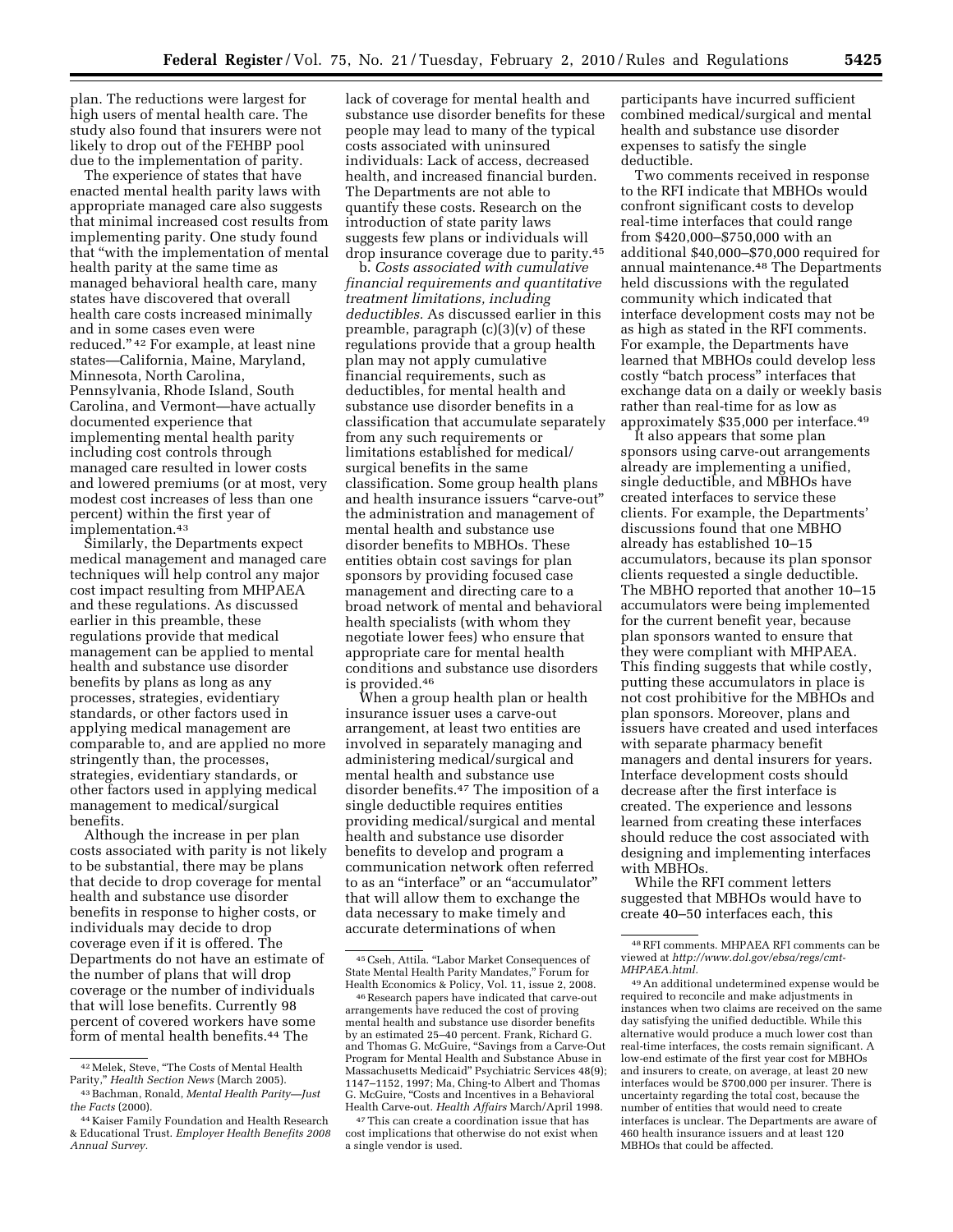number most likely only relates to the largest MBHOs. The smallest MBHOs would need to create fewer interfaces. The Departments assume that a significant number of smaller MBHOs exist; therefore, the Departments estimate that, on average, seven interfaces would have to be created per insurer. The Departments acknowledge that there is uncertainty in this estimate due to incomplete information about the MBHO industry.

For purposes of this analysis, the Departments have used an estimated interface development cost of \$35,000 per interface, because the Departments were not able to substantiate the higher estimated costs provided in the RFI comment letters, and the propensity of the evidence leads to the conclusion that the cost could be significantly less. Based on the foregoing, the Departments estimate total interface development costs of approximately \$39.2 million.50

Once the interfaces are created, ongoing annual maintenance costs will be incurred. One industry source suggested that ongoing maintenance costs could be one-tenth of the development costs, and based on this information, the Departments estimate that maintenance cost of \$3.9 million will be incurred annually after the interfaces are created.

While the total interface development and maintenance costs are large, a useful measure to examine is the perparticipant cost impact. While reliable estimates of the number of participants enrolled in plans utilizing MBHOs are not available, based on the best available information, the Departments estimate that at least 70 million participants are covered by MBHOs. Based on this count, the per-participant first year interface development costs would be \$0.60, and the maintenance costs in subsequent years would be less than one cent.

Comments from health insurance issuers have suggested that the costs of creating these interfaces would be passed on to participants in the form of higher premiums; however, no independent information has been found to corroborate this assertion.

c. *Compliance review costs.* The Departments expect that group health plans and health insurance issuers will conduct a compliance review to ensure

that their plan documents, summary plan descriptions, and any associated policies and procedures comply with the requirements of MHPAEA and these regulations. While the Departments do not know the total number of issuers that will be affected by the regulations, the Departments estimate that there are approximately 460 issuers operating in the group market. In addition, the Departments are aware of at least 120 MBHOs.51 The Departments believe smaller MBHOs exist but were unable to obtain a count.

The Departments assume that insured plans will rely on the issuers providing coverage to ensure compliance, and that self-insured plans will rely on thirdparty administrators to ensure compliance. The per-plan compliance costs are expected to be low, because vendors and issuers will be able to spread these costs across multiple client plans. These regulations provide examples illustrating the application of the rules to specific situations, which are intended to reduce the compliance burden.

The Departments assume that the average burden per plan will be one-half hour of a legal professional's time at an hourly labor rate of \$120 to conduct the compliance review and make the needed changes to the plan and related documents. This results in a total cost of \$27.8 million in the first year. The Departments welcome public comments on this estimate.

d. *Costs associated with MHPAEA disclosures.* MHPAEA and these regulations contain two new disclosure provisions for group health plans and health insurance coverage offered in connection with a group health plan that are addressed in paragraph (d) of the rules.

(1) *Medical necessity disclosure.* The first disclosure requires plan administrators to make the plan's medical necessity determination criteria available upon request to potential participants, beneficiaries, or contracting providers. The Departments are unable to estimate with certainty the number of requests that will be received by plan administrators based on this requirement. However, the Departments have assumed that, on average, each plan affected by the rule will receive one request. For purposes of this estimate, the Departments assume that it will take a medically trained clerical staff member five minutes to respond to each request at a labor rate of \$26.85 per

hour resulting in an annual cost of approximately \$1,044,000.52

The Departments also estimated the cost to deliver the requested criteria for medical necessity determinations. Many insurers already have the information prepared in electronic form, and the Departments assume that 38 percent 53 of requests will be delivered electronically resulting in a de minimis cost. The Departments estimate that the cost associated with distributing the approximately 290,000 requests sent by paper will be approximately \$192,000.54

(2) *Claims denial disclosure.*  MHPAEA and these regulations also provide that the reason for any denial under a group health plan (or health insurance coverage) of reimbursement or payment for services with respect to mental health or substance use disorder benefits in the case of any participant or beneficiary must be made available upon request or as otherwise required by the plan administrator (or the health insurance issuer offering such coverage) to the participant or beneficiary. The Department of Labor's ERISA claims procedure regulation (29 CFR 2560.503– 1) requires, among other things, such disclosures to be provided automatically to participants and beneficiaries free of charge. Although non-ERISA covered plans, such as plans sponsored by state and local governments that are subject to the PHS Act, are not required to comply with the ERISA claims procedure regulation, these regulations provide that such plans (and health insurance coverage offered in connection with such plans) will be deemed to satisfy the MHPAEA claims denial disclosure requirement if they comply with the ERISA claims procedure regulation.

For purposes of this cost analysis, the Departments assume that non-Federal governmental plans will satisfy the safe harbor, because the same third-party administrators and insurers are hired by ERISA- and non-ERISA-covered plans, and these entities provide the same claims denial notifications to participants covered by ERISA- and non-ERISA-covered plans. Therefore,

53For purposes of this burden estimate, the Departments assume that 38 percent of the disclosures will be provided through electronic means in accordance with the Department's standards for electronic communication of required information provided under 29 CFR 2520.104b– 1(c).

54This estimate is based on an average document size of four pages, \$.05 cents per page material and printing costs, \$.44 cent postage costs.

<sup>50</sup>Please note that using the \$420,000 per interface estimate cited in the RFI comment letters would result in total interface development costs of \$470 million, with annual maintenance costs of \$47 million. Based on this estimate, the per-participant first year interface development costs would be \$7, and the annual maintenance costs in subsequent years would be \$.06 cents per participant per month.

<sup>51</sup>There are about 460 issuers in the group market; this is an average of 1,000 plans per issuers. In addition, there are at least 120 MBHOs.

<sup>52</sup>EBSA estimates of labor rates include wages, other benefits, and overhead based on the National Occupational Employment Survey (May 2008, Bureau of Labor Statistics) and the Employment Cost Index (June 2009, Bureau of Labor Statistics).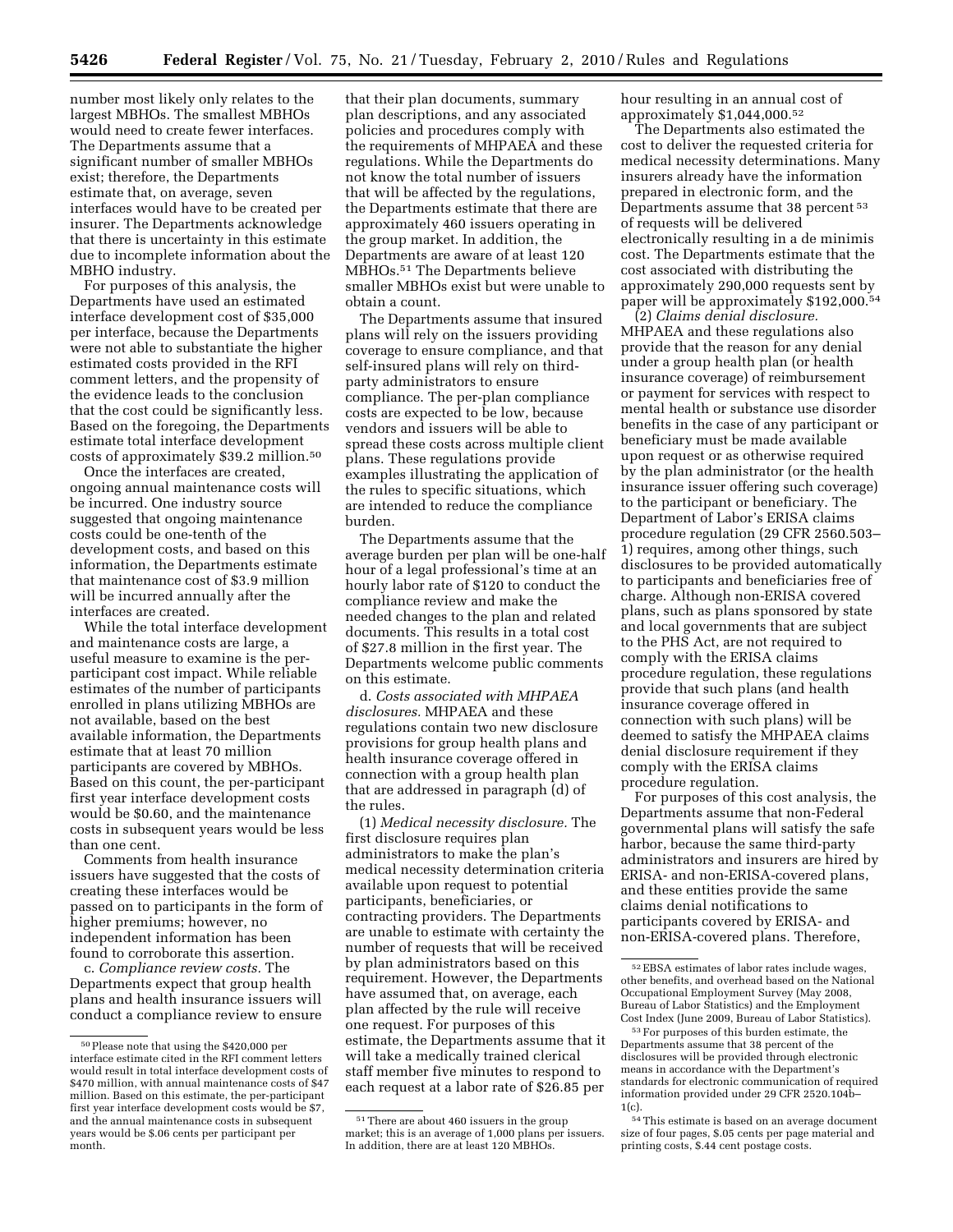based on the foregoing, the Departments have not included a cost for plans to provide the claims denial disclosures.

#### 5. Transfer Resulting for Premium Increase Due to MHPAEA

The evaluation of mental health and substance use disorder parity in the Federal Employees Health Benefit Program (FEHBP) estimated the overall impact of parity on total spending for mental health and substance use disorder services relative to a set of control plans that did not experience any increase in mental health coverage.55 That evaluation also assessed changes in out-of-pocket spending. The overall results on total mental health and substance use disorder (MH/SUD) spending (health plan spending plus out of pocket spending) showed essentially no significant increase in total MH/SUD spending. The evaluation also showed that in general parity resulted in a statistically significant decrease in outof-pocket spending. This means that while there was no increase in the total spending on MH/SUD services there was a significant shift in the final responsibility for paying for these services. In other words, health plan spending expanded due to parity. The magnitude of the change implies an estimated increase in total health care premiums of 0.4 percent.56 Thus the 0.4 percent increase derived from the FEHBP evaluation is due entirely to a shift in final responsibility for payment.

The Congressional Budget Office 57 estimated the direct and indirect costs to the private and public sector of implementing MHPAEA and similarly found that health insurance premiums would go up by approximately 0.4 percent. The FEHBP estimate contrasts with the CBO estimate, because the CBO estimate appears to include some shift in final payment along with an increase in service utilization.

The Departments estimate that total health care premiums will rise 0.4 percent due to MHPAEA based on data and analysis from the FEHBP evaluation. The premium increase is a transfer from those not using MH/SUD benefits to those who do, because given the size of the estimated impacts and the known changes in coverage from baseline discussed earlier in this

Regulatory Impact Analysis, any change in utilization must be very small again suggesting that premium changes were primarily due to a shift in responsibility for final payments for MH/SUD care.

Using data on private health insurance premiums from the National Health Expenditure Projections 58 and data on premiums for individual insurance 59 from the National Association of Insurance Commissioners, the Departments estimate that the dollar amount of the 0.4 percent premium increases attributable to MHPAEA would be approximately \$25.6 billion over the ten-year period 2010–2019. The ten-year value using a discount rate of seven percent is \$19.0 billion, and it is \$22.4 billion using a three percent discount rate. Yearly estimates are reported in Table 1, column G. Due to the magnitude of this transfer, this regulatory action is economically significant pursuant to section 3(f)(1) of Executive Order 12866.

## *D. Regulatory Flexibility Act— Department of Labor and Department of Health and Human Services*

The Regulatory Flexibility Act (5 U.S.C. 601 *et seq.*) (RFA) imposes certain requirements with respect to federal rules that are subject to the notice and comment requirements of section 553(b) of the Administrative Procedure Act (APA) (5 U.S.C. 551 *et seq.*) and that are likely to have a significant economic impact on a substantial number of small entities. Under Section 553(b) of the Administrative Procedures Act (APA), a general notice of proposed rulemaking is not required when an agency, for good cause, finds that notice and public comment thereon are impracticable, unnecessary, or contrary to the public interest. These interim final regulations are exempt from APA, because the Departments made a good cause finding that a general notice of proposed rulemaking is not necessary earlier in this preamble. Therefore, the RFA does not apply and the Departments are not required to either certify that the rule would not have a significant economic

impact on a substantial number of small entities or conduct a regulatory flexibility analysis.

Nevertheless, the Departments carefully considered the likely impact of the rule on small entities in connection with their assessment under Executive Order 12866. The Departments expect the rules to reduce the compliance burden imposed on plans and insurers by clarifying definitions and terms contained in the statute and providing examples of acceptable methods to comply with specific provisions. The Departments believe that the rule's impact on small entities will be minimized by the fact that MHPAEA does not apply to small employers who have between two and 50 employees.

## *E. Special Analyses—Department of the Treasury*

Notwithstanding the determinations of the Department of Labor and Department of Health and Human Services, for purposes of the Department of the Treasury, it has been determined that this Treasury decision is not a significant regulatory action for purposes of Executive Order 12866. Therefore, a regulatory assessment is not required. It has also been determined that section 553(b) of the Administrative Procedure Act (5 U.S.C. chapter 5) does not apply to these regulations. For the applicability of the RFA, refer to the Special Analyses section in the preamble to the cross-referencing notice of proposed rulemaking published elsewhere in this issue of the **Federal Register.** Pursuant to section 7805(f) of the Code, these temporary regulations have been submitted to the Chief Counsel for Advocacy of the Small Business Administration for comment on their impact on small businesses.

## *F. Paperwork Reduction Act*

## 1. Departments of Labor and the Treasury

As part of their continuing efforts to reduce paperwork and respondent burden, the Departments conduct a preclearance consultation program to provide the general public and federal agencies with an opportunity to comment on proposed and continuing collections of information in accordance with the Paperwork Reduction Act of 1995 (PRA) (44 U.S.C. 3506(c)(2)(A)). This helps to ensure that requested data can be provided in the desired format, reporting burden (time and financial resources) is minimized, collection instruments are clearly understood, and the impact of collection requirements on respondents can be properly assessed.

<sup>&</sup>lt;sup>55</sup> Goldman, et al., "Behavioral Health Insurance Parity for Federal Employees,'' New England Journal of Medicine (March 30, 2006) Vol. 354, No. 13.

<sup>56</sup>The estimated .04 percent increase was derived from an authors' final calculation based on data from the report cited in the previous footnote.

<sup>57</sup>Congressional Budget Office Cost Estimate on H.R. 1424—Paul Wellstone Mental Health and Addiction Equity Act of 2007, 21 November 2007.

<sup>58</sup>National Health Expenditures Projections 2008–2018, Centers for Medicare & Medicaid Services, Office of the Actuary, *http:// www.cms.hhs.gov/NationalHealthExpendData/.* 

<sup>59</sup>The National Health Expenditure estimate of total spending on private health insurance includes premiums for purchases made in the individual market, which is not affected by MHPAEA. Therefore it needs to be subtracted from the total. The NAIC data does not contain information from California; therefore, an adjustment based on the number of lives covered in California and average premiums was used to impute a value for California.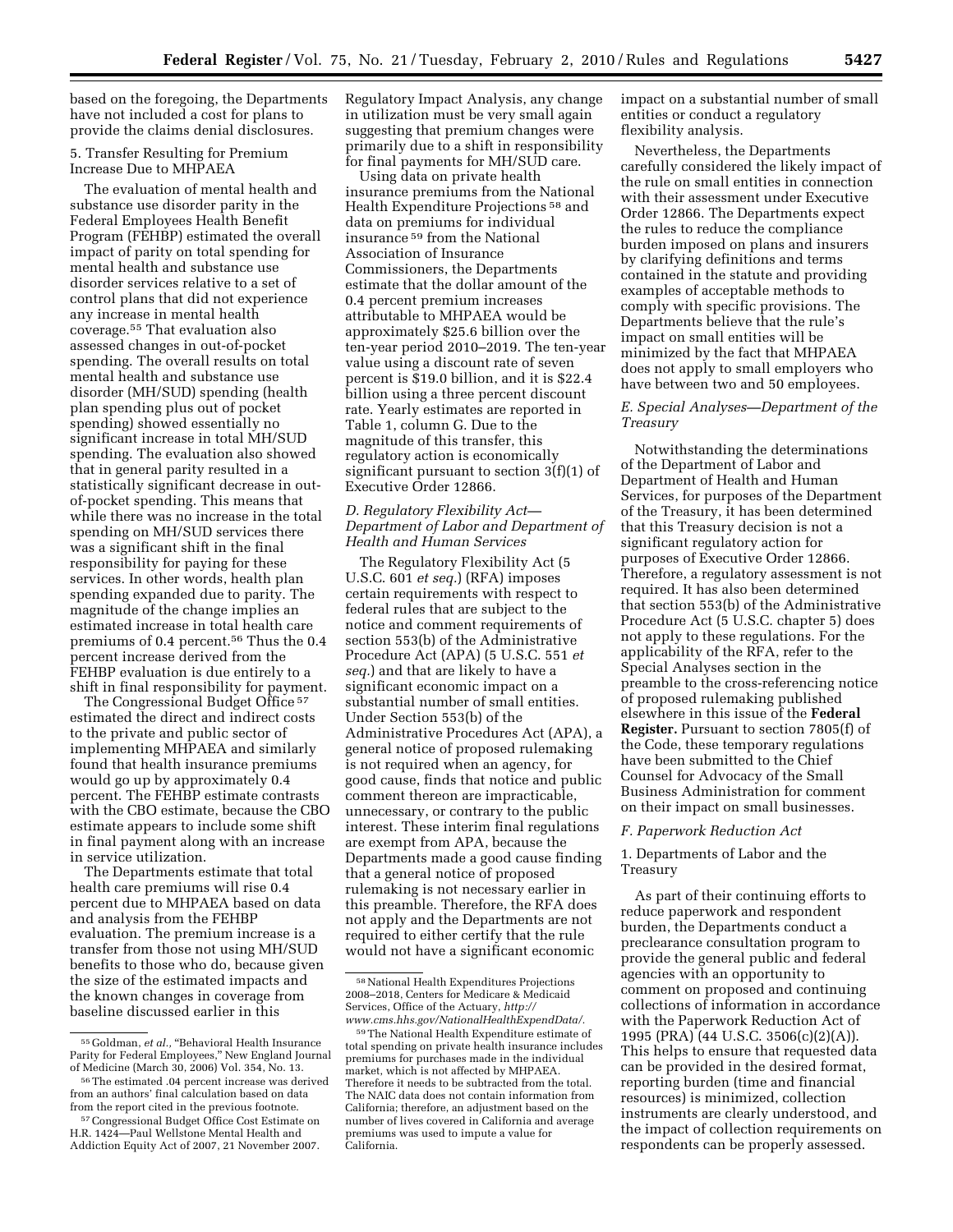As discussed earlier in this preamble, MHPAEA includes two new disclosure provisions for group health plans and health insurance coverage offered in connection with a group health plan. First, the criteria for medical necessity determinations made under a group health plan with respect to mental health or substance use disorder benefits (or health insurance coverage offered in connection with the plan with respect to such benefits) must be made available in accordance with regulations by the plan administrator (or the health insurance issuer offering such coverage) to any current or potential participant, beneficiary, or contracting provider upon request (''medical necessity disclosure'').

MHPAEA also requires the reason for any denial under a group health plan (or health insurance coverage) of reimbursement or payment for services with respect to mental health or substance use disorder benefits in the case of any participant or beneficiary must be made available upon request or as otherwise required by the plan administrator (or the health insurance issuer offering such coverage) to the participant or beneficiary in accordance with regulations ("claims denial" notice'').

The MHPAEA disclosures are information collection requests (ICRs) subject to the PRA. The Departments are not soliciting comments concerning an ICR pertaining to the claims denial notice, because the Department of Labor's ERISA claims procedure regulation (29 CFR 2560.503–1) requires (among other things) ERISA-covered group health plans to provide such disclosures automatically to participants and beneficiaries free of charge. Although non-ERISA covered plans, such as certain church plan under Treasury/IRS jurisdiction and plans sponsored by state and local governments that are subject to the PHS Act and under HHS jurisdiction (these plans are discussed under the HHS ICR discussion below) are not required to comply with the ERISA claims procedure regulation, these regulations provide that such plans (and health insurance coverage offered in connection with such plans) will be deemed to satisfy the MHPAEA claims denial disclosure requirement if they comply with the ERISA claims procedure regulation. For purposes of this PRA analysis, the Departments assume that non-ERISA plans will satisfy the safe harbor, because the same third-party administrators and insurers are hired by ERISA- and non-ERISAcovered plans, and these entities provide the same claims denial

notifications to participants covered by ERISA- and non-ERISA-covered plans. Therefore, the Departments hereby determine that the hour and cost burden associated with the claims denial notice already is accounted for in the ICR for the ERISA claims procedure regulation that is approved under OMB Control Number 1210–0053.

Currently, the Departments are soliciting comments concerning the medical necessity disclosure. The Departments have submitted a copy of these interim final regulations to OMB in accordance with 44 U.S.C. 3507(d) for review of the information collections. The Departments and OMB are particularly interested in comments that:

• Evaluate whether the collection of information is necessary for the proper performance of the functions of the agency, including whether the information will have practical utility;

• Evaluate the accuracy of the agency's estimate of the burden of the collection of information, including the validity of the methodology and assumptions used;

• Enhance the quality, utility, and clarity of the information to be collected; and

• Minimize the burden of the collection of information on those who are to respond, including through the use of appropriate automated, electronic, mechanical, or other technological collection techniques or other forms of information technology, for example, by permitting electronic submission of responses.

Comments should be sent to the Office of Information and Regulatory Affairs, Attention: Desk Officer for the Employee Benefits Security Administration either by fax to (202) 395–7285 or by e-mail to *oira*\_*submission@omb.eop.gov.*  Although comments may be submitted through April 5, 2010, OMB requests that comments be received within 30 days of publication of these interim final regulations to ensure their consideration. A copy of the ICR may be obtained by contacting the PRA addressee: G. Christopher Cosby, Office of Policy and Research, U.S. Department of Labor, Employee Benefits Security Administration, 200 Constitution Avenue, NW., Room N–5718, Washington, DC 20210. Telephone: (202) 693–8410; Fax: (202) 219–4745. These are not toll-free numbers. E-mail: *ebsa.opr@dol.gov*. ICRs submitted to OMB also are available at reginfo.gov *(http://www.reginfo.gov/public/do/ PRAMain)*.

The Departments are unable to estimate with certainty the number of

requests for medical necessity criteria disclosures that will be received by plan administrators; however, the Departments have assumed that, on average, each plan affected by the rule will receive one request. The Departments estimate that approximately 93 percent of large plans and all small plans administer claims using service providers; therefore, 5.1 percent of the medical necessity criteria disclosures will be done in-house. For PRA purposes, plans using service providers will report the costs as a cost burden, while plans administering claims in-house will report the burden as an hour burden.

The Departments assume that it will take a medically trained clerical staff member five minutes to respond to each request at a wage rate of \$27 per hour. This results in an annual hour burden of nearly 1,900 hours and an associated equivalent cost of nearly \$51,000 for the approximately 23,000 requests done inhouse by plans. The remaining 424,000 medical necessity criteria disclosures will be provided through service providers resulting in a cost burden of approximately \$950,000.

The Departments also calculated the cost to deliver the requested medical necessity criteria disclosures. Many insurers and plans already may have the information prepared in electronic form, and the Departments assume that 38 percent of requests will be delivered electronically resulting in a de minimis cost. The Departments estimate that the cost burden associated with distributing the approximately 277,000 medical necessity criteria disclosures sent by paper will be approximately \$177,000.60 The Departments note that persons are not required to respond to, and generally are not subject to any penalty for failing to comply with, an ICR unless the ICR has a valid OMB control number.61

These paperwork burden estimates are summarized as follows:

*Type of Review:* New collection. *Agencies:* Employee Benefits Security Administration, Department of Labor; Internal Revenue Service, U.S. Department of the Treasury.

*Title:* Notice of Medical Necessity Criteria under the Mental Health Parity and Addition Equity Act of 2008.

*OMB Number:* 1210–NEW; 1545– NEW.

*Affected Public:* Business or other forprofit; not-for-profit institutions. *Total Respondents:* 446,400.

 $\rm ^{60}$  This estimate is based on an average document size of four pages, \$.05 cents per page material and printing costs, \$.44 cent postage costs.

61 5 CFR 1320.1 through 1320.18.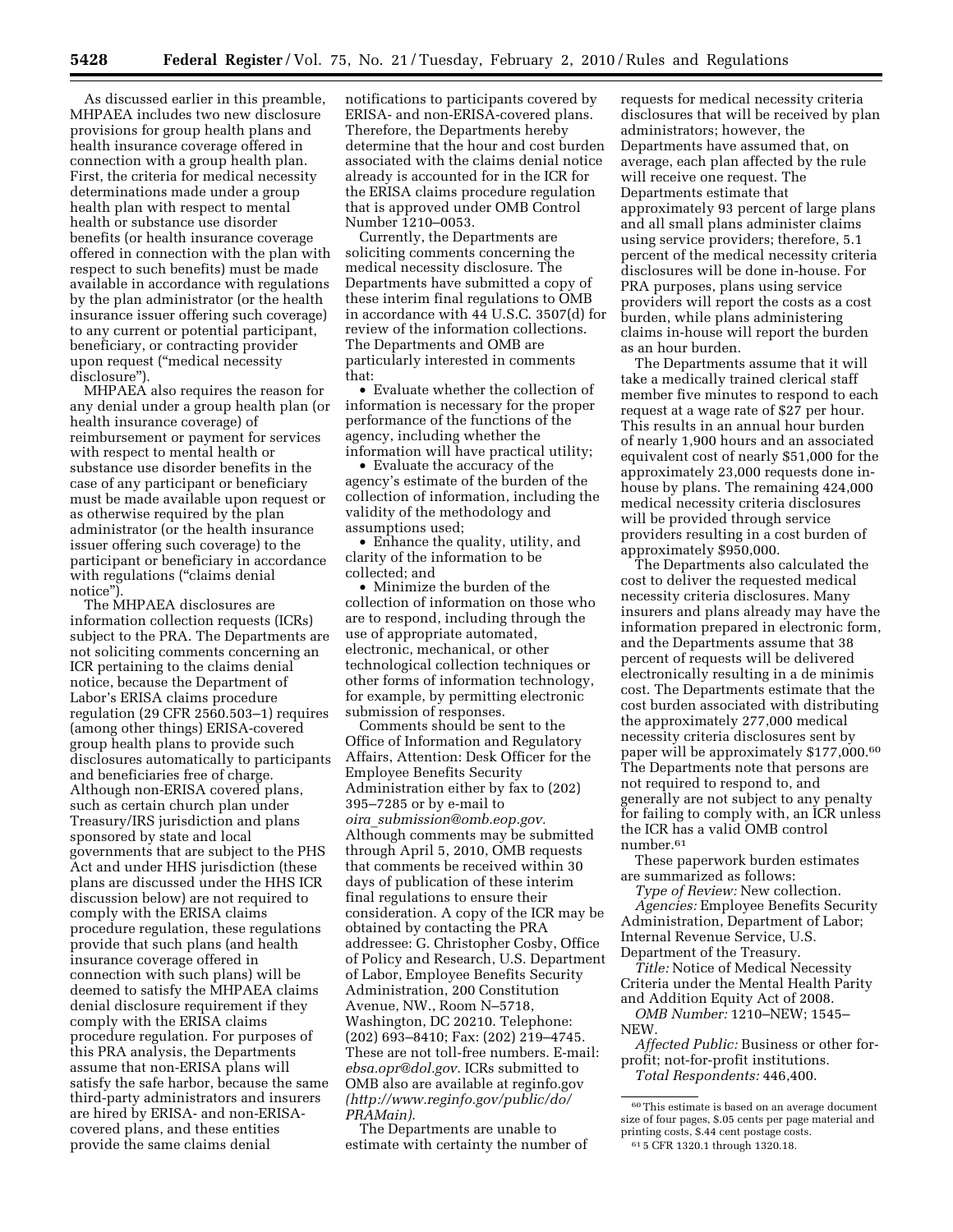*Total Responses:* 446,400. *Frequency of Response:* Occasionally. *Estimated Total Annual Burden* 

*Hours:* 950 hours (Employee Benefits Security Administration); 950 hours (Internal Revenue Service).

*Estimated Total Annual Burden Cost:*  \$562,500 (Employee Benefits Security Administration); \$562,500 (Internal Revenue Service).

#### 2. Department of Health and Human Services

Under the PRA, we are required to provide 30-days notice in the **Federal Register** and solicit public comment before a collection of information requirement is submitted to the Office of Management and Budget (OMB) for review and approval. In order to fairly evaluate whether an information collection should be approved by OMB, section 3506(c)(2)(A) of the PRA requires that we solicit comment on the following issues:

• The need for the information collection and its usefulness in carrying out the proper functions of our agency.

• The accuracy of our estimate of the information collection burden.

• The quality, utility, and clarity of the information to be collected.

• Recommendations to minimize the information collection burden on the affected public, including automated collection techniques.

We are soliciting public comment on each of these issues for the following sections of this document that contain information collection requirements (ICRs):

ICRs Regarding Parity in Mental Health and Substance Use Disorder Benefits. (45 CFR 146.136(d))

As discussed above, MHPAEA includes two new disclosure provisions for group health plans and health insurance coverage offered in connection with a group health plan. First, the criteria for medical necessity determinations made under a group health plan with respect to mental health or substance use disorder benefits (or health insurance coverage offered in connection with the plan with respect to such benefits) must be made available in accordance with regulations by the plan administrator (or the health insurance issuer offering such coverage) to any current or potential participant, beneficiary, or contracting provider upon request (''medical necessity disclosure'').

MHPAEA also requires the reason for any denial under a group health plan (or health insurance coverage) of reimbursement or payment for services with respect to mental health or

substance use disorder benefits in the case of any participant or beneficiary must be made available upon request or as otherwise required by the plan administrator (or the health insurance issuer offering such coverage) to the participant or beneficiary in accordance with regulations ("claims denial disclosure'').

### Medical Necessity Disclosure

The Department estimates that there are 29.1 million participants covered by 20,300 state and local public plans that are subject to the MHPAEA disclosure requirements that are employed by employers with more than 50 employees.62

The Department is unable to estimate with certainty the number of requests for medical necessity criteria disclosures that will be received by plan administrators; however, the Department has assumed that, on average, each plan affected by the rule will receive one request. CMS estimates that approximately 93 percent of large plans administer claims using third party providers. Furthermore the vast majority of all smaller employers usually are fully insured such that issuers will be administering their claims. Therefore 5.1 percent of claims are administered in-house. For plans that use issuers or third party providers the costs are reported as cost burden while for plans that administer claims in-house the burden is reported as an hour burden. For purposes of this estimate, the Department assumes that it will take a medically trained clerical staff member five minutes to respond to each request at a wage rate of \$26.85 per hour. This results in an annual hour burden of 86 hours and an associated equivalent cost of about \$2,300 for the approximately 1,000 requests handled by plans. The remaining 19,300 claims (94.9 percent) are provided through a third-party provider or an issuer and results in a cost burden of approximately \$43,000.

#### Claims Denial Disclosure

MHPAEA requires plans to disclose to participants and beneficiaries upon request the reason for any denial under the plan (or coverage) of reimbursement or payment for services with respect to mental health or substance use disorder benefits. The Department of Labor's ERISA claims procedure regulation (29

CFR 2560.503–1) requires, among other things, such disclosures to be provided automatically to participants and beneficiaries free of charge. Although non-ERISA covered plans, such as plans sponsored by state and local governments that are subject to the PHS Act, are not required to comply with the ERISA claims procedure regulation, the interim final regulations provide that these plans (and health insurance coverage offered in connection with such plans) will be deemed to satisfy the MHPAEA claims denial disclosure requirement if they comply with the ERISA claims procedure regulation.

Using assumptions similar to those used for the ERISA claims procedure regulation, the Department estimates that there will be approximately 29.7 million claims for mental health or substance use disorder benefits with approximately 4.45 million denials that could result in a request for an explanation of reason for denial. The Department has no data on the percent of denials that will result in a request for an explanation, but assumed that ten percent of denials will result in a request for an explanation (445,000 requests).

The Department estimates that a medically trained clerical staff member may require five minutes to respond to each request at a labor rate of \$27 per hour. This results in an annual hour burden of nearly 1,900 hours and an associated equivalent cost of nearly \$51,000 for the approximately 22,700 requests completed by plans. The remaining 422,300 are provided through an issuer or a third-party provider, which results in a cost burden of approximately \$945,000.

In association with the explanation of denial, participants may request a copy of the medical necessity criteria. While the Department does not know how many notices of denial will result in a request for the criteria of medical necessity, the Department assumes that ten percent of those requesting an explanation of the reason for denial will also request the criteria of medical necessity, resulting in 44,500 requests, 2,300 of which will be completed inhouse with an hour burden of 190 hours and equivalent cost of \$5,000 and 42,000 requests handled by issuers or third-party providers with a cost burden of \$95,000.

The Department also calculated the cost to deliver the requested information. Many insurers or plans may already have the information prepared in electronic format, and the Department assumes that requests will be delivered electronically resulting in a

<sup>62</sup>Non-Federal governmental plans may opt-out of MHPAEA and certain other requirements under Section 2721 of the PHS Act. Since past experience has shown that the number of non-Federal governmental plans that opt-out is small, the impact of the opt-out election should be immaterial on the Department's estimates.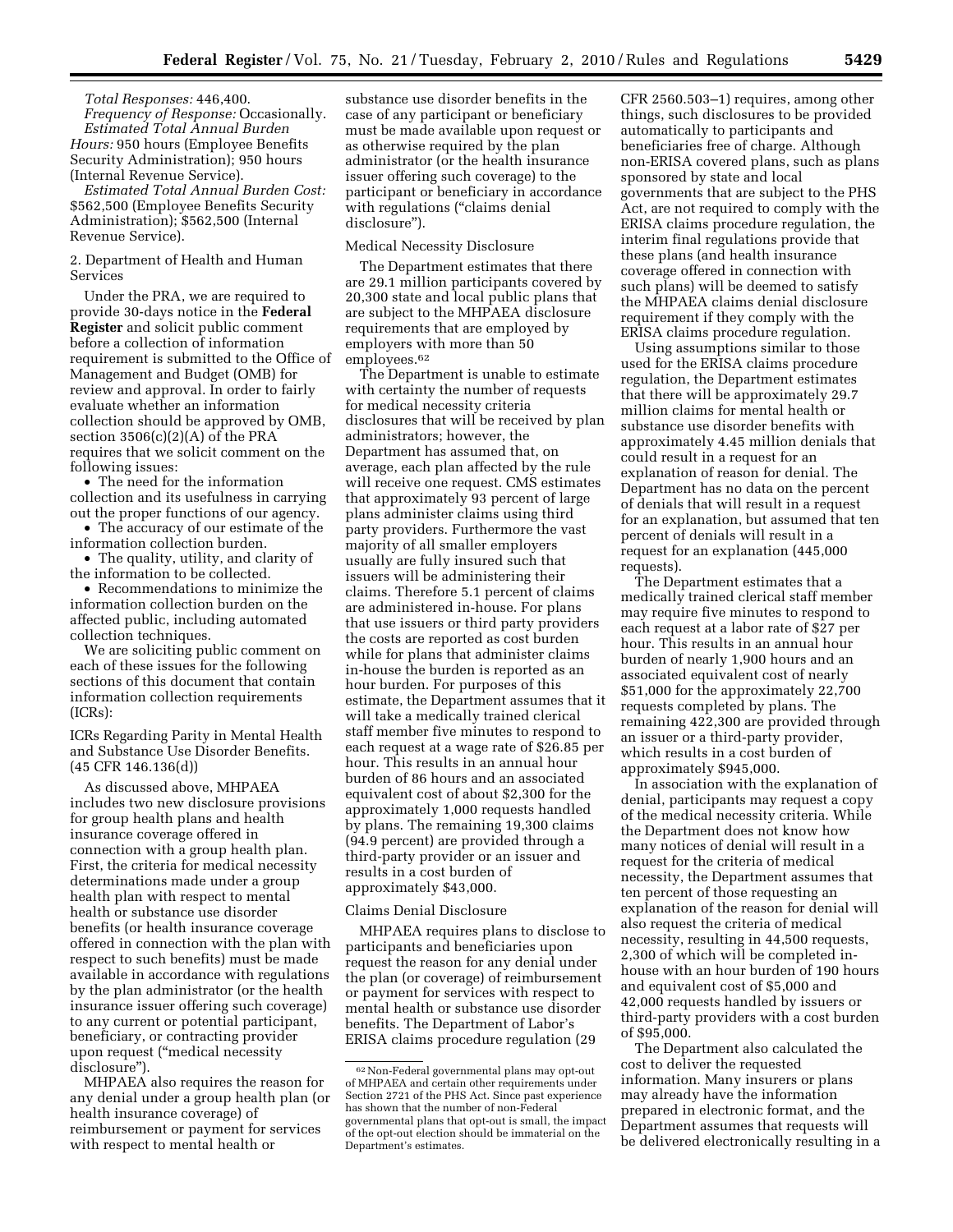de minimis cost.63 The Department estimates that the cost burden associated with distributing the approximately 135,000 disclosures sent by paper will be approximately \$86,000.64 The Department notes that persons are not required to respond to, and generally are not subject to any penalty for failing to comply with, an ICR unless the ICR has a valid OMB control number.65

These paperwork burden estimates are summarized as follows:

*Type of Review:* New collection. *Agency:* Department of Health and Human Services.

*Title:* Required Disclosures Under the Mental Health Parity and Addition

Equity Act of 2008.

*OMB Number:* 0938–NEW. *Affected Public:* State, Local, or Tribal Governments.

*Respondents:* 20,300.

*Responses:* 510,000.

*Frequency of Response:* Occasionally. *Estimated Total Annual Burden* 

*Hours:* 2,200 hours.

*Estimated Total Annual Burden Cost:*  \$1,169,000.

If you comment on these information collection and recordkeeping requirements, please do either of the following:

1. Submit your comments electronically as specified in the **ADDRESSES** section of this proposed rule; or

2. Submit your comments to the Office of Information and Regulatory Affairs, Office of Management and Budget,

*Attention:* CMS Desk Officer, 4140– IFC

*Fax:* (202) 395–6974; or *E-mail:* 

*OIRA*\_*submission@omb.eop.gov.* 

*G. Congressional Review Act* 

These regulations are subject to the Congressional Review Act provisions of the Small Business Regulatory Enforcement Fairness Act of 1996 (5 U.S.C. 801 *et seq.*) and have been transmitted to Congress and the Comptroller General for review.

*H. Unfunded Mandates Reform Act* 

The Unfunded Mandates Reform Act of 1995 (Pub. L. 104–4) requires

agencies to prepare several analytic statements before proposing any rules that may result in annual expenditures of \$100 million (as adjusted for inflation) by state, local and tribal governments or the private sector. These rules are not subject to the Unfunded Mandates Reform Act because they are being issued as interim final rules. However, consistent with the policy embodied in the Unfunded Mandates Reform Act, the regulation has been designed to be the least burdensome alternative for state, local and tribal governments, and the private sector, while achieving the objectives of MHPAEA.

*I. Federalism Statement—Department of Labor and Department of Health and Human Services* 

Executive Order 13132 outlines fundamental principles of federalism, and requires the adherence to specific criteria by federal agencies in the process of their formulation and implementation of policies that have ''substantial direct effects'' on the States, the relationship between the national government and States, or on the distribution of power and responsibilities among the various levels of government. Federal agencies promulgating regulations that have these federalism implications must consult with State and local officials, and describe the extent of their consultation and the nature of the concerns of State and local officials in the preamble to the regulation.

In the Departments' view, these regulations have federalism implications, because they have direct effects on the States, the relationship between the national government and States, or on the distribution of power and responsibilities among various levels of government. However, in the Departments' view, the federalism implications of these regulations are substantially mitigated because, with respect to health insurance issuers, the Departments expect that the majority of States have enacted or will enact laws or take other appropriate action resulting in their meeting or exceeding the federal MHPAEA standards.

In general, through section 514, ERISA supersedes State laws to the extent that they relate to any covered employee benefit plan, and preserves State laws that regulate insurance, banking, or securities. While ERISA prohibits States from regulating a plan as an insurance or investment company or bank, the preemption provisions of section 731 of ERISA and section 2723 of the PHS Act (implemented in 29 CFR 2590.731(a) and 45 CFR 146.143(a))

apply so that the MHPAEA requirements are not to be ''construed to supersede any provision of State law which establishes, implements, or continues in effect any standard or requirement solely relating to health insurance issuers in connection with group health insurance coverage except to the extent that such standard or requirement prevents the application of a requirement'' of MHPAEA. The conference report accompanying HIPAA indicates that this is intended to be the "narrowest" preemption of State laws. (See House Conf. Rep. No. 104–736, at 205, reprinted in 1996 U.S. Code Cong. & Admin. News 2018.)

States may continue to apply State law requirements except to the extent that such requirements prevent the application of the MHPAEA requirements that are the subject of this rulemaking. State insurance laws that are more stringent than the federal requirements are unlikely to "prevent the application of'' MHPAEA, and be preempted. Accordingly, States have significant latitude to impose requirements on health insurance issuers that are more restrictive than the federal law.

In compliance with the requirement of Executive Order 13132 that agencies examine closely any policies that may have federalism implications or limit the policy making discretion of the States, the Departments have engaged in numerous efforts to consult with and work cooperatively with affected State and local officials. It is expected that the Departments will act in a similar fashion in enforcing the MHPAEA requirements.

Throughout the process of developing these regulations, to the extent feasible within the specific preemption provisions of HIPAA as it applies to MHPAEA, the Departments have attempted to balance the States' interests in regulating health insurance issuers, and Congress' intent to provide uniform minimum protections to consumers in every State. By doing so, it is the Departments' view that they have complied with the requirements of Executive Order 13132.

Pursuant to the requirements set forth in section 8(a) of Executive Order 13132, and by the signatures affixed to these regulations, the Departments certify that the Employee Benefits Security Administration and the Centers for Medicare & Medicaid Services have complied with the requirements of Executive Order 13132 for the attached regulations in a meaningful and timely manner.

<sup>63</sup>Following the assumption in the ERISA claims regulation, it was assumed 75 percent of the explanation of denials disclosures would be delivered electronically, while it was assumed that 38 percent of non-denial related requests for the medical necessity criteria would be delivered electronically.

<sup>64</sup>This estimate is based on an average document size of four pages, \$.05 cents per page material and printing costs, \$.44 cent postage costs. 65 5 CFR 1320.1 through 1320.18.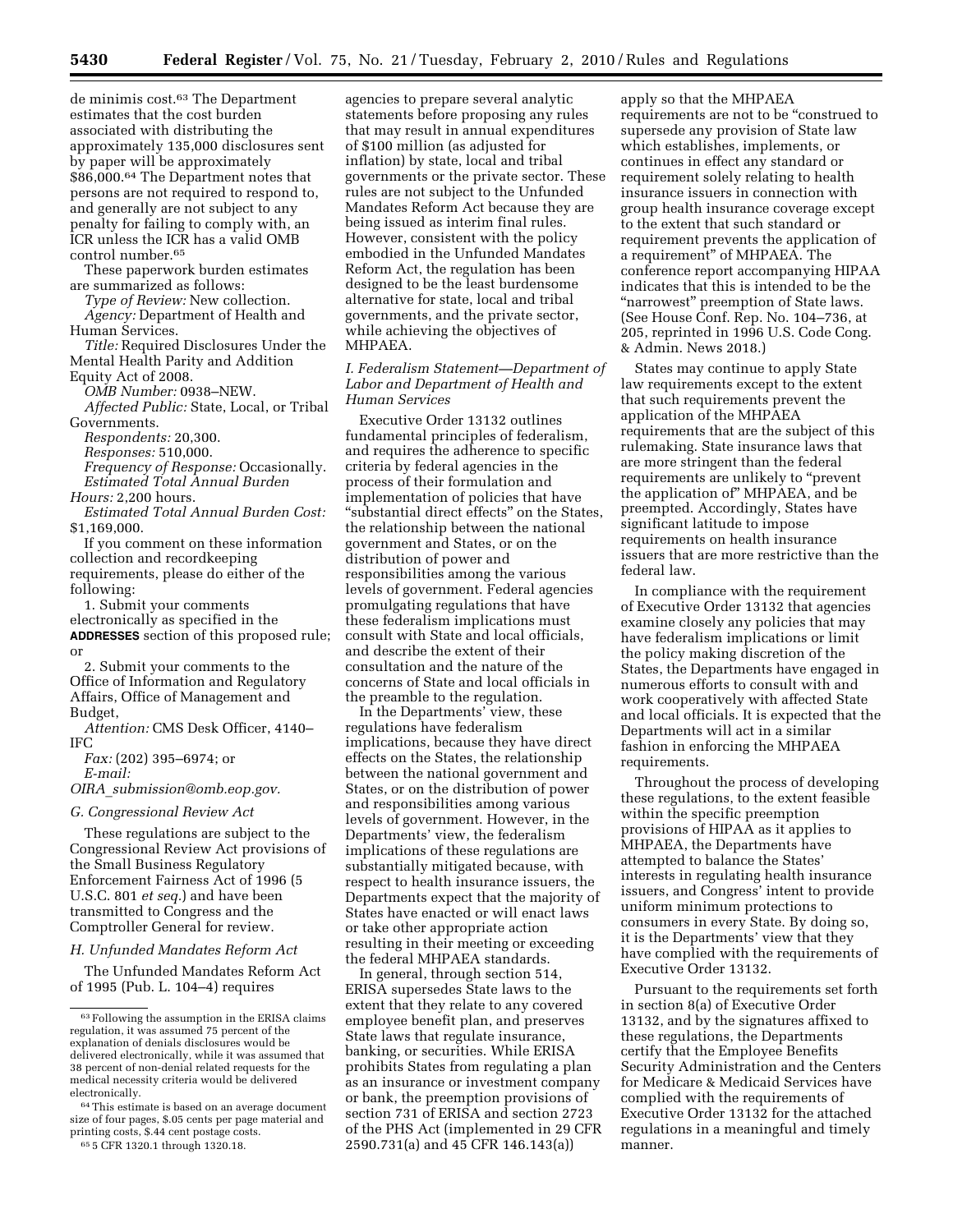## **V. Statutory Authority**

The Department of the Treasury temporary and final regulations are adopted pursuant to the authority contained in sections 7805 and 9833 of the Code.

The Department of Labor interim final regulations are adopted pursuant to the authority contained in 29 U.S.C. 1027, 1059, 1135, 1161–1168, 1169, 1181– 1183, 1181 note, 1185, 1185a, 1185b, 1191, 1191a, 1191b, and 1191c; sec. 101(g), Public Law 104–191, 110 Stat. 1936; sec. 401(b), Public Law 105–200, 112 Stat. 645 (42 U.S.C. 651 note); sec. 512(d), Public Law 110–343, 122 Stat. 3765; Public Law 110–460, 122 Stat. 5123; Secretary of Labor's Order 6–2009, 74 FR 21524 (May 7, 2009).

The Department of Health and Human Services interim final regulations are adopted pursuant to the authority contained in sections 2701 through 2763, 2791, and 2792 of the PHS Act (42 U.S.C. 300gg through 300gg–63, 300gg– 91, and 300gg–92), as amended.

## **List of Subjects**

### *26 CFR Part 54*

Excise taxes, Health care, Health insurance, Pensions, Reporting and recordkeeping requirements.

#### *29 CFR Part 2590*

Continuation coverage, Disclosure, Employee benefit plans, Group health plans, Health care, Health insurance, Medical child support, Reporting and recordkeeping requirements.

#### *45 CFR Part 146*

Health care, Health insurance, Reporting and recordkeeping requirements, and State regulation of health insurance.

## **Internal Revenue Service**

26 CFR Chapter 1

■ Accordingly, 26 CFR parts 54 and 602 are amended as follows:

## **PART 54—PENSION EXCISE TAXES**

■ **Paragraph 1.** The authority citation for part 54 continues to read in part as follows:

**Authority:** 26 U.S.C. 7805. \* \* \*

■ **Par. 2.** Section 54.9812–1T is revised to read as follows:

#### **§ 54.9812 Parity in mental health and substance use disorder benefits (temporary).**

(a) *Meaning of terms.* For purposes of this section, except where the context clearly indicates otherwise, the following terms have the meanings indicated:

*Aggregate lifetime dollar limit* means a dollar limitation on the total amount of specified benefits that may be paid under a group health plan for any coverage unit.

*Annual dollar limit* means a dollar limitation on the total amount of specified benefits that may be paid in a 12-month period under a group health plan for any coverage unit.

*Coverage unit* means coverage unit as described in paragraph (c)(1)(iv) of this section.

*Cumulative financial requirements*  are financial requirements that determine whether or to what extent benefits are provided based on accumulated amounts and include deductibles and out-of-pocket maximums. (However, cumulative financial requirements do not include aggregate lifetime or annual dollar limits because these two terms are excluded from the meaning of financial requirements.)

*Cumulative quantitative treatment limitations* are treatment limitations that determine whether or to what extent benefits are provided based on accumulated amounts, such as annual or lifetime day or visit limits.

*Financial requirements* include deductibles, copayments, coinsurance, or out-of-pocket maximums. Financial requirements do not include aggregate lifetime or annual dollar limits.

*Medical/surgical benefits* means benefits for medical or surgical services, as defined under the terms of the plan, but does not include mental health or substance use disorder benefits. Any condition defined by the plan as being or as not being a medical/surgical condition must be defined to be consistent with generally recognized independent standards of current medical practice (for example, the most current version of the International Classification of Diseases (ICD) or State guidelines).

*Mental health benefits* means benefits with respect to services for mental health conditions, as defined under the terms of the plan and in accordance with applicable Federal and State law. Any condition defined by the plan as being or as not being a mental health condition must be defined to be consistent with generally recognized independent standards of current medical practice (for example, the most current version of the Diagnostic and Statistical Manual of Mental Disorders (DSM), the most current version of the ICD, or State guidelines).

*Substance use disorder benefits*  means benefits with respect to services for substance use disorders, as defined under the terms of the plan and in

accordance with applicable Federal and State law. Any disorder defined by the plan as being or as not being a substance use disorder must be defined to be consistent with generally recognized independent standards of current medical practice (for example, the most current version of the DSM, the most current version of the ICD, or State guidelines).

*Treatment limitations* include limits on benefits based on the frequency of treatment, number of visits, days of coverage, days in a waiting period, or other similar limits on the scope or duration of treatment. Treatment limitations include both quantitative treatment limitations, which are expressed numerically (such as 50 outpatient visits per year), and nonquantitative treatment limitations, which otherwise limit the scope or duration of benefits for treatment under a plan. (See paragraph (c)(4)(ii) of this section for an illustrative list of nonquantitative treatment limitations.) A permanent exclusion of all benefits for a particular condition or disorder, however, is not a treatment limitation.

(b) *Parity requirements with respect to aggregate lifetime and annual dollar limits*—(1)—*General*—(i) *General parity requirement.* A group health plan that provides both medical/surgical benefits and mental health or substance use disorder benefits must comply with paragraph  $(b)(2)$ ,  $(b)(3)$ , or  $(b)(6)$  of this section.

(ii) *Exception.* The rule in paragraph (b)(1)(i) of this section does not apply if a plan satisfies the requirements of paragraph (f) or (g) of this section (relating to exemptions for small employers and for increased cost).

(2) *Plan with no limit or limits on less than one-third of all medical/surgical benefits.* If a plan does not include an aggregate lifetime or annual dollar limit on any medical/surgical benefits or includes an aggregate lifetime or annual dollar limit that applies to less than onethird of all medical/surgical benefits, it may not impose an aggregate lifetime or annual dollar limit, respectively, on mental health or substance use disorder benefits.

(3) *Plan with a limit on at least twothirds of all medical/surgical benefits.* If a plan includes an aggregate lifetime or annual dollar limit on at least two-thirds of all medical/surgical benefits, it must either—

(i) Apply the aggregate lifetime or annual dollar limit both to the medical/ surgical benefits to which the limit would otherwise apply and to mental health or substance use disorder benefits in a manner that does not distinguish between the medical/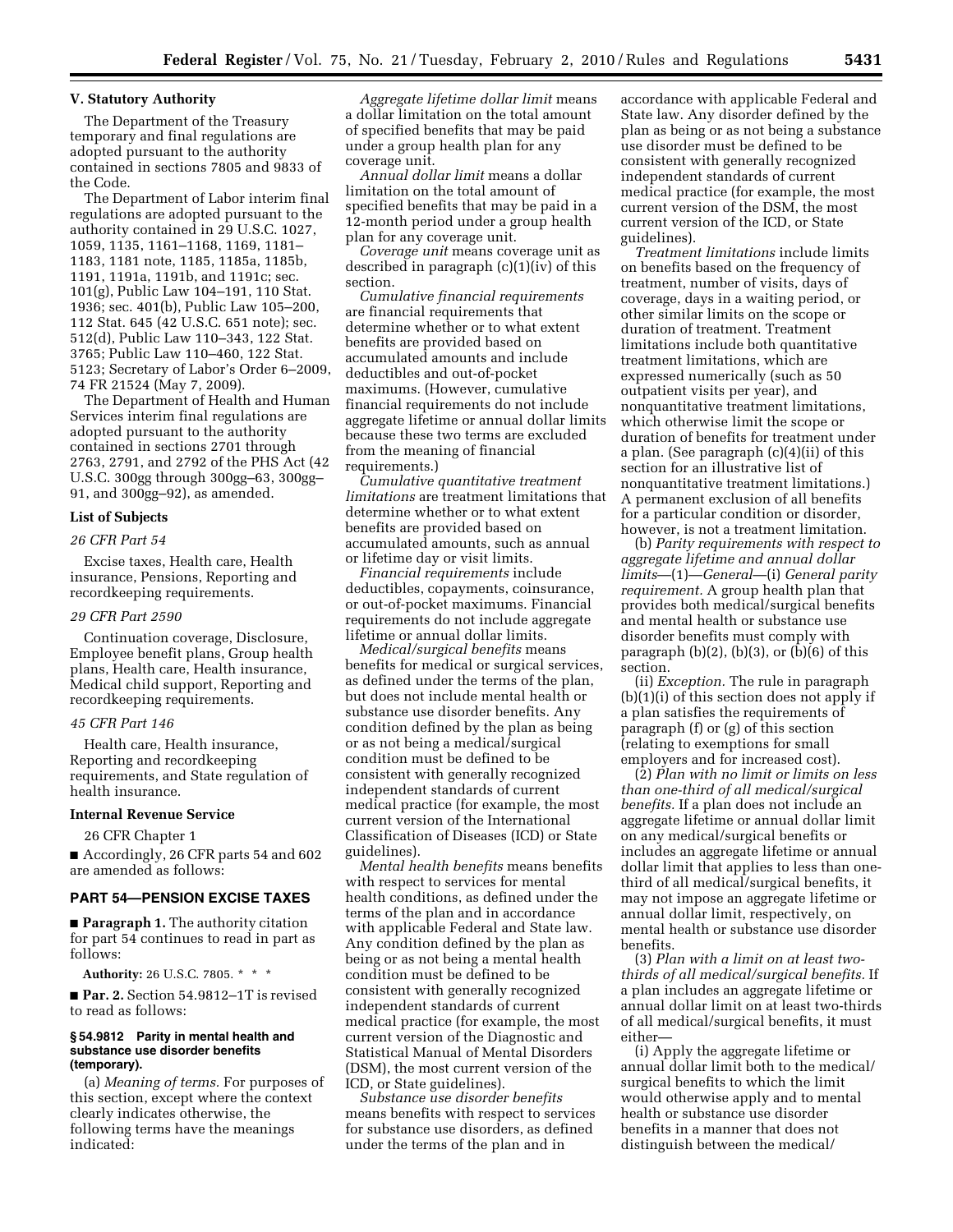surgical benefits and mental health or substance use disorder benefits; or

(ii) Not include an aggregate lifetime or annual dollar limit on mental health or substance use disorder benefits that is less than the aggregate lifetime or annual dollar limit, respectively, on medical/surgical benefits. (For cumulative limits other than aggregate lifetime or annual dollar limits, see paragraph  $(c)(3)(v)$  of this section prohibiting separately accumulating cumulative financial requirements or cumulative quantitative treatment limitations.)

(4) *Examples.* The rules of paragraphs (b)(2) and (b)(3) of this section are illustrated by the following examples:

*Example 1.* (i) *Facts.* A group health plan has no annual limit on medical/surgical benefits and a \$10,000 annual limit on mental health and substance use disorder benefits. To comply with the requirements of this paragraph (b), the plan sponsor is considering each of the following options:

(A) Eliminating the plan's annual dollar limit on mental health and substance use disorder benefits;

(B) Replacing the plan's annual dollar limit on mental health and substance use disorder benefits with a \$500,000 annual limit on all benefits (including medical/surgical and mental health and substance use disorder benefits); and

(C) Replacing the plan's annual dollar limit on mental health and substance use disorder benefits with a \$250,000 annual limit on medical/surgical benefits and a \$250,000 annual limit on mental health and substance use disorder benefits.

(ii) *Conclusion.* In this *Example 1,* each of the three options being considered by the plan sponsor would comply with the requirements of this paragraph (b).

*Example 2.* (i) *Facts.* A plan has a \$100,000 annual limit on medical/surgical inpatient benefits and a \$50,000 annual limit on medical/surgical outpatient benefits. To comply with the parity requirements of this paragraph (b), the plan sponsor is considering each of the following options:

(A) Imposing a \$150,000 annual limit on mental health and substance use disorder benefits; and

(B) Imposing a \$100,000 annual limit on mental health and substance use disorder inpatient benefits and a \$50,000 annual limit on mental health and substance use disorder outpatient benefits.

(ii) *Conclusion.* In this *Example 2,* each option under consideration by the plan sponsor would comply with the requirements of this section.

(5) *Determining one-third and twothirds of all medical/surgical benefits.*  For purposes of this paragraph (b), the determination of whether the portion of medical/surgical benefits subject to an aggregate lifetime or annual dollar limit represents one-third or two-thirds of all medical/surgical benefits is based on the dollar amount of all plan payments for

medical/surgical benefits expected to be paid under the plan for the plan year (or for the portion of the plan year after a change in plan benefits that affects the applicability of the aggregate lifetime or annual dollar limits). Any reasonable method may be used to determine whether the dollar amount expected to be paid under the plan will constitute one-third or two-thirds of the dollar amount of all plan payments for medical/surgical benefits.

(6) *Plan not described in paragraph (b)(2) or (b)(3) of this section*—(i) *In general.* A group health plan that is not described in paragraph (b)(2) or (b)(3) of this section with respect to aggregate lifetime or annual dollar limits on medical/surgical benefits, must either—

(A) Impose no aggregate lifetime or annual dollar limit, as appropriate, on mental health or substance use disorder benefits; or

(B) Impose an aggregate lifetime or annual dollar limit on mental health or substance use disorder benefits that is no less than an average limit calculated for medical/surgical benefits in the following manner. The average limit is calculated by taking into account the weighted average of the aggregate lifetime or annual dollar limits, as appropriate, that are applicable to the categories of medical/surgical benefits. Limits based on delivery systems, such as inpatient/outpatient treatment or normal treatment of common, low-cost conditions (such as treatment of normal births), do not constitute categories for purposes of this paragraph (b)(6)(i)(B). In addition, for purposes of determining weighted averages, any benefits that are not within a category that is subject to a separately-designated dollar limit under the plan are taken into account as a single separate category by using an estimate of the upper limit on the dollar amount that a plan may reasonably be expected to incur with respect to such benefits, taking into account any other applicable restrictions under the plan.

(ii) *Weighting.* For purposes of this paragraph (b)(6), the weighting applicable to any category of medical/ surgical benefits is determined in the manner set forth in paragraph (b)(5) of this section for determining one-third or two-thirds of all medical/surgical benefits.

(iii) *Example.* The rules of this paragraph (b)(6) are illustrated by the following example:

*Example.* (i) *Facts.* A group health plan that is subject to the requirements of this section includes a \$100,000 annual limit on medical/surgical benefits related to cardiopulmonary diseases. The plan does not include an annual dollar limit on any other category of medical/surgical benefits. The

plan determines that 40 percent of the dollar amount of plan payments for medical/ surgical benefits are related to cardiopulmonary diseases. The plan determines that \$1,000,000 is a reasonable estimate of the upper limit on the dollar amount that the plan may incur with respect to the other 60 percent of payments for medical/surgical benefits.

(ii) *Conclusion.* In this *Example,* the plan is not described in paragraph  $(\bar{b})(3)$  of this section because there is not one annual dollar limit that applies to at least two-thirds of all medical/surgical benefits. Further, the plan is not described in paragraph (b)(2) of this section because more than one-third of all medical/surgical benefits are subject to an annual dollar limit. Under this paragraph (b)(6), the plan sponsor can choose either to include no annual dollar limit on mental health or substance use disorder benefits, or to include an annual dollar limit on mental health or substance use disorder benefits that is not less than the weighted average of the annual dollar limits applicable to each category of medical/surgical benefits. In this example, the minimum weighted average annual dollar limit that can be applied to mental health or substance use disorder benefits is \$640,000 (40% × \$100,000 + 60%  $\times$  \$1,000,000 = \$640,000).

(c) *Parity requirements with respect to financial requirements and treatment limitations*—(1) *Clarification of terms*— (i) *Classification of benefits.* When reference is made in this paragraph (c) to a classification of benefits, the term ''classification'' means a classification as described in paragraph (c)(2)(ii) of this section.

(ii) *Type of financial requirement or treatment limitation.* When reference is made in this paragraph (c) to a type of financial requirement or treatment limitation, the reference to type means its nature. Different types of financial requirements include deductibles, copayments, coinsurance, and out-ofpocket maximums. Different types of quantitative treatment limitations include annual, episode, and lifetime day and visit limits. See paragraph (c)(4)(ii) of this section for an illustrative list of nonquantitative treatment limitations.

(iii) *Level of a type of financial requirement or treatment limitation.*  When reference is made in this paragraph (c) to a level of a type of financial requirement or treatment limitation, level refers to the magnitude of the type of financial requirement or treatment limitation. For example, different levels of coinsurance include 20 percent and 30 percent; different levels of a copayment include \$15 and \$20; different levels of a deductible include \$250 and \$500; and different levels of an episode limit include 21 inpatient days per episode and 30 inpatient days per episode.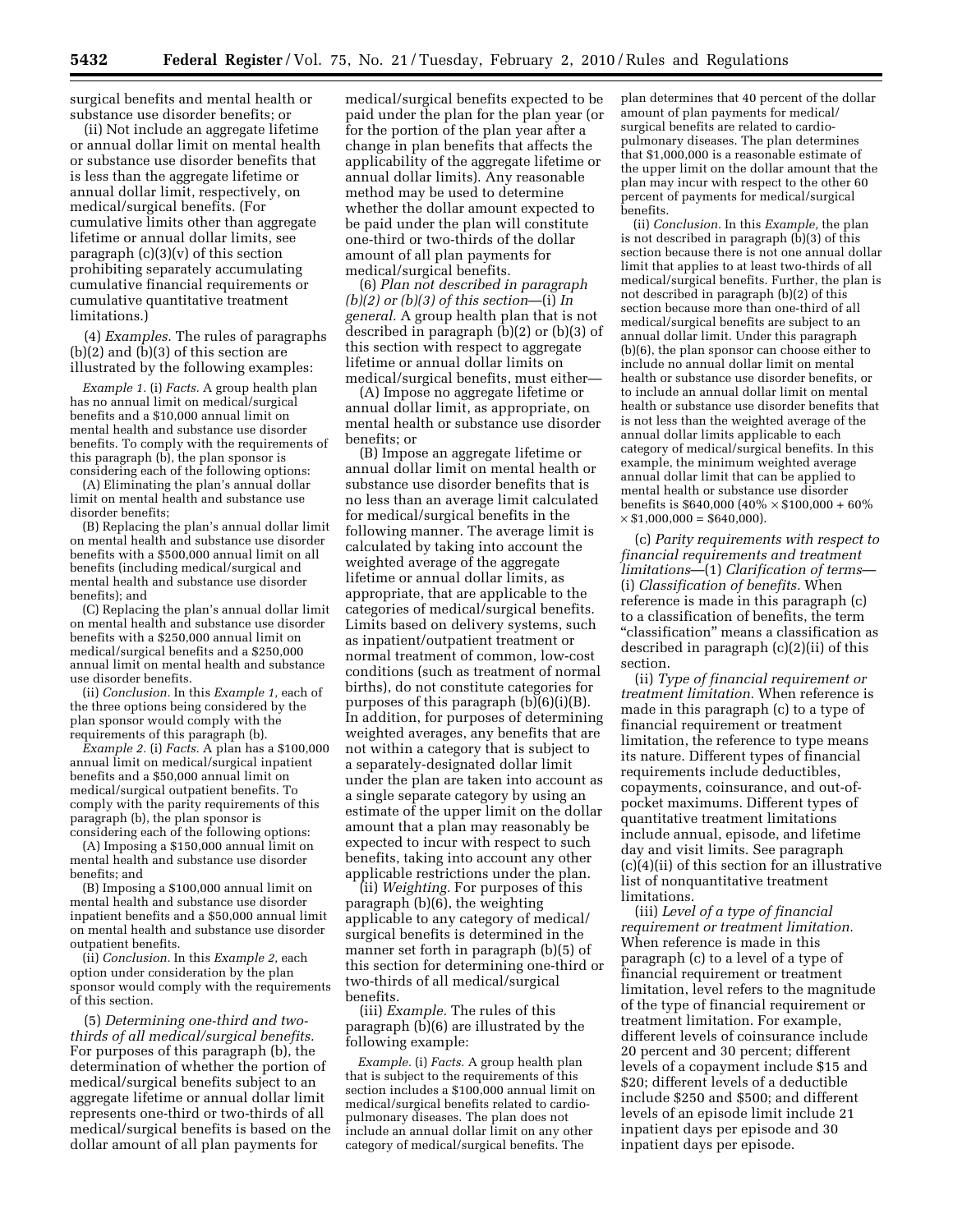(iv) *Coverage unit.* When reference is made in this paragraph (c) to a coverage unit, coverage unit refers to the way in which a plan groups individuals for purposes of determining benefits, or premiums or contributions. For example, different coverage units include self-only, family, and employeeplus-spouse.

(2) *General parity requirement*—(i) *General rule.* A group health plan that provides both medical/surgical benefits and mental health or substance use disorder benefits may not apply any financial requirement or treatment limitation to mental health or substance use disorder benefits in any classification that is more restrictive than the predominant financial requirement or treatment limitation of that type applied to substantially all medical/surgical benefits in the same classification. Whether a financial requirement or treatment limitation is a predominant financial requirement or treatment limitation that applies to substantially all medical/surgical benefits in a classification is determined separately for each type of financial requirement or treatment limitation. The application of the rules of this paragraph (c)(2) to financial requirements and quantitative treatment limitations is addressed in paragraph (c)(3) of this section; the application of the rules of this paragraph (c)(2) to nonquantitative treatment limitations is addressed in paragraph (c)(4) of this section.

(ii) *Classifications of benefits used for applying rules*—(A) *In general.* If a plan provides mental health or substance use disorder benefits in any classification of benefits described in this paragraph (c)(2)(ii), mental health or substance use disorder benefits must be provided in every classification in which medical/ surgical benefits are provided. In determining the classification in which a particular benefit belongs, a plan must apply the same standards to medical/ surgical benefits and to mental health or substance use disorder benefits. To the extent that a plan provides benefits in a classification and imposes any separate financial requirement or treatment limitation (or separate level of a financial requirement or treatment limitation) for benefits in the classification, the rules of this paragraph (c) apply separately with respect to that classification for all financial requirements or treatment limitations. The following classifications of benefits are the only classifications used in applying the rules of this paragraph (c):

(*1*) *Inpatient, in-network.* Benefits furnished on an inpatient basis and

within a network of providers established or recognized under a plan.

(*2*) *Inpatient, out-of-network.* Benefits furnished on an inpatient basis and outside any network of providers established or recognized under a plan. This classification includes inpatient benefits under a plan that has no network of providers.

(*3*) *Outpatient, in-network.* Benefits furnished on an outpatient basis and within a network of providers established or recognized under a plan.

(*4*) *Outpatient, out-of-network.*  Benefits furnished on an outpatient basis and outside any network of providers established or recognized under a plan. This classification includes outpatient benefits under a plan that has no network of providers.

(*5*) *Emergency care.* Benefits for emergency care.

(*6*) *Prescription drugs.* Benefits for prescription drugs. See special rules for multi-tiered prescription drug benefits in paragraph (c)(3)(iii) of this section.

(B) *Application to out-of-network providers.* See paragraph (c)(2)(ii)(A) of this section, under which a plan that provides mental health or substance use disorder benefits in any classification of benefits must provide mental health or substance use disorder benefits in every classification in which medical/surgical benefits are provided, including out-ofnetwork classifications.

(C) *Examples.* The rules of this paragraph (c)(2)(ii) are illustrated by the following examples. In each example, the group health plan is subject to the requirements of this section and provides both medical/surgical benefits and mental health and substance use disorder benefits.

*Example 1.* (i) *Facts.* A group health plan offers inpatient and outpatient benefits and does not contract with a network of providers. The plan imposes a \$500 deductible on all benefits. For inpatient medical/surgical benefits, the plan imposes a coinsurance requirement. For outpatient medical/surgical benefits, the plan imposes copayments. The plan imposes no other financial requirements or treatment limitations.

(ii) *Conclusion.* In this *Example 1,* because the plan has no network of providers, all benefits provided are out-of-network. Because inpatient, out-of-network medical/ surgical benefits are subject to separate financial requirements from outpatient, outof-network medical/surgical benefits, the rules of this paragraph (c) apply separately with respect to any financial requirements and treatment limitations, including the deductible, in each classification.

*Example 2.* (i) *Facts.* A plan imposes a \$500 deductible on all benefits. The plan has no network of providers. The plan generally imposes a 20 percent coinsurance requirement with respect to all benefits,

without distinguishing among inpatient, outpatient, emergency, or prescription drug benefits. The plan imposes no other financial requirements or treatment limitations.

(ii) *Conclusion.* In this *Example 2,* because the plan does not impose separate financial requirements (or treatment limitations) based on classification, the rules of this paragraph (c) apply with respect to the deductible and the coinsurance across all benefits.

*Example 3.* (i) *Facts.* Same facts as *Example 2,* except the plan exempts emergency care benefits from the 20 percent coinsurance requirement. The plan imposes no other financial requirements or treatment limitations.

(ii) *Conclusion.* In this *Example 3,* because the plan imposes separate financial requirements based on classifications, the rules of this paragraph (c) apply with respect to the deductible and the coinsurance separately for—

(A) Benefits in the emergency classification; and

(B) All other benefits.

*Example 4.* (i) *Facts.* Same facts as *Example 2,* except the plan also imposes a preauthorization requirement for all inpatient treatment in order for benefits to be paid. No such requirement applies to outpatient treatment.

(ii) *Conclusion.* In this *Example 4,* because the plan has no network of providers, all benefits provided are out-of-network. Because the plan imposes a separate treatment limitation based on classifications, the rules of this paragraph (c) apply with respect to the deductible and coinsurance separately for—

(A) Inpatient, out-of-network benefits; and (B) All other benefits.

(3) *Financial requirements and quantitative treatment limitations*—(i) *Determining* ''*substantially all*'' *and*  ''*predominant*''—(A) *Substantially all.*  For purposes of this paragraph (c), a type of financial requirement or quantitative treatment limitation is considered to apply to substantially all medical/surgical benefits in a classification of benefits if it applies to at least two-thirds of all medical/ surgical benefits in that classification. (For this purpose, benefits expressed as subject to a zero level of a type of financial requirement are treated as benefits not subject to that type of financial requirement, and benefits expressed as subject to a quantitative treatment limitation that is unlimited are treated as benefits not subject to that type of quantitative treatment limitation.) If a type of financial requirement or quantitative treatment limitation does not apply to at least twothirds of all medical/surgical benefits in a classification, then that type cannot be applied to mental health or substance use disorder benefits in that classification.

(B) *Predominant*—(*1*) If a type of financial requirement or quantitative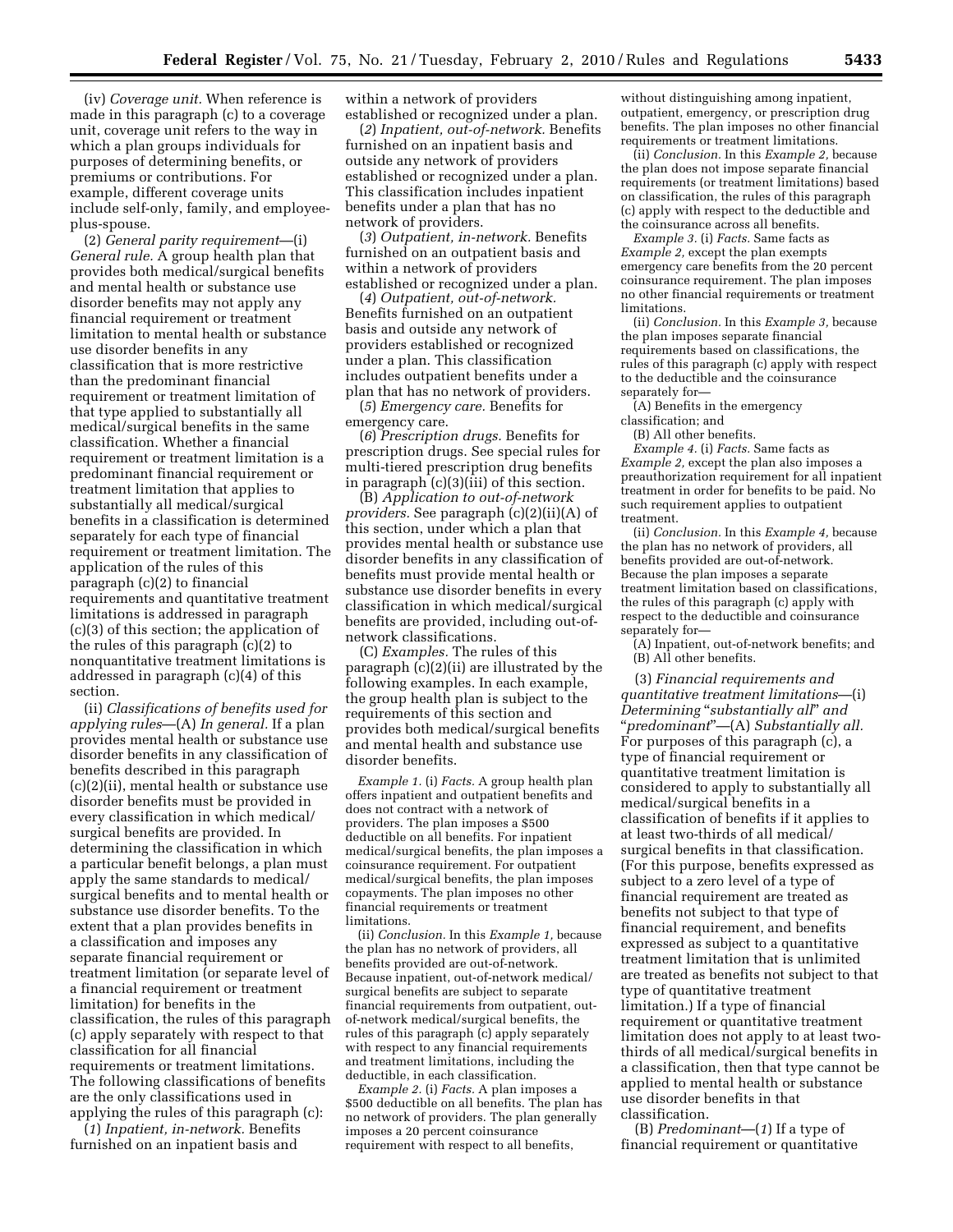**5434 Federal Register** / Vol. 75, No. 21 / Tuesday, February 2, 2010 / Rules and Regulations

treatment limitation applies to at least two-thirds of all medical/surgical benefits in a classification as determined under paragraph (c)(3)(i)(A) of this section, the level of the financial requirement or quantitative treatment limitation that is considered the predominant level of that type in a classification of benefits is the level that applies to more than one-half of medical/surgical benefits in that classification subject to the financial requirement or quantitative treatment limitation.

(*2*) If, with respect to a type of financial requirement or quantitative treatment limitation that applies to at least two-thirds of all medical/surgical benefits in a classification, there is no single level that applies to more than one-half of medical/surgical benefits in the classification subject to the financial requirement or quantitative treatment limitation, the plan may combine levels until the combination of levels applies to more than one-half of medical/ surgical benefits subject to the financial requirement or quantitative treatment limitation in the classification. The least restrictive level within the combination is considered the predominant level of that type in the classification. (For this purpose, a plan may combine the most restrictive levels first, with each less restrictive level added to the combination until the combination applies to more than one-half of the benefits subject to the financial requirement or treatment limitation.)

(C) *Portion based on plan payments.*  For purposes of this paragraph (c), the determination of the portion of medical/ surgical benefits in a classification of benefits subject to a financial

requirement or quantitative treatment limitation (or subject to any level of a financial requirement or quantitative treatment limitation) is based on the dollar amount of all plan payments for medical/surgical benefits in the classification expected to be paid under the plan for the plan year (or for the portion of the plan year after a change in plan benefits that affects the applicability of the financial requirement or quantitative treatment limitation).

(D) *Clarifications for certain threshold requirements.* For any deductible, the dollar amount of plan payments includes all plan payments with respect to claims that would be subject to the deductible if it had not been satisfied. For any out-of-pocket maximum, the dollar amount of plan payments includes all plan payments associated with out-of-pocket payments that are taken into account towards the out-ofpocket maximum as well as all plan payments associated with out-of-pocket payments that would have been made towards the out-of-pocket maximum if it had not been satisfied. Similar rules apply for any other thresholds at which the rate of plan payment changes.

(E) *Determining the dollar amount of plan payments.* Subject to paragraph  $(c)(3)(i)(D)$  of this section, any reasonable method may be used to determine the dollar amount expected to be paid under a plan for medical/ surgical benefits subject to a financial requirement or quantitative treatment limitation (or subject to any level of a financial requirement or quantitative treatment limitation).

(ii) *Application to different coverage units.* If a plan applies different levels

of a financial requirement or quantitative treatment limitation to different coverage units in a classification of medical/surgical benefits, the predominant level that applies to substantially all medical/ surgical benefits in the classification is determined separately for each coverage unit.

(iii) *Special rule for multi-tiered prescription drug benefits.* If a plan applies different levels of financial requirements to different tiers of prescription drug benefits based on reasonable factors determined in accordance with the rules in paragraph (c)(4)(i) of this section (relating to requirements for nonquantitative treatment limitations) and without regard to whether a drug is generally prescribed with respect to medical/ surgical benefits or with respect to mental health or substance use disorder benefits, the plan satisfies the parity requirements of this paragraph (c) with respect to prescription drug benefits. Reasonable factors include cost, efficacy, generic versus brand name, and mail order versus pharmacy pick-up.

(iv) *Examples.* The rules of paragraphs  $(c)(3)(i)$ ,  $(c)(3)(ii)$ , and  $(c)(3)$ (iii) of this section are illustrated by the following examples. In each example, the group health plan is subject to the requirements of this section and provides both medical/ surgical benefits and mental health and substance use disorder benefits.

*Example 1.* (i) *Facts.* For inpatient, out-ofnetwork medical/surgical benefits, a group health plan imposes five levels of coinsurance. Using a reasonable method, the plan projects its payments for the upcoming year as follows:

| 0%<br>\$200x<br>20%<br>N/A | 10%<br>\$100x<br>10%<br>12.5%<br>(100x/800x) | 15%<br>\$450x<br>45%<br>56.25%<br>(450x/800x) | 20%<br>\$100x<br>10%<br>12.5%<br>(100x/800x) | 30%<br>\$150x<br>15%<br>18.75%<br>(150x/800x) | Total<br>\$1,000x |
|----------------------------|----------------------------------------------|-----------------------------------------------|----------------------------------------------|-----------------------------------------------|-------------------|
|                            |                                              |                                               |                                              |                                               |                   |

The plan projects plan costs of \$800x to be subject to coinsurance  $(\$100x + \$450x +$  $$100x + $150x = $800x$ . Thus, 80 percent (\$800x/\$1,000x) of the benefits are projected to be subject to coinsurance, and 56.25 percent of the benefits subject to coinsurance are projected to be subject to the 15 percent coinsurance level.

(ii) *Conclusion.* In this *Example 1,* the twothirds threshold of the substantially all

standard is met for coinsurance because 80 percent of all inpatient, out-of-network medical/surgical benefits are subject to coinsurance. Moreover, the 15 percent coinsurance is the predominant level because it is applicable to more than one-half of inpatient, out-of-network medical/surgical benefits subject to the coinsurance requirement. The plan may not impose any level of coinsurance with respect to

inpatient, out-of-network mental health or substance use disorder benefits that is more restrictive than the 15 percent level of coinsurance.

*Example 2.* (i) *Facts.* For outpatient, innetwork medical/surgical benefits, a plan imposes five different copayment levels. Using a reasonable method, the plan projects payments for the upcoming year as follows:

|  | \$0<br>\$200x<br>20%<br>N/A | \$10<br>\$200x<br>20%<br>25%<br>(200x/800x) | \$15<br>\$200x<br>20%<br>25%<br>(200x/800x) | \$20<br>\$300x<br>30%<br>37.5%<br>(300x/800x) | \$50<br>\$100x<br>10%<br>12.5%<br>(100x/800x) | Total<br>\$1.000x |
|--|-----------------------------|---------------------------------------------|---------------------------------------------|-----------------------------------------------|-----------------------------------------------|-------------------|
|--|-----------------------------|---------------------------------------------|---------------------------------------------|-----------------------------------------------|-----------------------------------------------|-------------------|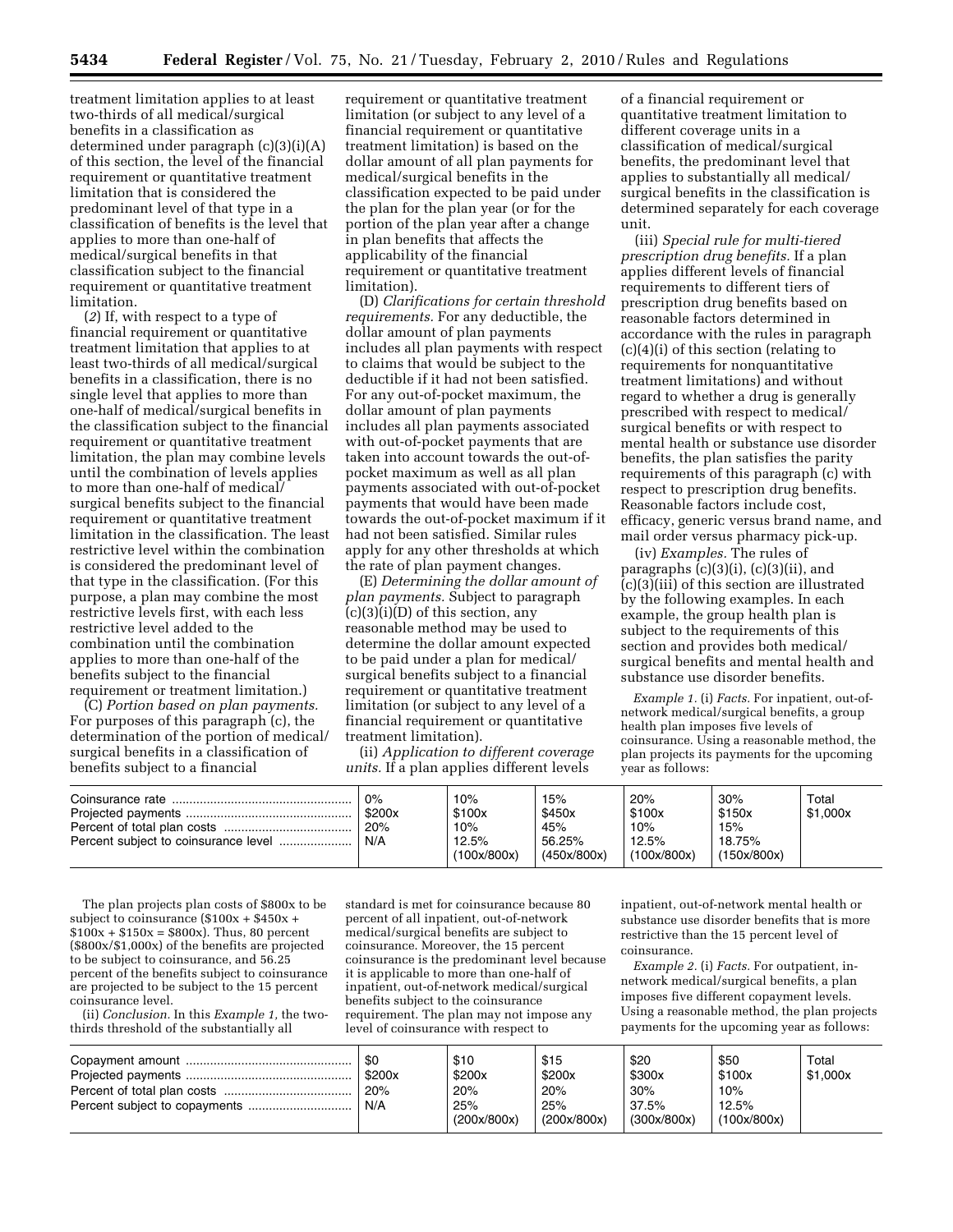The plan projects plan costs of \$800x to be subject to copayments (\$200x + \$200x +  $$300x + $100x = $800x$ . Thus, 80 percent (\$800x/\$1,000x) of the benefits are projected to be subject to a copayment.

(ii) *Conclusion.* In this *Example 2,* the twothirds threshold of the substantially all standard is met for copayments because 80 percent of all outpatient, in-network medical/ surgical benefits are subject to a copayment. Moreover, there is no single level that applies to more than one-half of medical/surgical benefits in the classification subject to a copayment (for the \$10 copayment, 25 percent; for the \$15 copayment, 25 percent; for the \$20 copayment, 37.5 percent; and for the \$50 copayment, 12.5 percent). The plan can combine any levels of copayment, including the highest levels, to determine the predominant level that can be applied to mental health or substance use disorder benefits. If the plan combines the highest levels of copayment, the combined projected payments for the two highest copayment levels, the \$50 copayment and the \$20 copayment, are not more than one-half of the outpatient, in-network medical/surgical benefits subject to a copayment because they

are exactly one-half  $(\$300x + \$100x = \$400x;$  $$400x$ /\$800 $x = 50\%$ ). The combined projected payments for the three highest copayment levels—the \$50 copayment, the \$20 copayment, and the \$15 copayment—are more than one-half of the outpatient, innetwork medical/surgical benefits subject to the copayments  $(\$100x + \$300x + \$200x =$  $$600x; $600x/$800x = 75\%$ . Thus, the plan may not impose any copayment on outpatient, in-network mental health or substance use disorder benefits that is more restrictive than the least restrictive copayment in the combination, the \$15 copayment.

*Example 3.* (i) *Facts.* A plan imposes a \$250 deductible on all medical/surgical benefits for self-only coverage and a \$500 deductible on all medical/surgical benefits for family coverage. The plan has no network of providers. For all medical/surgical benefits, the plan imposes a coinsurance requirement. The plan imposes no other financial requirements or treatment limitations.

(ii) *Conclusion.* In this *Example 3,* because the plan has no network of providers, all benefits are provided out-of-network.

Because self-only and family coverage are subject to different deductibles, whether the deductible applies to substantially all medical/surgical benefits is determined separately for self-only medical/surgical benefits and family medical/surgical benefits. Because the coinsurance is applied without regard to coverage units, the predominant coinsurance that applies to substantially all medical/surgical benefits is determined without regard to coverage units.

*Example 4.* (i) *Facts.* A plan applies the following financial requirements for prescription drug benefits. The requirements are applied without regard to whether a drug is generally prescribed with respect to medical/surgical benefits or with respect to mental health or substance use disorder benefits. Moreover, the process for certifying a particular drug as ''generic'', ''preferred brand name'', ''non-preferred brand name'', or ''specialty'' complies with the rules of paragraph  $(c)(4)(i)$  of this section (relating to requirements for nonquantitative treatment limitations).

|                  | Tier 1        | Tier 2                        | Tier 3                                                                                       | Tier 4          |
|------------------|---------------|-------------------------------|----------------------------------------------------------------------------------------------|-----------------|
| Tier description | Generic drugs | Preferred brand<br>name drugs | Non-preferred<br>brand name<br>drugs (which<br>may have Tier 1<br>or Tier 2<br>alternatives) | Specialty drugs |
|                  | 90%           | 80%                           | 60%                                                                                          | 50%             |

(ii) *Conclusion.* In this *Example 4,* the financial requirements that apply to prescription drug benefits are applied without regard to whether a drug is generally prescribed with respect to medical/surgical benefits or with respect to mental health or substance use disorder benefits; the process for certifying drugs in different tiers complies with paragraph  $(c)(4)$  of this section; and the bases for establishing different levels or types of financial requirements are reasonable. The financial requirements applied to prescription drug benefits do not violate the parity requirements of this paragraph (c)(3).

(v) *No separate cumulative financial requirements or cumulative quantitative treatment limitations.* (A) A group health plan may not apply any cumulative financial requirement or cumulative quantitative treatment limitation for mental health or substance use disorder benefits in a

classification that accumulates separately from any established for medical/surgical benefits in the same classification.

(B) The rules of this paragraph  $(c)(3)(v)$  are illustrated by the following examples:

*Example 1.* (i) *Facts.* A group health plan imposes a combined annual \$500 deductible on all medical/surgical, mental health, and substance use disorder benefits.

(ii) *Conclusion.* In this *Example 1,* the combined annual deductible complies with the requirements of this paragraph  $(c)(3)(v)$ .

*Example 2.* (i) *Facts.* A plan imposes an annual \$250 deductible on all medical/ surgical benefits and a separate annual \$250 deductible on all mental health and substance use disorder benefits.

(ii) *Conclusion.* In this *Example 2,* the separate annual deductible on mental health and substance use disorder benefits violates the requirements of this paragraph  $(c)(3)(v)$ .

*Example 3.* (i) *Facts.* A plan imposes an annual \$300 deductible on all medical/ surgical benefits and a separate annual \$100 deductible on all mental health or substance use disorder benefits.

(ii) *Conclusion.* In this *Example 3,* the separate annual deductible on mental health and substance use disorder benefits violates the requirements of this paragraph  $(c)(3)(v)$ .

*Example 4.* (i) *Facts.* A plan generally imposes a combined annual \$500 deductible on all benefits (both medical/surgical benefits and mental health and substance use disorder benefits) except prescription drugs. Certain benefits, such as preventive care, are provided without regard to the deductible. The imposition of other types of financial requirements or treatment limitations varies with each classification. Using reasonable methods, the plan projects its payments for medical/surgical benefits in each classification for the upcoming year as follows:

| Classification | Benefits subject<br>to deductible | <b>Total benefits</b> | Percent subject<br>to deductible |
|----------------|-----------------------------------|-----------------------|----------------------------------|
|                | \$1.800x                          | \$2,000x              | 90                               |
|                | 1.000x                            | 1.000x                | 100                              |
|                | 1.400x                            | 2.000x                | 70                               |
|                | 1.880x                            | 2.000x                | 94                               |
|                | 300x                              | 500x                  | 60                               |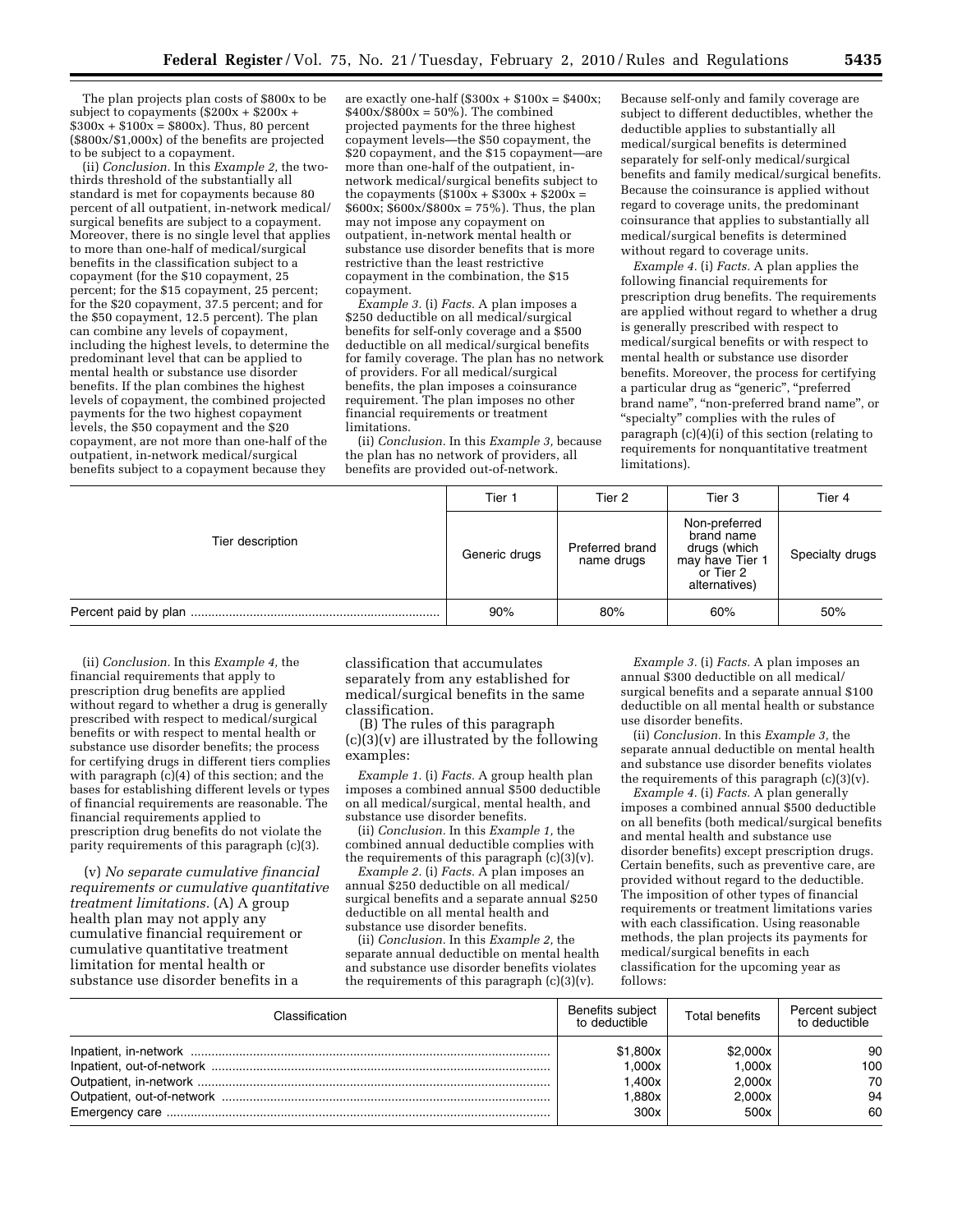(ii) *Conclusion.* In this *Example 4,* the twothirds threshold of the substantially all standard is met with respect to each classification except emergency care because in each of those other classifications at least two-thirds of medical/surgical benefits are subject to the \$500 deductible. Moreover, the \$500 deductible is the predominant level in each of those other classifications because it is the only level. However, emergency care mental health and substance use disorder benefits cannot be subject to the \$500 deductible because it does not apply to substantially all emergency care medical/ surgical benefits.

(4) *Nonquantitative treatment limitations*—(i) *General rule.* A group health plan may not impose a nonquantitative treatment limitation with respect to mental health or substance use disorder benefits in any classification unless, under the terms of the plan as written and in operation, any processes, strategies, evidentiary standards, or other factors used in applying the nonquantitative treatment limitation to mental health or substance use disorder benefits in the classification are comparable to, and are applied no more stringently than, the processes, strategies, evidentiary standards, or other factors used in applying the limitation with respect to medical surgical/benefits in the classification, except to the extent that recognized clinically appropriate standards of care may permit a difference.

(ii) *Illustrative list of nonquantitative treatment limitations.* Nonquantitative treatment limitations include—

(A) Medical management standards limiting or excluding benefits based on medical necessity or medical appropriateness, or based on whether the treatment is experimental or investigative;

(B) Formulary design for prescription drugs;

(C) Standards for provider admission to participate in a network, including reimbursement rates;

(D) Plan methods for determining usual, customary, and reasonable charges;

(E) Refusal to pay for higher-cost therapies until it can be shown that a lower-cost therapy is not effective (also known as fail-first policies or step therapy protocols); and

(F) Exclusions based on failure to complete a course of treatment.

(iii) *Examples.* The rules of this paragraph (c)(4) are illustrated by the following examples. In each example, the group health plan is subject to the requirements of this section and provides both medical/surgical benefits and mental health and substance use disorder benefits.

*Example 1.* (i) *Facts.* A group health plan limits benefits to treatment that is medically necessary. The plan requires concurrent review for inpatient, in-network mental health and substance use disorder benefits but does not require it for any inpatient, innetwork medical/surgical benefits. The plan conducts retrospective review for inpatient, in-network medical/surgical benefits.

(ii) *Conclusion.* In this *Example 1,* the plan violates the rules of this paragraph (c)(4). Although the same nonquantitative treatment limitation—medical necessity—applies to both mental health and substance use disorder benefits and to medical/surgical benefits for inpatient, in-network services, the concurrent review process does not apply to medical/surgical benefits. The concurrent review process is not comparable to the retrospective review process. While such a difference might be permissible in certain individual cases based on recognized clinically appropriate standards of care, it is not permissible for distinguishing between all medical/surgical benefits and all mental health or substance use disorder benefits.

*Example 2.* (i) *Facts.* A plan requires prior approval that a course of treatment is medically necessary for outpatient, innetwork medical/surgical, mental health, and substance use disorder benefits. For mental health and substance use disorder treatments that do not have prior approval, no benefits will be paid; for medical/surgical treatments that do not have prior approval, there will only be a 25 percent reduction in the benefits the plan would otherwise pay.

(ii) *Conclusion.* In this *Example 2,* the plan violates the rules of this paragraph (c)(4). Although the same nonquantitative treatment limitation—medical necessity—is applied both to mental health and substance use disorder benefits and to medical/surgical benefits for outpatient, in-network services, the penalty for failure to obtain prior approval for mental health and substance use disorder benefits is not comparable to the penalty for failure to obtain prior approval for medical/surgical benefits.

*Example 3.* (i) *Facts.* A plan generally covers medically appropriate treatments. For both medical/surgical benefits and mental health and substance use disorder benefits, evidentiary standards used in determining whether a treatment is medically appropriate (such as the number of visits or days of coverage) are based on recommendations made by panels of experts with appropriate training and experience in the fields of medicine involved. The evidentiary standards are applied in a manner that may differ based on clinically appropriate standards of care for a condition.

(ii) *Conclusion.* In this *Example 3,* the plan complies with the rules of this paragraph (c)(4) because the nonquantitative treatment limitation—medical appropriateness—is the same for both medical/surgical benefits and mental health and substance use disorder benefits, and the processes for developing the evidentiary standards and the application of them to mental health and substance use disorder benefits are comparable to and are applied no more stringently than for medical/ surgical benefits. This is the result even if, based on clinically appropriate standards of

care, the application of the evidentiary standards does not result in similar numbers of visits, days of coverage, or other benefits utilized for mental health conditions or substance use disorders as it does for any particular medical/surgical condition.

*Example 4.* (i) *Facts.* A plan generally covers medically appropriate treatments. In determining whether prescription drugs are medically appropriate, the plan automatically excludes coverage for antidepressant drugs that are given a black box warning label by the Food and Drug Administration (indicating the drug carries a significant risk of serious adverse effects). For other drugs with a black box warning (including those prescribed for other mental health conditions and substance use disorders, as well as for medical/surgical conditions), the plan will provide coverage if the prescribing physician obtains authorization from the plan that the drug is medically appropriate for the individual, based on clinically appropriate standards of care.

(ii) *Conclusion.* In this *Example 4,* the plan violates the rules of this paragraph (c)(4). Although the same nonquantitative treatment limitation—medical appropriateness—is applied to both mental health and substance use disorder benefits and medical/surgical benefits, the plan's unconditional exclusion of antidepressant drugs given a black box warning is not comparable to the conditional exclusion for other drugs with a black box warning.

*Example 5.* (i) *Facts.* An employer maintains both a major medical program and an employee assistance program (EAP). The EAP provides, among other benefits, a limited number of mental health or substance use disorder counseling sessions. Participants are eligible for mental health or substance use disorder benefits under the major medical program only after exhausting the counseling sessions provided by the EAP. No similar exhaustion requirement applies with respect to medical/surgical benefits provided under the major medical program.

(ii) *Conclusion.* In this *Example 5,* limiting eligibility for mental health and substance use disorder benefits only after EAP benefits are exhausted is a nonquantitative treatment limitation subject to the parity requirements of this paragraph (c). Because no comparable requirement applies to medical/surgical benefits, the requirement may not be applied to mental health or substance use disorder benefits.

(5) *Exemptions.* The rules of this paragraph (c) do not apply if a group health plan satisfies the requirements of paragraph (f) or (g) of this section (relating to exemptions for small employers and for increased cost).

(d) *Availability of plan information*— (1) *Criteria for medical necessity determinations.* The criteria for medical necessity determinations made under a group health plan with respect to mental health or substance use disorder benefits must be made available by the plan administrator to any current or potential participant, beneficiary, or contracting provider upon request.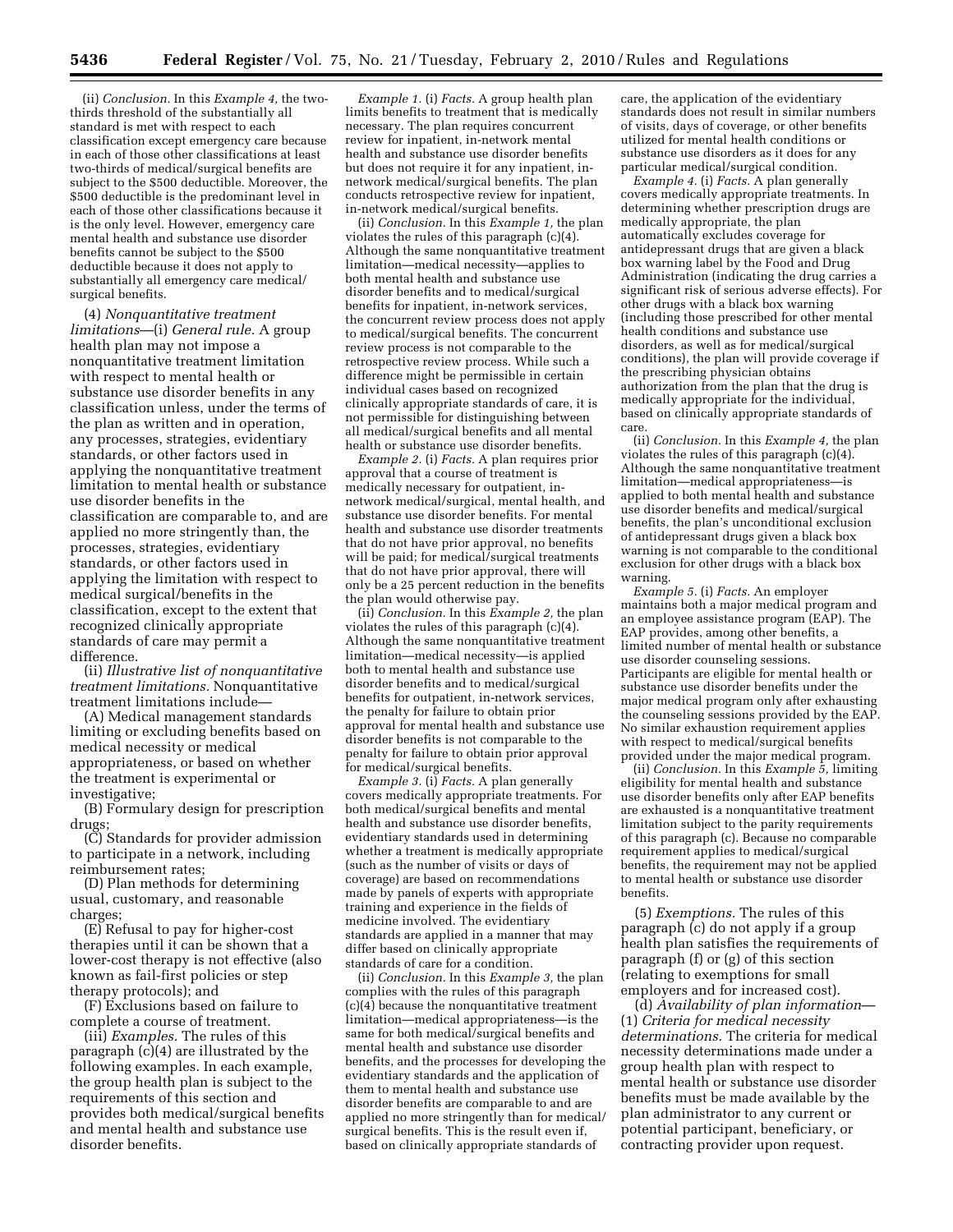(2) *Reason for denial.* The reason for any denial under a group health plan of reimbursement or payment for services with respect to mental health or substance use disorder benefits in the case of any participant or beneficiary must be made available by the plan administrator to the participant or beneficiary in accordance with this paragraph (d)(2).

(i) *Plans subject to ERISA.* If a plan is subject to ERISA, it must provide the reason for the claim denial in a form and manner consistent with the requirements of 29 CFR 2560.503–1 for group health plans.

(ii) *Plans not subject to ERISA.* If a plan is not subject to ERISA, upon the request of a participant or beneficiary the reason for the claim denial must be provided within a reasonable time and in a reasonable manner. For this purpose, a plan that follows the requirements of 29 CFR 2560.503–1 for group health plans complies with the requirements of this paragraph (d)(2)(ii).

(e) *Applicability*—(1) *Group health plans.* The requirements of this section apply to a group health plan offering medical/surgical benefits and mental health or substance use disorder benefits. If, under an arrangement or arrangements to provide health care benefits by an employer or employee organization (including for this purpose a joint board of trustees of a multiemployer trust affiliated with one or more multiemployer plans), any participant (or beneficiary) can simultaneously receive coverage for medical/surgical benefits and coverage for mental health or substance use disorder benefits, then the requirements of this section (including the exemption provisions in paragraph (g) of this section) apply separately with respect to each combination of medical/surgical benefits and of mental health or substance use disorder benefits that any participant (or beneficiary) can simultaneously receive from that employer's or employee organization's arrangement or arrangements to provide health care benefits, and all such combinations are considered for purposes of this section to be a single group health plan.

(2) *Health insurance issuers.* See 29 CFR 2590.712(e)(2) and 45 CFR 146.136(e)(2), under which a health insurance issuer offering health insurance coverage for mental health or substance use disorder benefits is subject to requirements similar to those applicable to group health plans under this section if the health insurance coverage is offered in connection with a group health plan subject to requirements under 29 CFR 2590.712 or

45 CFR 146.136 similar to those applicable to group health plans under this section.

(3) *Scope.* This section does not—

(i) Require a group health plan to provide any mental health benefits or substance use disorder benefits, and the provision of benefits by a plan for one or more mental health conditions or substance use disorders does not require the plan under this section to provide benefits for any other mental health condition or substance use disorder; or

(ii) Affect the terms and conditions relating to the amount, duration, or scope of mental health or substance use disorder benefits under the plan except as specifically provided in paragraphs (b) and (c) of this section.

(f) *Small employer exemption*—(1) *In general.* The requirements of this section do not apply to a group health plan for a plan year of a small employer. For purposes of this paragraph (f), the term *small employer* means, in connection with a group health plan with respect to a calendar year and a plan year, an employer who employed an average of at least two (or one in the case of an employer residing in a state that permits small groups to include a single individual) but not more than 50 employees on business days during the preceding calendar year. See section 9831(a)(2) and § 54.9831–1(b), which provide that this section (and certain other sections) does not apply to any group health plan for any plan year if, on the first day of the plan year, the plan has fewer than two participants who are current employees.

(2) *Rules in determining employer size.* For purposes of paragraph (f)(1) of this section—

(i) All persons treated as a single employer under subsections (b), (c), (m), and (o) of section 414 are treated as one employer;

(ii) If an employer was not in existence throughout the preceding calendar year, whether it is a small employer is determined based on the average number of employees the employer reasonably expects to employ on business days during the current calendar year; and

(iii) Any reference to an employer for purposes of the small employer exemption includes a reference to a predecessor of the employer.

(g) *Increased cost exemption*— [Reserved].

(h) *Sale of nonparity health insurance coverage.* See 29 CFR 2590.712(h) and 45 CFR 146.136(h), under which a health insurance issuer may not sell a policy, certificate, or contract of insurance that fails to comply with requirements similar to those under

paragraph (b) or (c) of this section, except to a plan for a year for which the plan is exempt from requirements similar to those under paragraph (b) or (c) of this section because the plan meets requirements under paragraph (f) or (g) of 29 CFR 2590.712 or 45 CFR 146.136 similar to those under paragraph (f) or (g) of this section.

(i) *Effective/applicability dates*—(1) *In general.* Except as provided in paragraph (i)(2) of this section, the requirements of this section are applicable for plan years beginning on or after July 1, 2010.

(2) *Special effective date for certain collectively-bargained plans.* For a group health plan maintained pursuant to one or more collective bargaining agreements ratified before October 3, 2008, the requirements of this section do not apply to the plan for plan years beginning before the later of either—

(i) The date on which the last of the collective bargaining agreements relating to the plan terminates (determined without regard to any extension agreed to after October 3, 2008); or

(ii) July 1, 2010.

(j) *Expiration date.* This section expires on or before *January 29, 2013.* 

## **PART 602—OMB CONTROL NUMBERS UNDER THE PAPERWORK REDUCTION ACT**

**Par. 3.** The authority citation for part 602 continues to read as follows:

**Authority:** 26 U.S.C. 7805.

**Par. 4.** In § 602.101, paragraph (b) is amended by adding the following entry in numerical order to the table:

#### **§ 602.101 OMB Control numbers.**

\* \* \* \* \*

(b)  $* * * *$ 

| CFR part or section where<br>identified and described |  | Current<br>OMB control<br>N∩ |           |
|-------------------------------------------------------|--|------------------------------|-----------|
|                                                       |  | ÷                            | ÷         |
| 54.9812–1T                                            |  |                              | 1545-2165 |
|                                                       |  |                              |           |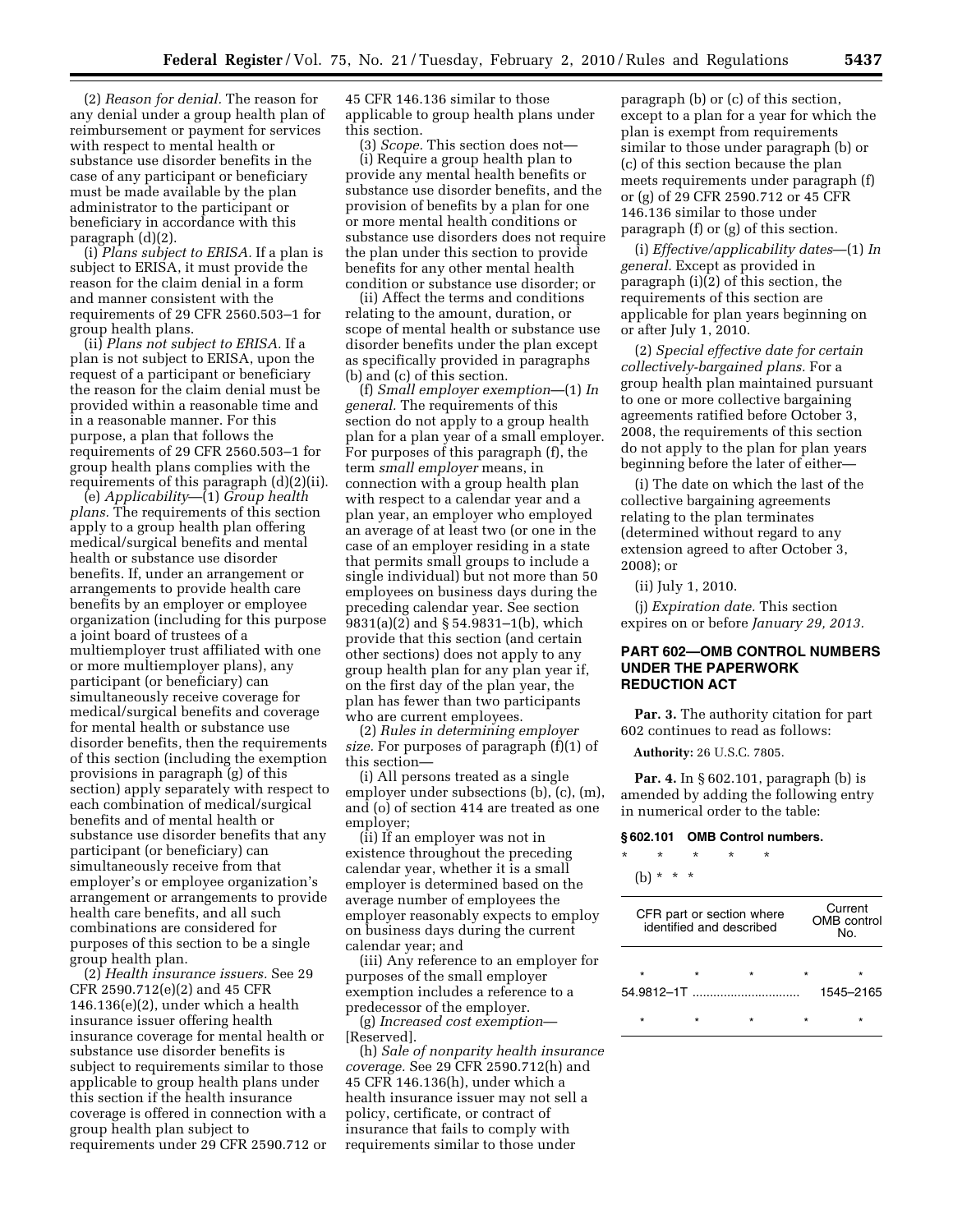Approved: January 27, 2010. **Steven T. Miller,** 

*Deputy Commissioner for Services and Enforcement, Internal Revenue Service.* 

## **Michael F. Mundaca,**

*Acting Assistant Secretary of the Treasury (Tax Policy).* 

## **Employee Benefits Security Administration**

29 CFR Chapter XXV

■ 29 CFR Part 2590 is amended as follows:

## **PART 2590—RULES AND REGULATIONS FOR HEALTH INSURANCE PORTABILITY AND RENEWABILITY FOR GROUP HEALTH PLANS**

■ 1. The authority citation for Part 2590 is revised to read as follows:

**Authority:** Secs. 29 U.S.C. 1027, 1059, 1135, 1161–1168, 1169, 1181–1183, 1181 note, 1185, 1185a, 1185b, 1191, 1191a, 1191b, and 1191c; sec. 101(g), Public Law 104–191, 110 Stat. 1936; sec. 401(b), Public Law 105–200, 112 Stat. 645 (42 U.S.C. 651 note); sec. 512(d), Public Law 110–343, 122 Stat. 3765; Public Law 110–460, 122 Stat. 5123; Secretary of Labor's Order 6–2009, 74 FR 21524 (May 7, 2009).

#### **Subpart C—Other Requirements**

■ 2. Section 2590.712 is revised to read as follows:

#### **§ 2590.712 Parity in mental health and substance use disorder benefits.**

(a) *Meaning of terms.* For purposes of this section, except where the context clearly indicates otherwise, the following terms have the meanings indicated:

*Aggregate lifetime dollar limit* means a dollar limitation on the total amount of specified benefits that may be paid under a group health plan (or health insurance coverage offered in connection with such a plan) for any coverage unit.

*Annual dollar limit* means a dollar limitation on the total amount of specified benefits that may be paid in a 12-month period under a group health plan (or health insurance coverage offered in connection with such a plan) for any coverage unit.

*Coverage unit* means coverage unit as described in paragraph (c)(1)(iv) of this section.

*Cumulative financial requirements*  are financial requirements that determine whether or to what extent benefits are provided based on accumulated amounts and include deductibles and out-of-pocket maximums. (However, cumulative

financial requirements do not include aggregate lifetime or annual dollar limits because these two terms are excluded from the meaning of financial requirements.)

*Cumulative quantitative treatment limitations* are treatment limitations that determine whether or to what extent benefits are provided based on accumulated amounts, such as annual or lifetime day or visit limits.

*Financial requirements* include deductibles, copayments, coinsurance, or out-of-pocket maximums. Financial requirements do not include aggregate lifetime or annual dollar limits.

*Medical/surgical benefits* means benefits for medical or surgical services, as defined under the terms of the plan or health insurance coverage, but does not include mental health or substance use disorder benefits. Any condition defined by the plan as being or as not being a medical/surgical condition must be defined to be consistent with generally recognized independent standards of current medical practice (for example, the most current version of the International Classification of Diseases (ICD) or State guidelines).

*Mental health benefits* means benefits with respect to services for mental health conditions, as defined under the terms of the plan and in accordance with applicable Federal and State law. Any condition defined by the plan as being or as not being a mental health condition must be defined to be consistent with generally recognized independent standards of current medical practice (for example, the most current version of the Diagnostic and Statistical Manual of Mental Disorders (DSM), the most current version of the ICD, or State guidelines).

*Substance use disorder benefits*  means benefits with respect to services for substance use disorders, as defined under the terms of the plan and in accordance with applicable Federal and State law. Any disorder defined by the plan as being or as not being a substance use disorder must be defined to be consistent with generally recognized independent standards of current medical practice (for example, the most current version of the DSM, the most current version of the ICD, or State guidelines).

*Treatment limitations* include limits on benefits based on the frequency of treatment, number of visits, days of coverage, days in a waiting period, or other similar limits on the scope or duration of treatment. Treatment limitations include both quantitative treatment limitations, which are expressed numerically (such as 50 outpatient visits per year), and

nonquantitative treatment limitations, which otherwise limit the scope or duration of benefits for treatment under a plan. (See paragraph (c)(4)(ii) of this section for an illustrative list of nonquantitative treatment limitations.) A permanent exclusion of all benefits for a particular condition or disorder, however, is not a treatment limitation.

(b) *Parity requirements with respect to aggregate lifetime and annual dollar limits*—(1)—*General*—(i) *General parity requirement.* A group health plan (or health insurance coverage offered by an issuer in connection with a group health plan) that provides both medical/ surgical benefits and mental health or substance use disorder benefits must comply with paragraph (b)(2), (b)(3), or (b)(6) of this section.

(ii) *Exception.* The rule in paragraph (b)(1)(i) of this section does not apply if a plan (or health insurance coverage) satisfies the requirements of paragraph (f) or (g) of this section (relating to exemptions for small employers and for increased cost).

(2) *Plan with no limit or limits on less than one-third of all medical/surgical benefits.* If a plan (or health insurance coverage) does not include an aggregate lifetime or annual dollar limit on any medical/surgical benefits or includes an aggregate lifetime or annual dollar limit that applies to less than one-third of all medical/surgical benefits, it may not impose an aggregate lifetime or annual dollar limit, respectively, on mental health or substance use disorder benefits.

(3) *Plan with a limit on at least twothirds of all medical/surgical benefits.* If a plan (or health insurance coverage) includes an aggregate lifetime or annual dollar limit on at least two-thirds of all medical/surgical benefits, it must either—

(i) Apply the aggregate lifetime or annual dollar limit both to the medical/ surgical benefits to which the limit would otherwise apply and to mental health or substance use disorder benefits in a manner that does not distinguish between the medical/ surgical benefits and mental health or substance use disorder benefits; or

(ii) Not include an aggregate lifetime or annual dollar limit on mental health or substance use disorder benefits that is less than the aggregate lifetime or annual dollar limit, respectively, on medical/surgical benefits. (For cumulative limits other than aggregate lifetime or annual dollar limits, see paragraph  $(c)(3)(v)$  of this section prohibiting separately accumulating cumulative financial requirements or cumulative quantitative treatment limitations.)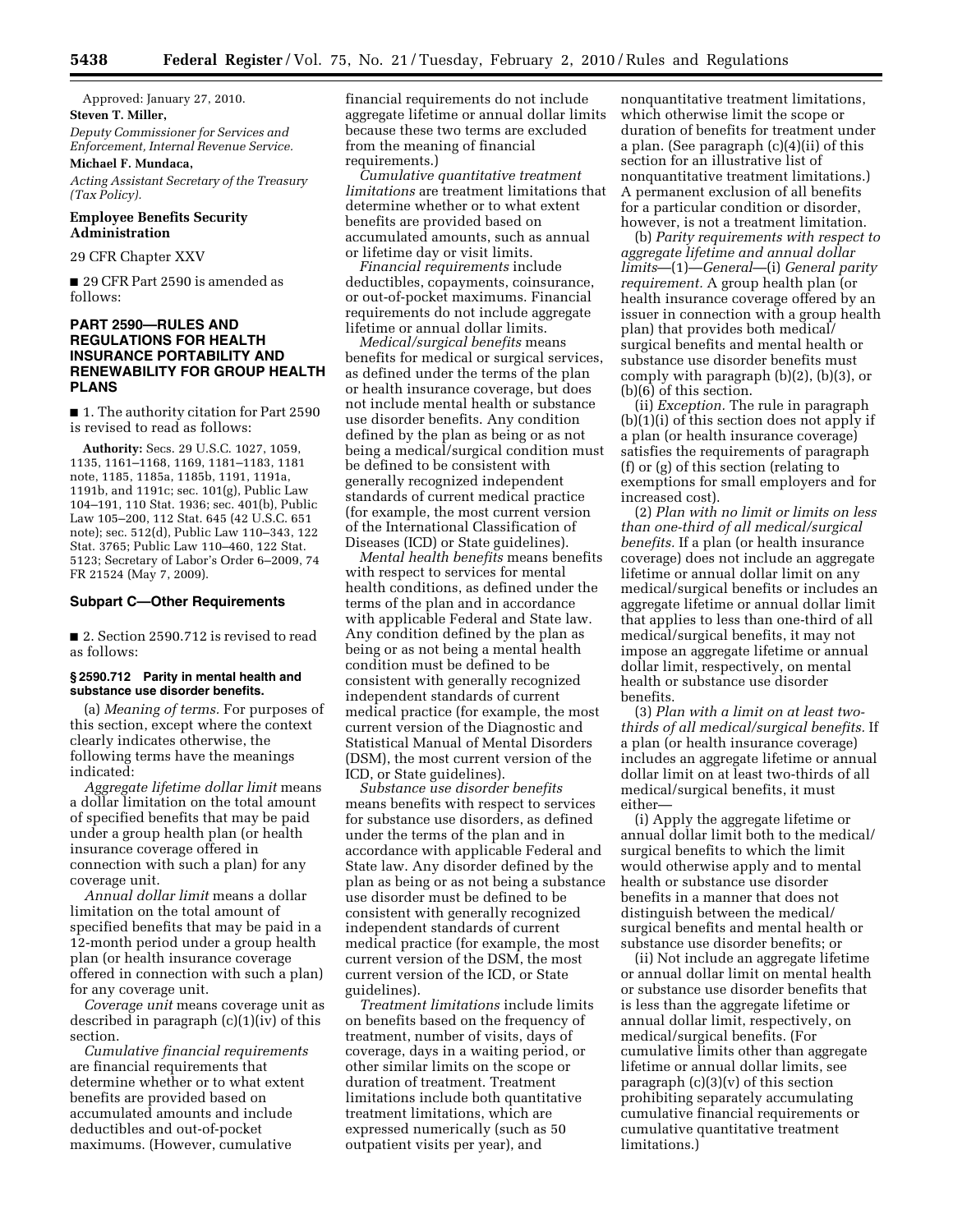(4) *Examples.* The rules of paragraphs (b)(2) and (b)(3) of this section are illustrated by the following examples:

*Example 1.* (i) *Facts.* A group health plan has no annual limit on medical/surgical benefits and a \$10,000 annual limit on mental health and substance use disorder benefits. To comply with the requirements of this paragraph (b), the plan sponsor is considering each of the following options—

(A) Eliminating the plan's annual dollar limit on mental health and substance use disorder benefits;

(B) Replacing the plan's annual dollar limit on mental health and substance use disorder benefits with a \$500,000 annual limit on all benefits (including medical/surgical and mental health and substance use disorder benefits); and

(C) Replacing the plan's annual dollar limit on mental health and substance use disorder benefits with a \$250,000 annual limit on medical/surgical benefits and a \$250,000 annual limit on mental health and substance use disorder benefits.

(ii) *Conclusion.* In this *Example 1,* each of the three options being considered by the plan sponsor would comply with the requirements of this paragraph (b).

*Example 2.* (i) *Facts.* A plan has a \$100,000 annual limit on medical/surgical inpatient benefits and a \$50,000 annual limit on medical/surgical outpatient benefits. To comply with the parity requirements of this paragraph (b), the plan sponsor is considering each of the following options—

(A) Imposing a \$150,000 annual limit on mental health and substance use disorder benefits; and

(B) Imposing a \$100,000 annual limit on mental health and substance use disorder inpatient benefits and a \$50,000 annual limit on mental health and substance use disorder outpatient benefits.

(ii) *Conclusion.* In this *Example 2,* each option under consideration by the plan sponsor would comply with the requirements of this section.

(5) *Determining one-third and twothirds of all medical/surgical benefits.*  For purposes of this paragraph (b), the determination of whether the portion of medical/surgical benefits subject to an aggregate lifetime or annual dollar limit represents one-third or two-thirds of all medical/surgical benefits is based on the dollar amount of all plan payments for medical/surgical benefits expected to be paid under the plan for the plan year (or for the portion of the plan year after a change in plan benefits that affects the applicability of the aggregate lifetime or annual dollar limits). Any reasonable method may be used to determine whether the dollar amount expected to be paid under the plan will constitute one-third or two-thirds of the dollar amount of all plan payments for medical/surgical benefits.

(6) *Plan not described in paragraph (b)(2) or (b)(3) of this section*—(i) *In general.* A group health plan (or health insurance coverage) that is not

described in paragraph (b)(2) or (b)(3) of this section with respect to aggregate lifetime or annual dollar limits on medical/surgical benefits, must either—

(A) Impose no aggregate lifetime or annual dollar limit, as appropriate, on mental health or substance use disorder benefits; or

(B) Impose an aggregate lifetime or annual dollar limit on mental health or substance use disorder benefits that is no less than an average limit calculated for medical/surgical benefits in the following manner. The average limit is calculated by taking into account the weighted average of the aggregate lifetime or annual dollar limits, as appropriate, that are applicable to the categories of medical/surgical benefits. Limits based on delivery systems, such as inpatient/outpatient treatment or normal treatment of common, low-cost conditions (such as treatment of normal births), do not constitute categories for purposes of this paragraph (b)(6)(i)(B). In addition, for purposes of determining weighted averages, any benefits that are not within a category that is subject to a separately-designated dollar limit under the plan are taken into account as a single separate category by using an estimate of the upper limit on the dollar amount that a plan may reasonably be expected to incur with respect to such benefits, taking into account any other applicable restrictions under the plan.

(ii) *Weighting.* For purposes of this paragraph (b)(6), the weighting applicable to any category of medical/ surgical benefits is determined in the manner set forth in paragraph (b)(5) of this section for determining one-third or two-thirds of all medical/surgical benefits.

(iii) *Example.* The rules of this paragraph (b)(6) are illustrated by the following example:

*Example.* (i) *Facts.* A group health plan that is subject to the requirements of this section includes a \$100,000 annual limit on medical/surgical benefits related to cardiopulmonary diseases. The plan does not include an annual dollar limit on any other category of medical/surgical benefits. The plan determines that 40% of the dollar amount of plan payments for medical/ surgical benefits are related to cardiopulmonary diseases. The plan determines that \$1,000,000 is a reasonable estimate of the upper limit on the dollar amount that the plan may incur with respect to the other 60% of payments for medical/surgical benefits.

(ii) *Conclusion.* In this *Example,* the plan is not described in paragraph (b)(3) of this section because there is not one annual dollar limit that applies to at least two-thirds of all medical/surgical benefits. Further, the plan is not described in paragraph (b)(2) of this section because more than one-third of all medical/surgical benefits are subject to an annual dollar limit. Under this paragraph

(b)(6), the plan sponsor can choose either to include no annual dollar limit on mental health or substance use disorder benefits, or to include an annual dollar limit on mental health or substance use disorder benefits that is not less than the weighted average of the annual dollar limits applicable to each category of medical/surgical benefits. In this example, the minimum weighted average annual dollar limit that can be applied to mental health or substance use disorder benefits is \$640,000 (40%  $\times$  \$100,000 + 60%)  $\times$  \$1,000,000 = \$640,000).

(c) *Parity requirements with respect to financial requirements and treatment limitations*—(1) *Clarification of terms*— (i) *Classification of benefits.* When reference is made in this paragraph (c) to a classification of benefits, the term "classification" means a classification as described in paragraph (c)(2)(ii) of this section.

(ii) *Type of financial requirement or treatment limitation.* When reference is made in this paragraph (c) to a type of financial requirement or treatment limitation, the reference to type means its nature. Different types of financial requirements include deductibles, copayments, coinsurance, and out-ofpocket maximums. Different types of quantitative treatment limitations include annual, episode, and lifetime day and visit limits. See paragraph (c)(4)(ii) of this section for an illustrative list of nonquantitative treatment limitations.

(iii) *Level of a type of financial requirement or treatment limitation.*  When reference is made in this paragraph (c) to a level of a type of financial requirement or treatment limitation, level refers to the magnitude of the type of financial requirement or treatment limitation. For example, different levels of coinsurance include 20 percent and 30 percent; different levels of a copayment include \$15 and \$20; different levels of a deductible include \$250 and \$500; and different levels of an episode limit include 21 inpatient days per episode and 30 inpatient days per episode.

(iv) *Coverage unit.* When reference is made in this paragraph (c) to a coverage unit, coverage unit refers to the way in which a plan (or health insurance coverage) groups individuals for purposes of determining benefits, or premiums or contributions. For example, different coverage units include self-only, family, and employeeplus-spouse.

(2) *General parity requirement*—(i) *General rule.* A group health plan (or health insurance coverage offered by an issuer in connection with a group health plan) that provides both medical/ surgical benefits and mental health or substance use disorder benefits may not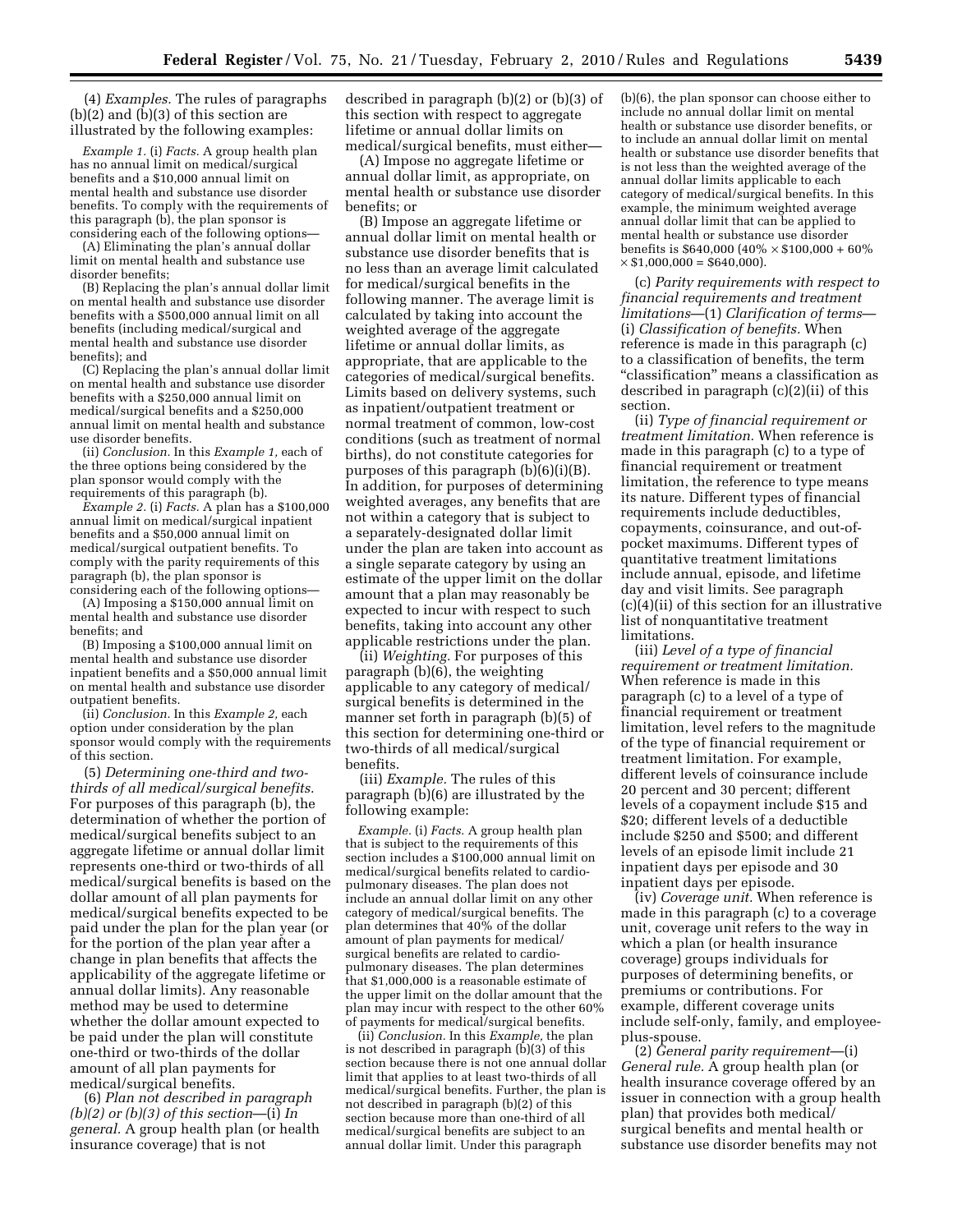apply any financial requirement or treatment limitation to mental health or substance use disorder benefits in any classification that is more restrictive than the predominant financial requirement or treatment limitation of that type applied to substantially all medical/surgical benefits in the same classification. Whether a financial requirement or treatment limitation is a predominant financial requirement or treatment limitation that applies to substantially all medical/surgical benefits in a classification is determined separately for each type of financial requirement or treatment limitation. The application of the rules of this paragraph (c)(2) to financial requirements and quantitative treatment limitations is addressed in paragraph (c)(3) of this section; the application of the rules of this paragraph (c)(2) to nonquantitative treatment limitations is addressed in paragraph (c)(4) of this section.

(ii) *Classifications of benefits used for applying rules*—(A) *In general.* If a plan (or health insurance coverage) provides mental health or substance use disorder benefits in any classification of benefits described in this paragraph (c)(2)(ii), mental health or substance use disorder benefits must be provided in every classification in which medical/surgical benefits are provided. In determining the classification in which a particular benefit belongs, a plan (or health insurance issuer) must apply the same standards to medical/surgical benefits and to mental health or substance use disorder benefits. To the extent that a plan (or health insurance coverage) provides benefits in a classification and imposes any separate financial requirement or treatment limitation (or separate level of a financial requirement or treatment limitation) for benefits in the classification, the rules of this paragraph (c) apply separately with respect to that classification for all financial requirements or treatment limitations. The following classifications of benefits are the only classifications used in applying the rules of this paragraph (c):

(*1*) *Inpatient, in-network.* Benefits furnished on an inpatient basis and within a network of providers established or recognized under a plan or health insurance coverage.

(*2*) *Inpatient, out-of-network.* Benefits furnished on an inpatient basis and outside any network of providers established or recognized under a plan or health insurance coverage. This classification includes inpatient benefits under a plan (or health insurance coverage) that has no network of providers.

(*3*) *Outpatient, in-network.* Benefits furnished on an outpatient basis and within a network of providers established or recognized under a plan or health insurance coverage.

(*4*) *Outpatient, out-of-network.*  Benefits furnished on an outpatient basis and outside any network of providers established or recognized under a plan or health insurance coverage. This classification includes outpatient benefits under a plan (or health insurance coverage) that has no network of providers.

(*5*) *Emergency care.* Benefits for emergency care.

(*6*) *Prescription drugs.* Benefits for prescription drugs. See special rules for multi-tiered prescription drug benefits in paragraph (c)(3)(iii) of this section.

(B) *Application to out-of-network providers.* See paragraph (c)(2)(ii)(A) of this section, under which a plan (or health insurance coverage) that provides mental health or substance use disorder benefits in any classification of benefits must provide mental health or substance use disorder benefits in every classification in which medical/surgical benefits are provided, including out-ofnetwork classifications.

(C) *Examples.* The rules of this paragraph (c)(2)(ii) are illustrated by the following examples. In each example, the group health plan is subject to the requirements of this section and provides both medical/surgical benefits and mental health and substance use disorder benefits.

*Example 1.* (i) *Facts.* A group health plan offers inpatient and outpatient benefits and does not contract with a network of providers. The plan imposes a \$500 deductible on all benefits. For inpatient medical/surgical benefits, the plan imposes a coinsurance requirement. For outpatient medical/surgical benefits, the plan imposes copayments. The plan imposes no other financial requirements or treatment limitations.

(ii) *Conclusion.* In this *Example 1,* because the plan has no network of providers, all benefits provided are out-of-network. Because inpatient, out-of-network medical/ surgical benefits are subject to separate financial requirements from outpatient, outof-network medical/surgical benefits, the rules of this paragraph (c) apply separately with respect to any financial requirements and treatment limitations, including the deductible, in each classification.

*Example 2.* (i) *Facts.* A plan imposes a \$500 deductible on all benefits. The plan has no network of providers. The plan generally imposes a 20 percent coinsurance requirement with respect to all benefits, without distinguishing among inpatient, outpatient, emergency, or prescription drug benefits. The plan imposes no other financial requirements or treatment limitations.

(ii) *Conclusion.* In this *Example 2,* because the plan does not impose separate financial

requirements (or treatment limitations) based on classification, the rules of this paragraph (c) apply with respect to the deductible and the coinsurance across all benefits.

*Example 3.* (i) *Facts.* Same facts as *Example 2,* except the plan exempts emergency care benefits from the 20 percent coinsurance requirement. The plan imposes no other financial requirements or treatment limitations.

(ii) *Conclusion.* In this *Example 3,* because the plan imposes separate financial requirements based on classifications, the rules of this paragraph (c) apply with respect to the deductible and the coinsurance separately for—

(A) Benefits in the emergency

classification; and

(B) All other benefits.

*Example 4.* (i) *Facts.* Same facts as *Example 2,* except the plan also imposes a preauthorization requirement for all inpatient treatment in order for benefits to be paid. No such requirement applies to outpatient treatment.

(ii) *Conclusion.* In this *Example 4,* because the plan has no network of providers, all benefits provided are out-of-network. Because the plan imposes a separate treatment limitation based on classifications, the rules of this paragraph (c) apply with respect to the deductible and coinsurance separately for—

(A) Inpatient, out-of-network benefits; and (B) All other benefits.

(3) *Financial requirements and quantitative treatment limitations*—(i) *Determining* ''*substantially all*'' *and*  ''*predominant*''—(A) *Substantially all.*  For purposes of this paragraph (c), a type of financial requirement or quantitative treatment limitation is considered to apply to substantially all medical/surgical benefits in a classification of benefits if it applies to at least two-thirds of all medical/ surgical benefits in that classification. (For this purpose, benefits expressed as subject to a zero level of a type of financial requirement are treated as benefits not subject to that type of financial requirement, and benefits expressed as subject to a quantitative treatment limitation that is unlimited are treated as benefits not subject to that type of quantitative treatment limitation.) If a type of financial requirement or quantitative treatment limitation does not apply to at least twothirds of all medical/surgical benefits in a classification, then that type cannot be applied to mental health or substance use disorder benefits in that classification.

(B) *Predominant*—(*1*) If a type of financial requirement or quantitative treatment limitation applies to at least two-thirds of all medical/surgical benefits in a classification as determined under paragraph (c)(3)(i)(A) of this section, the level of the financial requirement or quantitative treatment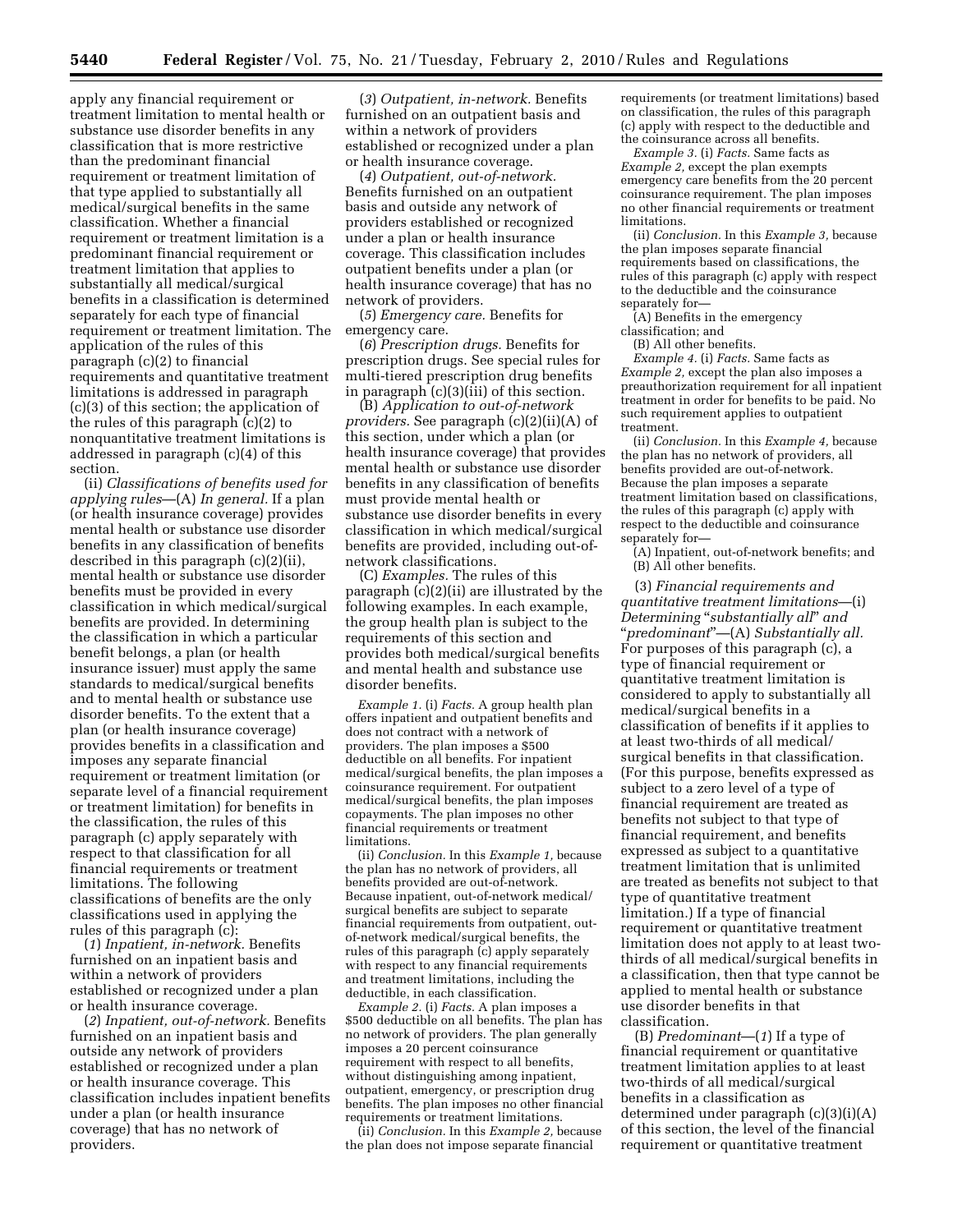limitation that is considered the predominant level of that type in a classification of benefits is the level that applies to more than one-half of medical/surgical benefits in that classification subject to the financial requirement or quantitative treatment limitation.

(*2*) If, with respect to a type of financial requirement or quantitative treatment limitation that applies to at least two-thirds of all medical/surgical benefits in a classification, there is no single level that applies to more than one-half of medical/surgical benefits in the classification subject to the financial requirement or quantitative treatment limitation, the plan (or health insurance issuer) may combine levels until the combination of levels applies to more than one-half of medical/surgical benefits subject to the financial requirement or quantitative treatment limitation in the classification. The least restrictive level within the combination is considered the predominant level of that type in the classification. (For this purpose, a plan may combine the most restrictive levels first, with each less restrictive level added to the combination until the combination applies to more than one-half of the benefits subject to the financial requirement or treatment limitation.)

(C) *Portion based on plan payments.*  For purposes of this paragraph (c), the determination of the portion of medical/ surgical benefits in a classification of benefits subject to a financial requirement or quantitative treatment limitation (or subject to any level of a financial requirement or quantitative treatment limitation) is based on the

dollar amount of all plan payments for medical/surgical benefits in the classification expected to be paid under the plan for the plan year (or for the portion of the plan year after a change in plan benefits that affects the applicability of the financial requirement or quantitative treatment limitation).

(D) *Clarifications for certain threshold requirements.* For any deductible, the dollar amount of plan payments includes all plan payments with respect to claims that would be subject to the deductible if it had not been satisfied. For any out-of-pocket maximum, the dollar amount of plan payments includes all plan payments associated with out-of-pocket payments that are taken into account towards the out-ofpocket maximum as well as all plan payments associated with out-of-pocket payments that would have been made towards the out-of-pocket maximum if it had not been satisfied. Similar rules apply for any other thresholds at which the rate of plan payment changes.

(E) *Determining the dollar amount of plan payments.* Subject to paragraph  $(c)(3)(i)(D)$  of this section, any reasonable method may be used to determine the dollar amount expected to be paid under a plan for medical/ surgical benefits subject to a financial requirement or quantitative treatment limitation (or subject to any level of a financial requirement or quantitative treatment limitation).

(ii) *Application to different coverage units.* If a plan (or health insurance coverage) applies different levels of a financial requirement or quantitative treatment limitation to different coverage units in a classification of

medical/surgical benefits, the predominant level that applies to substantially all medical/surgical benefits in the classification is determined separately for each coverage unit.

(iii) *Special rule for multi-tiered prescription drug benefits.* If a plan (or health insurance coverage) applies different levels of financial requirements to different tiers of prescription drug benefits based on reasonable factors determined in accordance with the rules in paragraph (c)(4)(i) of this section (relating to requirements for nonquantitative treatment limitations) and without regard to whether a drug is generally prescribed with respect to medical/ surgical benefits or with respect to mental health or substance use disorder benefits, the plan (or health insurance coverage) satisfies the parity requirements of this paragraph (c) with respect to prescription drug benefits. Reasonable factors include cost, efficacy, generic versus brand name, and mail order versus pharmacy pick-up.

(iv) *Examples.* The rules of paragraphs (c)(3)(i), (c)(3)(ii), and (c)(3)(iii) of this section are illustrated by the following examples. In each example, the group health plan is subject to the requirements of this section and provides both medical/ surgical benefits and mental health and substance use disorder benefits.

*Example 1.* (i) *Facts.* For inpatient, out-ofnetwork medical/surgical benefits, a group health plan imposes five levels of coinsurance. Using a reasonable method, the plan projects its payments for the upcoming year as follows:

| 0%<br>\$200x | 10%<br>\$100x | 15%<br>\$450x | 20%<br>\$100x | 30%<br>\$150x | Total<br>\$1,000x |
|--------------|---------------|---------------|---------------|---------------|-------------------|
| 20%          | 10%           | 45%           | 10%           | 15%           |                   |
| N/A          | 12.5%         | 56.25%        | 12.5%         | 18.75%        |                   |
|              | (100x/800x)   | (450x/800x)   | (100x/800x)   | (150x/800x)   |                   |

The plan projects plan costs of \$800x to be subject to coinsurance (\$100x + \$450x +  $$100x + $150x = $800x$ . Thus, 80 percent (\$800x/\$1,000x) of the benefits are projected to be subject to coinsurance, and 56.25 percent of the benefits subject to coinsurance are projected to be subject to the 15 percent coinsurance level.

(ii) *Conclusion.* In this *Example 1,* the twothirds threshold of the substantially all

standard is met for coinsurance because 80 percent of all inpatient, out-of-network medical/surgical benefits are subject to coinsurance. Moreover, the 15 percent coinsurance is the predominant level because it is applicable to more than one-half of inpatient, out-of-network medical/surgical benefits subject to the coinsurance requirement. The plan may not impose any level of coinsurance with respect to

inpatient, out-of-network mental health or substance use disorder benefits that is more restrictive than the 15 percent level of coinsurance.

*Example 2.* (i) *Facts.* For outpatient, innetwork medical/surgical benefits, a plan imposes five different copayment levels. Using a reasonable method, the plan projects payments for the upcoming year as follows:

| \$0<br>\$200x | \$10<br>\$200x     | \$15<br>\$200x     | \$20<br>\$300x       | \$50<br>\$100x       | Total<br>\$1.000x |
|---------------|--------------------|--------------------|----------------------|----------------------|-------------------|
| 20%           | 20%                | 20%                | 30%                  | 10%                  |                   |
| N/A           | 25%<br>(200x/800x) | 25%<br>(200x/800x) | 37.5%<br>(300x/800x) | 12.5%<br>(100x/800x) |                   |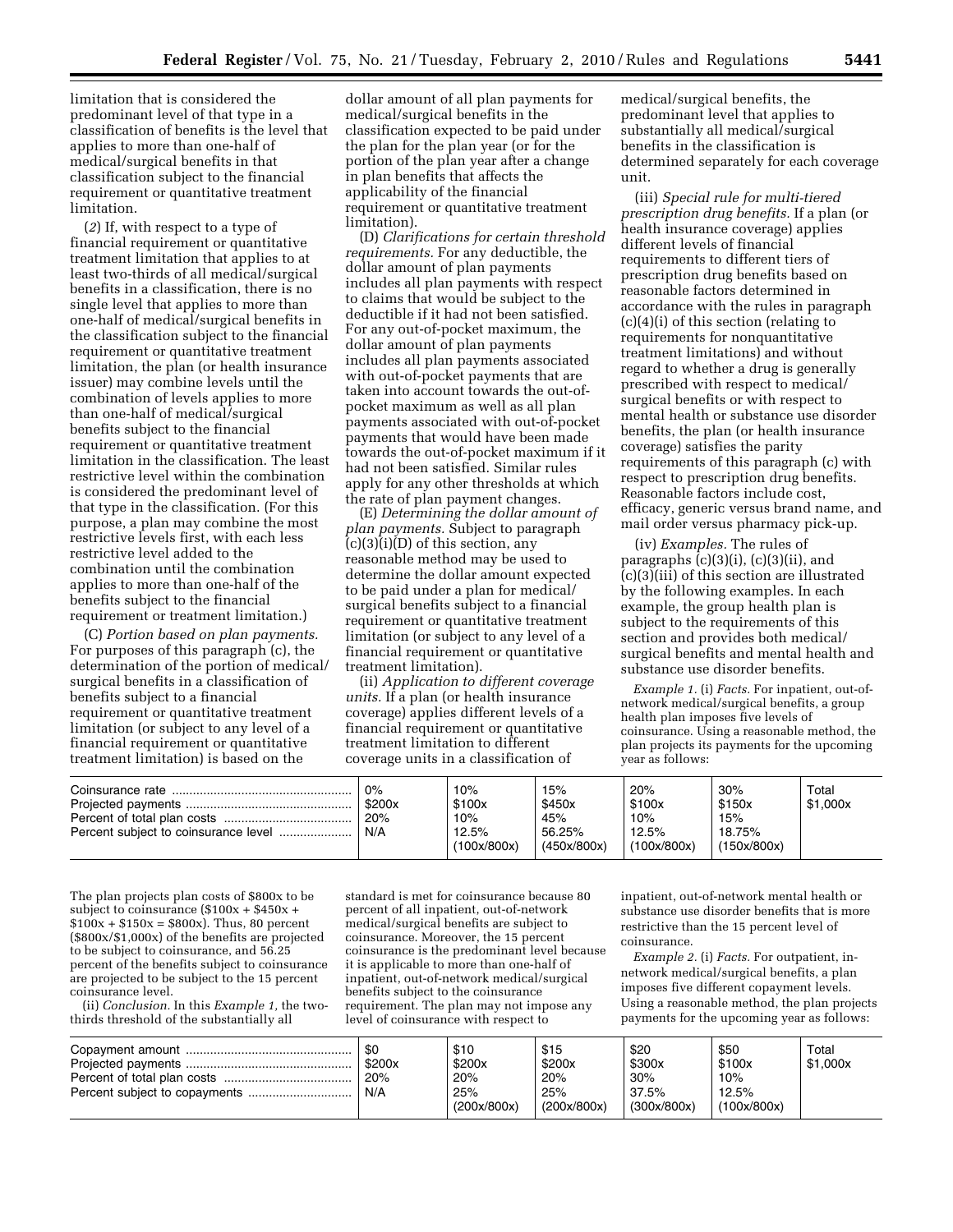The plan projects plan costs of \$800x to be subject to copayments (\$200x + \$200x  $+\$300x + \$100x = \$800x$ . Thus, 80 percent (\$800x/\$1,000x) of the benefits are projected to be subject to a copayment.

(ii) *Conclusion.* In this *Example 2,* the twothirds threshold of the substantially all standard is met for copayments because 80 percent of all outpatient, in-network medical/ surgical benefits are subject to a copayment. Moreover, there is no single level that applies to more than one-half of medical/surgical benefits in the classification subject to a copayment (for the \$10 copayment, 25%; for the \$15 copayment, 25%; for the \$20 copayment, 37.5%; and for the \$50 copayment, 12.5%). The plan can combine any levels of copayment, including the highest levels, to determine the predominant level that can be applied to mental health or substance use disorder benefits. If the plan combines the highest levels of copayment, the combined projected payments for the two highest copayment levels, the \$50 copayment and the \$20 copayment, are not more than one-half of the outpatient, in-network medical/surgical benefits subject to a

copayment because they are exactly one-half  $($300x + $100x = $400x; $400x/$800x =$ 50%). The combined projected payments for the three highest copayment levels—the \$50 copayment, the \$20 copayment, and the \$15 copayment—are more than one-half of the outpatient, in-network medical/surgical benefits subject to the copayments (\$100x +  $$300x + $200x = $600x; $600x/$800x =$ 75%). Thus, the plan may not impose any copayment on outpatient, in-network mental health or substance use disorder benefits that is more restrictive than the least restrictive copayment in the combination, the \$15 copayment.

*Example 3.* (i) *Facts.* A plan imposes a \$250 deductible on all medical/surgical benefits for self-only coverage and a \$500 deductible on all medical/surgical benefits for family coverage. The plan has no network of providers. For all medical/surgical benefits, the plan imposes a coinsurance requirement. The plan imposes no other financial requirements or treatment limitations.

(ii) *Conclusion.* In this *Example 3,* because the plan has no network of providers, all

benefits are provided out-of-network. Because self-only and family coverage are subject to different deductibles, whether the deductible applies to substantially all medical/surgical benefits is determined separately for self-only medical/surgical benefits and family medical/surgical benefits. Because the coinsurance is applied without regard to coverage units, the predominant coinsurance that applies to substantially all medical/surgical benefits is determined without regard to coverage units.

*Example 4.* (i) *Facts.* A plan applies the following financial requirements for prescription drug benefits. The requirements are applied without regard to whether a drug is generally prescribed with respect to medical/surgical benefits or with respect to mental health or substance use disorder benefits. Moreover, the process for certifying a particular drug as ''generic'', ''preferred brand name'', ''non-preferred brand name'', or ''specialty'' complies with the rules of paragraph (c)(4)(i) of this section (relating to requirements for nonquantitative treatment limitations).

|                  | Tier 1        | Tier 2                        | Tier 3                                                                                       | Tier 4          |
|------------------|---------------|-------------------------------|----------------------------------------------------------------------------------------------|-----------------|
| Tier description | Generic drugs | Preferred brand<br>name drugs | Non-preferred<br>brand name<br>drugs (which<br>may have Tier 1<br>or Tier 2<br>alternatives) | Specialty drugs |
|                  | 90%           | 80%                           | 60%                                                                                          | 50%             |

(ii) *Conclusion.* In this *Example 4,* the financial requirements that apply to prescription drug benefits are applied without regard to whether a drug is generally prescribed with respect to medical/surgical benefits or with respect to mental health or substance use disorder benefits; the process for certifying drugs in different tiers complies with paragraph  $(c)(4)$  of this section; and the bases for establishing different levels or types of financial requirements are reasonable. The financial requirements applied to prescription drug benefits do not violate the parity requirements of this paragraph (c)(3).

(v) *No separate cumulative financial requirements or cumulative quantitative treatment limitations*—(A) A group health plan (or health insurance coverage offered in connection with a group health plan) may not apply any cumulative financial requirement or cumulative quantitative treatment limitation for mental health or

substance use disorder benefits in a classification that accumulates separately from any established for medical/surgical benefits in the same classification.

(B) The rules of this paragraph (c)(3)(v) are illustrated by the following examples:

*Example 1.* (i) *Facts.* A group health plan imposes a combined annual \$500 deductible on all medical/surgical, mental health, and substance use disorder benefits.

(ii) *Conclusion.* In this *Example 1,* the combined annual deductible complies with the requirements of this paragraph  $(c)(3)(v)$ .

*Example 2.* (i) *Facts.* A plan imposes an annual \$250 deductible on all medical/ surgical benefits and a separate annual \$250 deductible on all mental health and substance use disorder benefits.

(ii) *Conclusion.* In this *Example 2,* the separate annual deductible on mental health and substance use disorder benefits violates the requirements of this paragraph  $(c)(3)(v)$ .

*Example 3.* (i) *Facts.* A plan imposes an annual \$300 deductible on all medical/ surgical benefits and a separate annual \$100 deductible on all mental health or substance use disorder benefits.

(ii) *Conclusion.* In this *Example 3,* the separate annual deductible on mental health and substance use disorder benefits violates the requirements of this paragraph (c)(3)(v).

*Example 4.* (i) *Facts.* A plan generally imposes a combined annual \$500 deductible on all benefits (both medical/surgical benefits and mental health and substance use disorder benefits) except prescription drugs. Certain benefits, such as preventive care, are provided without regard to the deductible. The imposition of other types of financial requirements or treatment limitations varies with each classification. Using reasonable methods, the plan projects its payments for medical/surgical benefits in each classification for the upcoming year as follows:

| Classification | Benefits subiect<br>to deductible | <b>Total benefits</b> | Percent subject<br>to deductible |
|----------------|-----------------------------------|-----------------------|----------------------------------|
|                | \$1.800x                          | \$2.000x              | 90                               |
|                | 1.000x                            | 1.000x                | 100                              |
|                | 1.400x                            | 2.000x                | 70                               |
|                | 1.880x                            | 2.000x                | 94                               |
|                | 300x                              | 500x                  | 60                               |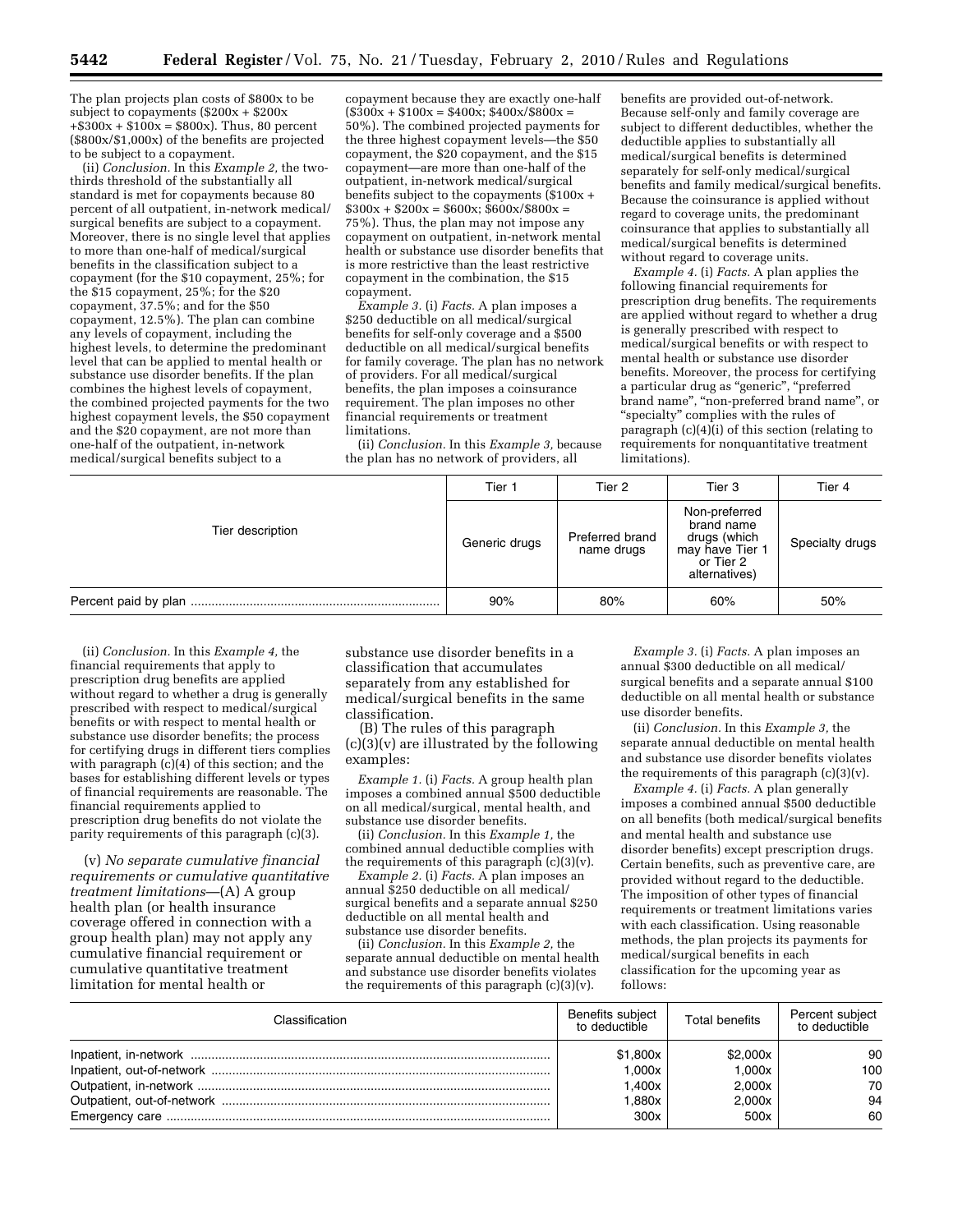(ii) *Conclusion.* In this *Example 4,* the twothirds threshold of the substantially all standard is met with respect to each classification except emergency care because in each of those other classifications at least two-thirds of medical/surgical benefits are subject to the \$500 deductible. Moreover, the \$500 deductible is the predominant level in each of those other classifications because it is the only level. However, emergency care mental health and substance use disorder benefits cannot be subject to the \$500 deductible because it does not apply to substantially all emergency care medical/ surgical benefits.

(4) *Nonquantitative treatment limitations*—(i) *General rule.* A group health plan (or health insurance coverage) may not impose a nonquantitative treatment limitation with respect to mental health or substance use disorder benefits in any classification unless, under the terms of the plan (or health insurance coverage) as written and in operation, any processes, strategies, evidentiary standards, or other factors used in applying the nonquantitative treatment limitation to mental health or substance use disorder benefits in the classification are comparable to, and are applied no more stringently than, the processes, strategies, evidentiary standards, or other factors used in applying the limitation with respect to medical surgical/benefits in the classification, except to the extent that recognized clinically appropriate standards of care may permit a difference.

(ii) *Illustrative list of nonquantitative treatment limitations.* Nonquantitative treatment limitations include—

(A) Medical management standards limiting or excluding benefits based on medical necessity or medical appropriateness, or based on whether the treatment is experimental or investigative;

(B) Formulary design for prescription drugs;

(C) Standards for provider admission to participate in a network, including reimbursement rates;

(D) Plan methods for determining usual, customary, and reasonable charges;

(E) Refusal to pay for higher-cost therapies until it can be shown that a lower-cost therapy is not effective (also known as fail-first policies or step therapy protocols); and

(F) Exclusions based on failure to complete a course of treatment.

(iii) *Examples.* The rules of this paragraph (c)(4) are illustrated by the following examples. In each example, the group health plan is subject to the requirements of this section and provides both medical/surgical benefits and mental health and substance use disorder benefits.

*Example 1.* (i) *Facts.* A group health plan limits benefits to treatment that is medically necessary. The plan requires concurrent review for inpatient, in-network mental health and substance use disorder benefits but does not require it for any inpatient, innetwork medical/surgical benefits. The plan conducts retrospective review for inpatient, in-network medical/surgical benefits.

(ii) *Conclusion.* In this *Example 1,* the plan violates the rules of this paragraph (c)(4). Although the same nonquantitative treatment limitation—medical necessity—applies to both mental health and substance use disorder benefits and to medical/surgical benefits for inpatient, in-network services, the concurrent review process does not apply to medical/surgical benefits. The concurrent review process is not comparable to the retrospective review process. While such a difference might be permissible in certain individual cases based on recognized clinically appropriate standards of care, it is not permissible for distinguishing between all medical/surgical benefits and all mental health or substance use disorder benefits.

*Example 2.* (i) *Facts.* A plan requires prior approval that a course of treatment is medically necessary for outpatient, innetwork medical/surgical, mental health, and substance use disorder benefits. For mental health and substance use disorder treatments that do not have prior approval, no benefits will be paid; for medical/surgical treatments that do not have prior approval, there will only be a 25 percent reduction in the benefits the plan would otherwise pay.

(ii) *Conclusion.* In this *Example 2,* the plan violates the rules of this paragraph (c)(4). Although the same nonquantitative treatment limitation—medical necessity—is applied both to mental health and substance use disorder benefits and to medical/surgical benefits for outpatient, in-network services, the penalty for failure to obtain prior approval for mental health and substance use disorder benefits is not comparable to the penalty for failure to obtain prior approval for medical/surgical benefits.

*Example 3.* (i) *Facts.* A plan generally covers medically appropriate treatments. For both medical/surgical benefits and mental health and substance use disorder benefits, evidentiary standards used in determining whether a treatment is medically appropriate (such as the number of visits or days of coverage) are based on recommendations made by panels of experts with appropriate training and experience in the fields of medicine involved. The evidentiary standards are applied in a manner that may differ based on clinically appropriate standards of care for a condition.

(ii) *Conclusion.* In this *Example 3,* the plan complies with the rules of this paragraph (c)(4) because the nonquantitative treatment limitation—medical appropriateness—is the same for both medical/surgical benefits and mental health and substance use disorder benefits, and the processes for developing the evidentiary standards and the application of them to mental health and substance use disorder benefits are comparable to and are applied no more stringently than for medical/

surgical benefits. This is the result even if, based on clinically appropriate standards of care, the application of the evidentiary standards does not result in similar numbers of visits, days of coverage, or other benefits utilized for mental health conditions or substance use disorders as it does for any particular medical/surgical condition.

*Example 4.* (i) *Facts.* A plan generally covers medically appropriate treatments. In determining whether prescription drugs are medically appropriate, the plan automatically excludes coverage for antidepressant drugs that are given a black box warning label by the Food and Drug Administration (indicating the drug carries a significant risk of serious adverse effects). For other drugs with a black box warning (including those prescribed for other mental health conditions and substance use disorders, as well as for medical/surgical conditions), the plan will provide coverage if the prescribing physician obtains authorization from the plan that the drug is medically appropriate for the individual, based on clinically appropriate standards of care.

(ii) *Conclusion.* In this *Example 4,* the plan violates the rules of this paragraph (c)(4). Although the same nonquantitative treatment limitation—medical appropriateness—is applied to both mental health and substance use disorder benefits and medical/surgical benefits, the plan's unconditional exclusion of antidepressant drugs given a black box warning is not comparable to the conditional exclusion for other drugs with a black box warning.

*Example 5.* (i) *Facts.* An employer maintains both a major medical program and an employee assistance program (EAP). The EAP provides, among other benefits, a limited number of mental health or substance use disorder counseling sessions. Participants are eligible for mental health or substance use disorder benefits under the major medical program only after exhausting the counseling sessions provided by the EAP. No similar exhaustion requirement applies with respect to medical/surgical benefits provided under the major medical program.

(ii) *Conclusion.* In this *Example 5,* limiting eligibility for mental health and substance use disorder benefits only after EAP benefits are exhausted is a nonquantitative treatment limitation subject to the parity requirements of this paragraph (c). Because no comparable requirement applies to medical/surgical benefits, the requirement may not be applied to mental health or substance use disorder benefits.

(5) *Exemptions.* The rules of this paragraph (c) do not apply if a group health plan (or health insurance coverage) satisfies the requirements of paragraph (f) or (g) of this section (relating to exemptions for small employers and for increased cost).

(d) *Availability of plan information*— (1) *Criteria for medical necessity determinations.* The criteria for medical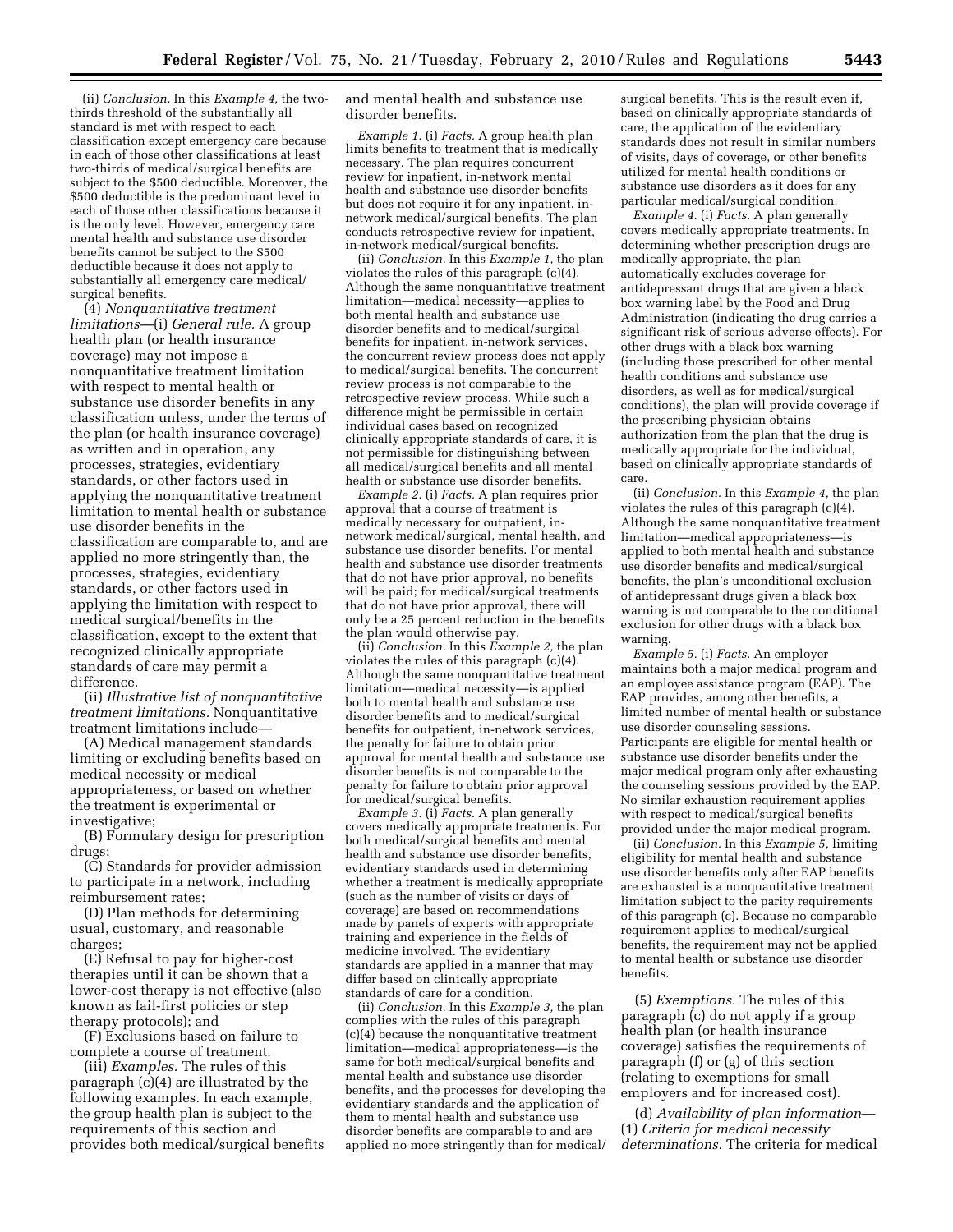necessity determinations made under a group health plan with respect to mental health or substance use disorder benefits (or health insurance coverage offered in connection with the plan with respect to such benefits) must be made available by the plan administrator (or the health insurance issuer offering such coverage) to any current or potential participant, beneficiary, or contracting provider upon request.

(2) *Reason for any denial.* The reason for any denial under a group health plan (or health insurance coverage) of reimbursement or payment for services with respect to mental health or substance use disorder benefits in the case of any participant or beneficiary must be made available by the plan administrator (or the health insurance issuer offering such coverage) to the participant or beneficiary in a form and manner consistent with the rules in § 2560.503–1 of this Part for group health plans.

(e) *Applicability*—(1) *Group health plans.* The requirements of this section apply to a group health plan offering medical/surgical benefits and mental health or substance use disorder benefits. If, under an arrangement or arrangements to provide medical care benefits by an employer or employee organization (including for this purpose a joint board of trustees of a multiemployer trust affiliated with one or more multiemployer plans), any participant (or beneficiary) can simultaneously receive coverage for medical/surgical benefits and coverage for mental health or substance use disorder benefits, then the requirements of this section (including the exemption provisions in paragraph (g) of this section) apply separately with respect to each combination of medical/surgical benefits and of mental health or substance use disorder benefits that any participant (or beneficiary) can simultaneously receive from that employer's or employee organization's arrangement or arrangements to provide medical care benefits, and all such combinations are considered for purposes of this section to be a single group health plan.

(2) *Health insurance issuers.* The requirements of this section apply to a health insurance issuer offering health insurance coverage for mental health or substance use disorder benefits in connection with a group health plan subject to paragraph (e)(1) of this section.

(3) *Scope.* This section does not— (i) Require a group health plan (or health insurance issuer offering coverage in connection with a group health plan) to provide any mental

health benefits or substance use disorder benefits, and the provision of benefits by a plan (or health insurance coverage) for one or more mental health conditions or substance use disorders does not require the plan or health insurance coverage under this section to provide benefits for any other mental health condition or substance use disorder; or

(ii) Affect the terms and conditions relating to the amount, duration, or scope of mental health or substance use disorder benefits under the plan (or health insurance coverage) except as specifically provided in paragraphs (b) and (c) of this section.

(f) *Small employer exemption*—(1) *In general.* The requirements of this section do not apply to a group health plan (or health insurance issuer offering coverage in connection with a group health plan) for a plan year of a small employer. For purposes of this paragraph (f), the term *small employer*  means, in connection with a group health plan with respect to a calendar year and a plan year, an employer who employed an average of at least two (or one in the case of an employer residing in a state that permits small groups to include a single individual) but not more than 50 employees on business days during the preceding calendar year. See section 732(a) of ERISA and § 2590.732(b) of this Part, which provide that this section (and certain other sections) does not apply to any group health plan (and health insurance issuer offering coverage in connection with a group health plan) for any plan year if, on the first day of the plan year, the plan has fewer than two participants who are current employees.

(2) *Rules in determining employer size.* For purposes of paragraph (f)(1) of this section—

(i) All persons treated as a single employer under subsections (b), (c), (m), and (o) of section 414 of the Code are treated as one employer;

(ii) If an employer was not in existence throughout the preceding calendar year, whether it is a small employer is determined based on the average number of employees the employer reasonably expects to employ on business days during the current calendar year; and

(iii) Any reference to an employer for purposes of the small employer exemption includes a reference to a predecessor of the employer.

(g) *Increased cost exemption*— [Reserved]

(h) *Sale of nonparity health insurance coverage.* A health insurance issuer may not sell a policy, certificate, or contract of insurance that fails to comply with

paragraph (b) or (c) of this section, except to a plan for a year for which the plan is exempt from the requirements of this section because the plan meets the requirements of paragraph (f) or (g) of this section.

(i) *Applicability dates*—(1) *In general.*  Except as provided in paragraph (i)(2) of this section, the requirements of this section are applicable for plan years beginning on or after July 1, 2010.

(2) *Special effective date for certain collectively-bargained plans.* For a group health plan maintained pursuant to one or more collective bargaining agreements ratified before October 3, 2008, the requirements of this section do not apply to the plan (or health insurance coverage offered in connection with the plan) for plan years beginning before the later of either—

(i) The date on which the last of the collective bargaining agreements relating to the plan terminates (determined without regard to any extension agreed to after October 3, 2008); or

(ii) July 1, 2010.

Signed at Washington, DC, this 26th day of January 2010.

### **Phyllis C. Borzi,**

*Assistant Secretary, Employee Benefits Security Administration, U.S. Department of Labor*.

#### **Department of Health and Human Services**

45 CFR Subtitle A

■ For the reasons set forth in the preamble, the Department of Health and Human Services is amending 45 CFR Subtitle A, Subchapter B, Part 146, Subpart C as follows:

## **PART 146—REQUIREMENTS FOR THE GROUP HEALTH INSURANCE MARKET**

■ 1. The authority citation for Part 146 continues to read as follows:

**Authority:** Secs. 2702 through 2705, 2711 through 2723, 2791, and 2792 of the PHS Act (42 U.S.C. 300gg–1 through 300gg–5, 300gg– 11 through 300gg–23, 300gg–91, and 300gg– 92).

■ 2. Section 146.136 is revised to read as follows:

#### **§ 146.136 Parity in mental health and substance use disorder benefits.**

(a) *Meaning of terms.* For purposes of this section, except where the context clearly indicates otherwise, the following terms have the meanings indicated:

*Aggregate lifetime dollar limit* means a dollar limitation on the total amount of specified benefits that may be paid under a group health plan (or health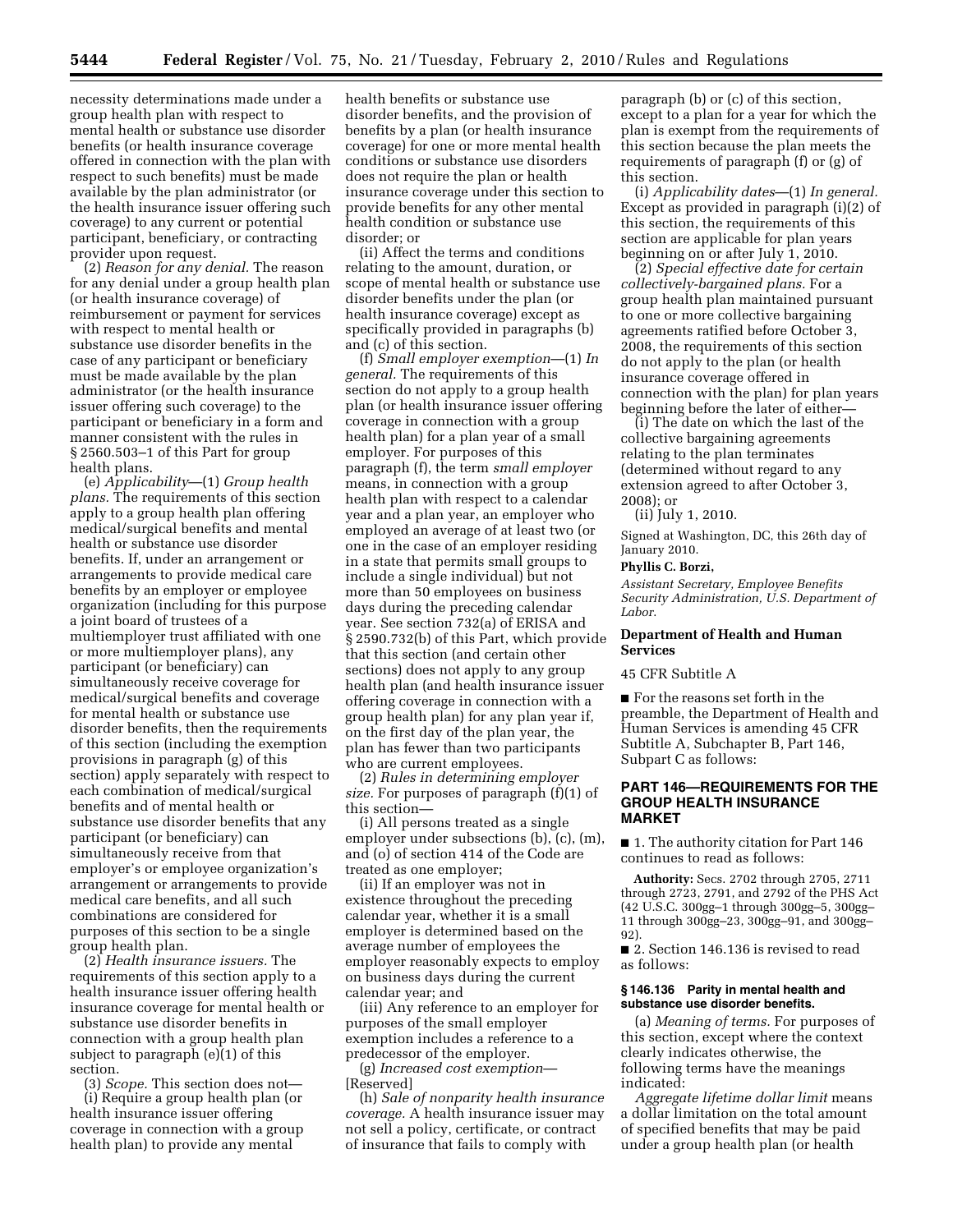insurance coverage offered in connection with such a plan) for any coverage unit.

*Annual dollar limit* means a dollar limitation on the total amount of specified benefits that may be paid in a 12-month period under a group health plan (or health insurance coverage offered in connection with such a plan) for any coverage unit.

*Coverage unit* means coverage unit as described in paragraph (c)(1)(iv) of this section.

*Cumulative financial requirements*  are financial requirements that determine whether or to what extent benefits are provided based on accumulated amounts and include deductibles and out-of-pocket maximums. (However, cumulative financial requirements do not include aggregate lifetime or annual dollar limits because these two terms are excluded from the meaning of financial requirements.)

*Cumulative quantitative treatment limitations* are treatment limitations that determine whether or to what extent benefits are provided based on accumulated amounts, such as annual or lifetime day or visit limits.

*Financial requirements* include deductibles, copayments, coinsurance, or out-of-pocket maximums. Financial requirements do not include aggregate lifetime or annual dollar limits.

*Medical/surgical benefits* means benefits for medical or surgical services, as defined under the terms of the plan or health insurance coverage, but does not include mental health or substance use disorder benefits. Any condition defined by the plan as being or as not being a medical/surgical condition must be defined to be consistent with generally recognized independent standards of current medical practice (for example, the most current version of the International Classification of Diseases (ICD) or State guidelines).

*Mental health benefits* means benefits with respect to services for mental health conditions, as defined under the terms of the plan and in accordance with applicable Federal and State law. Any condition defined by the plan as being or as not being a mental health condition must be defined to be consistent with generally recognized independent standards of current medical practice (for example, the most current version of the Diagnostic and Statistical Manual of Mental Disorders (DSM), the most current version of the ICD, or State guidelines).

*Substance use disorder benefits*  means benefits with respect to services for substance use disorders, as defined under the terms of the plan and in

accordance with applicable Federal and State law. Any disorder defined by the plan as being or as not being a substance use disorder must be defined to be consistent with generally recognized independent standards of current medical practice (for example, the most current version of the DSM, the most current version of the ICD, or State guidelines).

*Treatment limitations* include limits on benefits based on the frequency of treatment, number of visits, days of coverage, days in a waiting period, or other similar limits on the scope or duration of treatment. Treatment limitations include both quantitative treatment limitations, which are expressed numerically (such as 50 outpatient visits per year), and nonquantitative treatment limitations, which otherwise limit the scope or duration of benefits for treatment under a plan. (*See* paragraph (c)(4)(ii) of this section for an illustrative list of nonquantitative treatment limitations.) A permanent exclusion of all benefits for a particular condition or disorder, however, is not a treatment limitation.

(b) *Parity requirements with respect to aggregate lifetime and annual dollar limits*—(1)—*General*—(i) *General parity requirement.* A group health plan (or health insurance coverage offered by an issuer in connection with a group health plan) that provides both medical/ surgical benefits and mental health or substance use disorder benefits must comply with paragraph (b)(2), (b)(3), or (b)(6) of this section.

(ii) *Exception.* The rule in paragraph (b)(1)(i) of this section does not apply if a plan (or health insurance coverage) satisfies the requirements of paragraph (f) or (g) of this section (relating to exemptions for small employers and for increased cost).

(2) *Plan with no limit or limits on less than one-third of all medical/surgical benefits.* If a plan (or health insurance coverage) does not include an aggregate lifetime or annual dollar limit on any medical/surgical benefits or includes an aggregate lifetime or annual dollar limit that applies to less than one-third of all medical/surgical benefits, it may not impose an aggregate lifetime or annual dollar limit, respectively, on mental health or substance use disorder benefits.

(3) *Plan with a limit on at least twothirds of all medical/surgical benefits.* If a plan (or health insurance coverage) includes an aggregate lifetime or annual dollar limit on at least two-thirds of all medical/surgical benefits, it must either—

(i) Apply the aggregate lifetime or annual dollar limit both to the medical/

surgical benefits to which the limit would otherwise apply and to mental health or substance use disorder benefits in a manner that does not distinguish between the medical/ surgical benefits and mental health or substance use disorder benefits; or

(ii) Not include an aggregate lifetime or annual dollar limit on mental health or substance use disorder benefits that is less than the aggregate lifetime or annual dollar limit, respectively, on medical/surgical benefits. (For cumulative limits other than aggregate lifetime or annual dollar limits, see paragraph  $(c)(3)(v)$  of this section prohibiting separately accumulating cumulative financial requirements or cumulative quantitative treatment limitations.)

(4) *Examples.* The rules of paragraphs (b)(2) and (b)(3) of this section are illustrated by the following examples:

*Example 1.* (i) *Facts.* A group health plan has no annual limit on medical/surgical benefits and a \$10,000 annual limit on mental health and substance use disorder benefits. To comply with the requirements of this paragraph (b), the plan sponsor is considering each of the following options—

(A) Eliminating the plan's annual dollar limit on mental health and substance use disorder benefits;

(B) Replacing the plan's annual dollar limit on mental health and substance use disorder benefits with a \$500,000 annual limit on all benefits (including medical/surgical and mental health and substance use disorder benefits); and

(C) Replacing the plan's annual dollar limit on mental health and substance use disorder benefits with a \$250,000 annual limit on medical/surgical benefits and a \$250,000 annual limit on mental health and substance use disorder benefits.

(ii) *Conclusion.* In this *Example 1,* each of the three options being considered by the plan sponsor would comply with the requirements of this paragraph (b).

*Example 2.* (i) *Facts.* A plan has a \$100,000 annual limit on medical/surgical inpatient benefits and a \$50,000 annual limit on medical/surgical outpatient benefits. To comply with the parity requirements of this paragraph (b), the plan sponsor is considering each of the following options—

(A) Imposing a \$150,000 annual limit on mental health and substance use disorder benefits; and

(B) Imposing a \$100,000 annual limit on mental health and substance use disorder inpatient benefits and a \$50,000 annual limit on mental health and substance use disorder outpatient benefits.

(ii) *Conclusion.* In this *Example 2,* each option under consideration by the plan sponsor would comply with the requirements of this section.

(5) *Determining one-third and twothirds of all medical/surgical benefits.*  For purposes of this paragraph (b), the determination of whether the portion of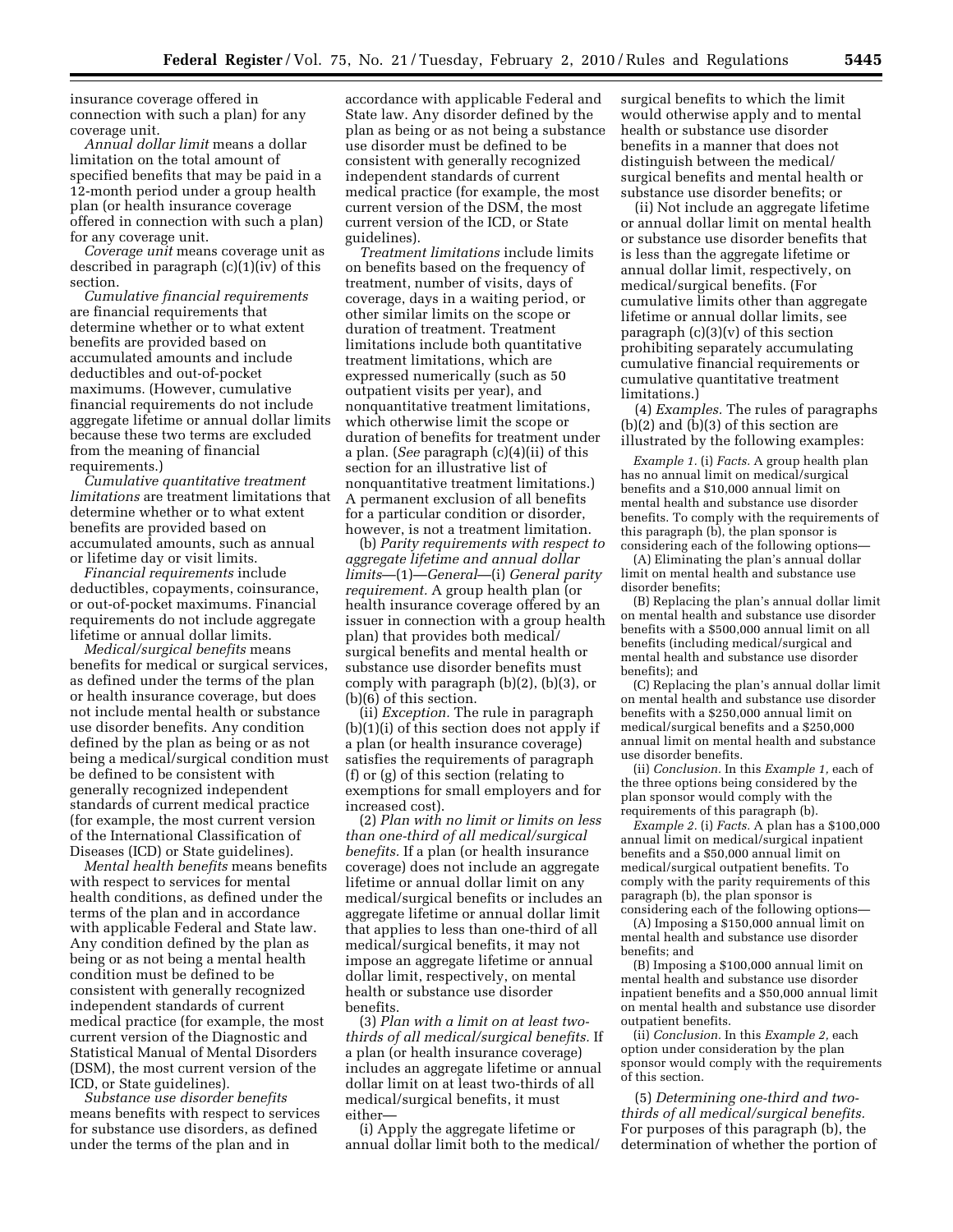medical/surgical benefits subject to an aggregate lifetime or annual dollar limit represents one-third or two-thirds of all medical/surgical benefits is based on the dollar amount of all plan payments for medical/surgical benefits expected to be paid under the plan for the plan year (or for the portion of the plan year after a change in plan benefits that affects the applicability of the aggregate lifetime or annual dollar limits). Any reasonable method may be used to determine whether the dollar amount expected to be paid under the plan will constitute one-third or two-thirds of the dollar amount of all plan payments for medical/surgical benefits.

(6) *Plan not described in paragraph (b)(2) or (b)(3) of this section*—(i) *In general.* A group health plan (or health insurance coverage) that is not described in paragraph (b)(2) or (b)(3) of this section with respect to aggregate lifetime or annual dollar limits on medical/surgical benefits, must either—

(A) Impose no aggregate lifetime or annual dollar limit, as appropriate, on mental health or substance use disorder benefits; or

(B) Impose an aggregate lifetime or annual dollar limit on mental health or substance use disorder benefits that is no less than an average limit calculated for medical/surgical benefits in the following manner. The average limit is calculated by taking into account the weighted average of the aggregate lifetime or annual dollar limits, as appropriate, that are applicable to the categories of medical/surgical benefits. Limits based on delivery systems, such as inpatient/outpatient treatment or normal treatment of common, low-cost conditions (such as treatment of normal births), do not constitute categories for purposes of this paragraph (b)(6)(i)(B). In addition, for purposes of determining weighted averages, any benefits that are not within a category that is subject to a separately-designated dollar limit under the plan are taken into account as a single separate category by using an estimate of the upper limit on the dollar amount that a plan may reasonably be expected to incur with respect to such benefits, taking into account any other applicable restrictions under the plan.

(ii) *Weighting.* For purposes of this paragraph (b)(6), the weighting applicable to any category of medical/ surgical benefits is determined in the manner set forth in paragraph (b)(5) of this section for determining one-third or two-thirds of all medical/surgical benefits.

(iii) *Example.* The rules of this paragraph (b)(6) are illustrated by the following example:

*Example.* (i) *Facts.* A group health plan that is subject to the requirements of this section includes a \$100,000 annual limit on medical/surgical benefits related to cardiopulmonary diseases. The plan does not include an annual dollar limit on any other category of medical/surgical benefits. The plan determines that 40% of the dollar amount of plan payments for medical/ surgical benefits are related to cardiopulmonary diseases. The plan determines that \$1,000,000 is a reasonable estimate of the upper limit on the dollar amount that the plan may incur with respect to the other 60% of payments for medical/surgical benefits.

(ii) *Conclusion.* In this *Example,* the plan is not described in paragraph (b)(3) of this section because there is not one annual dollar limit that applies to at least two-thirds of all medical/surgical benefits. Further, the plan is not described in paragraph (b)(2) of this section because more than one-third of all medical/surgical benefits are subject to an annual dollar limit. Under this paragraph (b)(6), the plan sponsor can choose either to include no annual dollar limit on mental health or substance use disorder benefits, or to include an annual dollar limit on mental health or substance use disorder benefits that is not less than the weighted average of the annual dollar limits applicable to each category of medical/surgical benefits. In this example, the minimum weighted average annual dollar limit that can be applied to mental health or substance use disorder benefits is \$640,000 (40%  $\times$  \$100,000 + 60%)  $\times$  \$1,000,000 = \$640,000).

(c) *Parity requirements with respect to financial requirements and treatment limitations*—(1) *Clarification of terms*— (i) *Classification of benefits.* When reference is made in this paragraph (c) to a classification of benefits, the term ''classification'' means a classification as described in paragraph (c)(2)(ii) of this section.

(ii) *Type of financial requirement or treatment limitation.* When reference is made in this paragraph (c) to a type of financial requirement or treatment limitation, the reference to type means its nature. Different types of financial requirements include deductibles, copayments, coinsurance, and out-ofpocket maximums. Different types of quantitative treatment limitations include annual, episode, and lifetime day and visit limits. See paragraph (c)(4)(ii) of this section for an illustrative list of nonquantitative treatment limitations.

(iii) *Level of a type of financial requirement or treatment limitation.*  When reference is made in this paragraph (c) to a level of a type of financial requirement or treatment limitation, level refers to the magnitude of the type of financial requirement or treatment limitation. For example, different levels of coinsurance include 20 percent and 30 percent; different levels of a copayment include \$15 and

\$20; different levels of a deductible include \$250 and \$500; and different levels of an episode limit include 21 inpatient days per episode and 30 inpatient days per episode.

(iv) *Coverage unit.* When reference is made in this paragraph (c) to a coverage unit, coverage unit refers to the way in which a plan (or health insurance coverage) groups individuals for purposes of determining benefits, or premiums or contributions. For example, different coverage units include self-only, family, and employeeplus-spouse.

(2) *General parity requirement*—(i) *General rule.* A group health plan (or health insurance coverage offered by an issuer in connection with a group health plan) that provides both medical/ surgical benefits and mental health or substance use disorder benefits may not apply any financial requirement or treatment limitation to mental health or substance use disorder benefits in any classification that is more restrictive than the predominant financial requirement or treatment limitation of that type applied to substantially all medical/surgical benefits in the same classification. Whether a financial requirement or treatment limitation is a predominant financial requirement or treatment limitation that applies to substantially all medical/surgical benefits in a classification is determined separately for each type of financial requirement or treatment limitation. The application of the rules of this paragraph (c)(2) to financial requirements and quantitative treatment limitations is addressed in paragraph (c)(3) of this section; the application of the rules of this paragraph (c)(2) to nonquantitative treatment limitations is addressed in paragraph (c)(4) of this section.

(ii) *Classifications of benefits used for applying rules*—(A) *In general.* If a plan (or health insurance coverage) provides mental health or substance use disorder benefits in any classification of benefits described in this paragraph (c)(2)(ii), mental health or substance use disorder benefits must be provided in every classification in which medical/surgical benefits are provided. In determining the classification in which a particular benefit belongs, a plan (or health insurance issuer) must apply the same standards to medical/surgical benefits and to mental health or substance use disorder benefits. To the extent that a plan (or health insurance coverage) provides benefits in a classification and imposes any separate financial requirement or treatment limitation (or separate level of a financial requirement or treatment limitation) for benefits in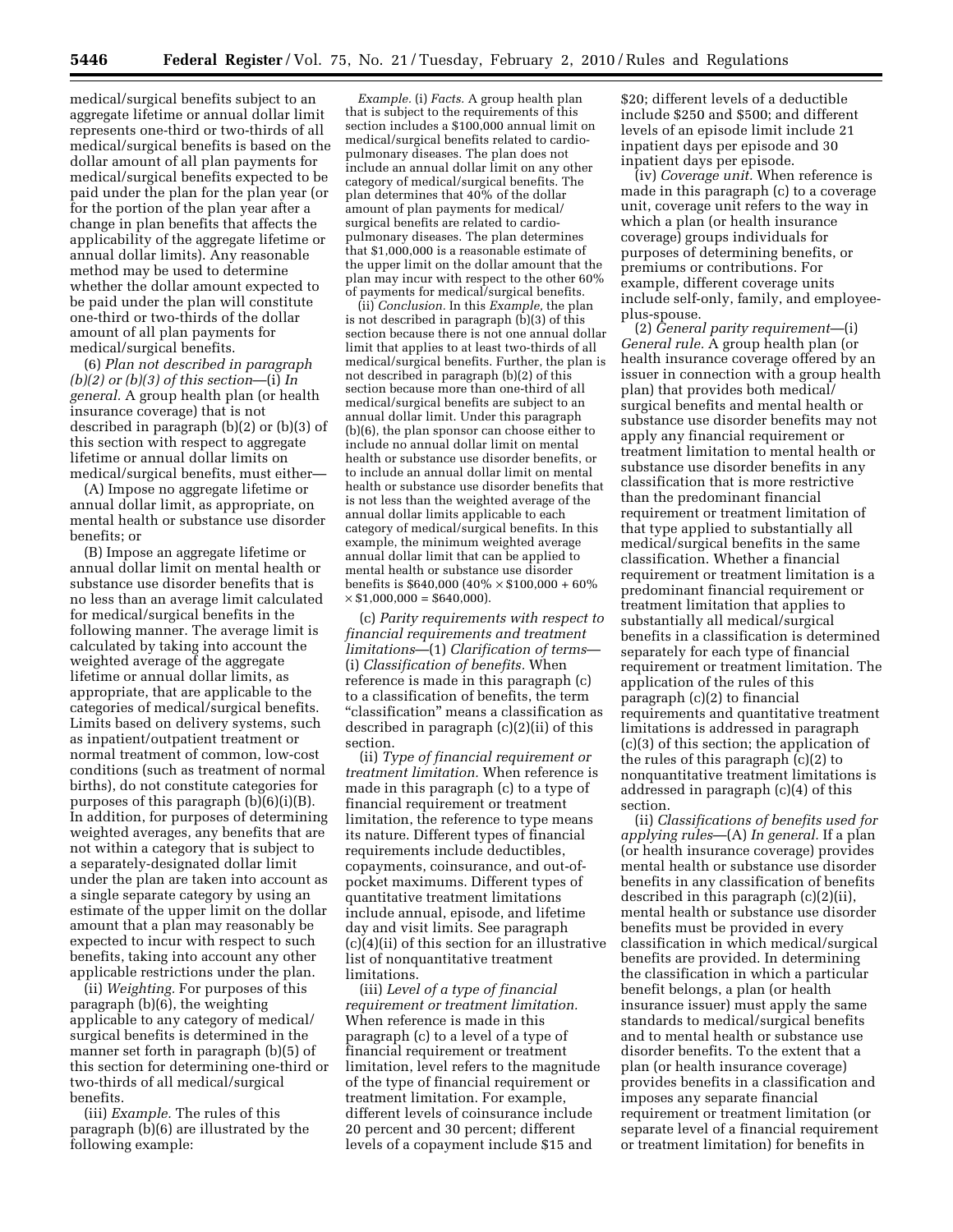the classification, the rules of this paragraph (c) apply separately with respect to that classification for all financial requirements or treatment limitations. The following classifications of benefits are the only classifications used in applying the rules of this paragraph (c):

(*1*) *Inpatient, in-network.* Benefits furnished on an inpatient basis and within a network of providers established or recognized under a plan or health insurance coverage.

(*2*) *Inpatient, out-of-network.* Benefits furnished on an inpatient basis and outside any network of providers established or recognized under a plan or health insurance coverage. This classification includes inpatient benefits under a plan (or health insurance coverage) that has no network of providers.

(*3*) *Outpatient, in-network.* Benefits furnished on an outpatient basis and within a network of providers established or recognized under a plan or health insurance coverage.

(*4*) *Outpatient, out-of-network.*  Benefits furnished on an outpatient basis and outside any network of providers established or recognized under a plan or health insurance coverage. This classification includes outpatient benefits under a plan (or health insurance coverage) that has no network of providers.

(*5*) *Emergency care.* Benefits for emergency care.

(*6*) *Prescription drugs.* Benefits for prescription drugs. See special rules for multi-tiered prescription drug benefits in paragraph (c)(3)(iii) of this section.

(B) *Application to out-of-network providers.* See paragraph (c)(2)(ii)(A) of this section, under which a plan (or health insurance coverage) that provides mental health or substance use disorder benefits in any classification of benefits must provide mental health or substance use disorder benefits in every classification in which medical/surgical benefits are provided, including out-ofnetwork classifications.

(C) *Examples.* The rules of this paragraph (c)(2)(ii) are illustrated by the following examples. In each example, the group health plan is subject to the requirements of this section and provides both medical/surgical benefits and mental health and substance use disorder benefits.

*Example 1.* (i) *Facts.* A group health plan offers inpatient and outpatient benefits and does not contract with a network of providers. The plan imposes a \$500 deductible on all benefits. For inpatient medical/surgical benefits, the plan imposes a coinsurance requirement. For outpatient medical/surgical benefits, the plan imposes

copayments. The plan imposes no other financial requirements or treatment limitations.

(ii) *Conclusion.* In this *Example 1,* because the plan has no network of providers, all benefits provided are out-of-network. Because inpatient, out-of-network medical/ surgical benefits are subject to separate financial requirements from outpatient, outof-network medical/surgical benefits, the rules of this paragraph (c) apply separately with respect to any financial requirements and treatment limitations, including the deductible, in each classification.

*Example 2.* (i) *Facts.* A plan imposes a \$500 deductible on all benefits. The plan has no network of providers. The plan generally imposes a 20 percent coinsurance requirement with respect to all benefits, without distinguishing among inpatient, outpatient, emergency, or prescription drug benefits. The plan imposes no other financial requirements or treatment limitations.

(ii) *Conclusion.* In this *Example 2,* because the plan does not impose separate financial requirements (or treatment limitations) based on classification, the rules of this paragraph (c) apply with respect to the deductible and the coinsurance across all benefits.

*Example 3.* (i) *Facts.* Same facts as *Example 2,* except the plan exempts emergency care benefits from the 20 percent coinsurance requirement. The plan imposes no other financial requirements or treatment limitations.

(ii) *Conclusion.* In this *Example 3,* because the plan imposes separate financial requirements based on classifications, the rules of this paragraph (c) apply with respect to the deductible and the coinsurance separately for—

(A) Benefits in the emergency

classification; and

(B) All other benefits.

*Example 4.* (i) *Facts.* Same facts as *Example 2,* except the plan also imposes a preauthorization requirement for all inpatient treatment in order for benefits to be paid. No such requirement applies to outpatient treatment.

(ii) *Conclusion.* In this *Example 4,* because the plan has no network of providers, all benefits provided are out-of-network. Because the plan imposes a separate treatment limitation based on classifications, the rules of this paragraph (c) apply with respect to the deductible and coinsurance separately for—

(A) Inpatient, out-of-network benefits; and (B) All other benefits.

(3) *Financial requirements and quantitative treatment limitations*—(i) *Determining* ''*substantially all*'' *and*  ''*predominant*''—(A) *Substantially all.*  For purposes of this paragraph (c), a type of financial requirement or quantitative treatment limitation is considered to apply to substantially all medical/surgical benefits in a classification of benefits if it applies to at least two-thirds of all medical/ surgical benefits in that classification. (For this purpose, benefits expressed as subject to a zero level of a type of

financial requirement are treated as benefits not subject to that type of financial requirement, and benefits expressed as subject to a quantitative treatment limitation that is unlimited are treated as benefits not subject to that type of quantitative treatment limitation.) If a type of financial requirement or quantitative treatment limitation does not apply to at least twothirds of all medical/surgical benefits in a classification, then that type cannot be applied to mental health or substance use disorder benefits in that classification.

(B) *Predominant*—(*1*) If a type of financial requirement or quantitative treatment limitation applies to at least two-thirds of all medical/surgical benefits in a classification as determined under paragraph (c)(3)(i)(A) of this section, the level of the financial requirement or quantitative treatment limitation that is considered the predominant level of that type in a classification of benefits is the level that applies to more than one-half of medical/surgical benefits in that classification subject to the financial requirement or quantitative treatment limitation.

(*2*) If, with respect to a type of financial requirement or quantitative treatment limitation that applies to at least two-thirds of all medical/surgical benefits in a classification, there is no single level that applies to more than one-half of medical/surgical benefits in the classification subject to the financial requirement or quantitative treatment limitation, the plan (or health insurance issuer) may combine levels until the combination of levels applies to more than one-half of medical/surgical benefits subject to the financial requirement or quantitative treatment limitation in the classification. The least restrictive level within the combination is considered the predominant level of that type in the classification. (For this purpose, a plan may combine the most restrictive levels first, with each less restrictive level added to the combination until the combination applies to more than one-half of the benefits subject to the financial requirement or treatment limitation.)

(C) *Portion based on plan payments.*  For purposes of this paragraph (c), the determination of the portion of medical/ surgical benefits in a classification of benefits subject to a financial requirement or quantitative treatment limitation (or subject to any level of a financial requirement or quantitative treatment limitation) is based on the dollar amount of all plan payments for medical/surgical benefits in the classification expected to be paid under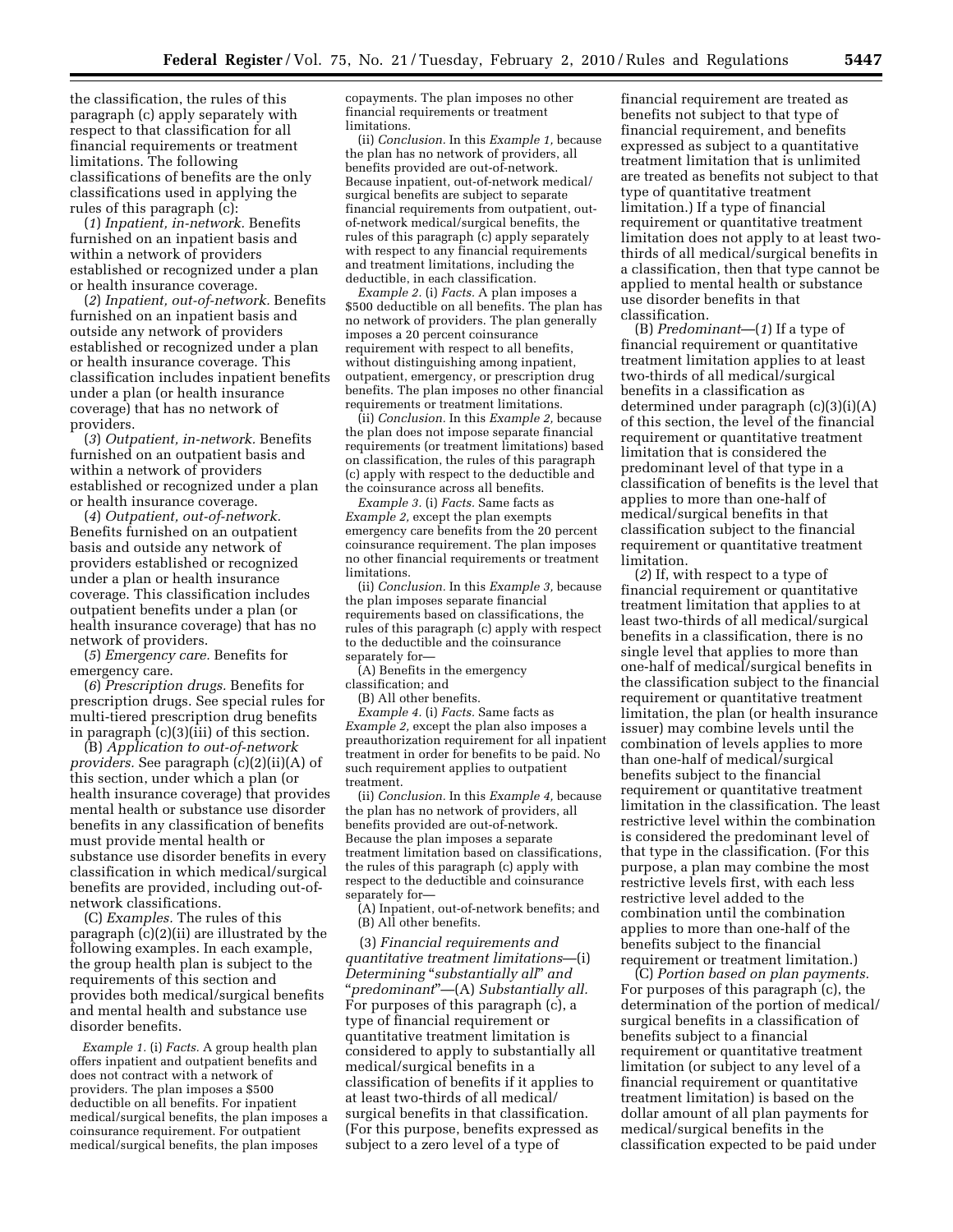the plan for the plan year (or for the portion of the plan year after a change in plan benefits that affects the applicability of the financial requirement or quantitative treatment limitation).

(D) *Clarifications for certain threshold requirements.* For any deductible, the dollar amount of plan payments includes all plan payments with respect to claims that would be subject to the deductible if it had not been satisfied. For any out-of-pocket maximum, the dollar amount of plan payments includes all plan payments associated with out-of-pocket payments that are taken into account towards the out-ofpocket maximum as well as all plan payments associated with out-of-pocket payments that would have been made towards the out-of-pocket maximum if it had not been satisfied. Similar rules apply for any other thresholds at which the rate of plan payment changes.

(E) *Determining the dollar amount of plan payments.* Subject to paragraph  $(c)(3)(i)(D)$  of this section, any reasonable method may be used to

determine the dollar amount expected to be paid under a plan for medical/ surgical benefits subject to a financial requirement or quantitative treatment limitation (or subject to any level of a financial requirement or quantitative treatment limitation).

(ii) *Application to different coverage units.* If a plan (or health insurance coverage) applies different levels of a financial requirement or quantitative treatment limitation to different coverage units in a classification of medical/surgical benefits, the predominant level that applies to substantially all medical/surgical benefits in the classification is determined separately for each coverage unit.

(iii) *Special rule for multi-tiered prescription drug benefits.* If a plan (or health insurance coverage) applies different levels of financial requirements to different tiers of prescription drug benefits based on reasonable factors determined in accordance with the rules in paragraph (c)(4)(i) of this section (relating to

requirements for nonquantitative treatment limitations) and without regard to whether a drug is generally prescribed with respect to medical/ surgical benefits or with respect to mental health or substance use disorder benefits, the plan (or health insurance coverage) satisfies the parity requirements of this paragraph (c) with respect to prescription drug benefits. Reasonable factors include cost, efficacy, generic versus brand name, and mail order versus pharmacy pick-up.

(iv) *Examples.* The rules of paragraphs  $(c)(3)(i)$ ,  $(c)(3)(ii)$ , and (c)(3)(iii) of this section are illustrated by the following examples. In each example, the group health plan is subject to the requirements of this section and provides both medical/ surgical benefits and mental health and substance use disorder benefits.

*Example 1.* (i) *Facts.* For inpatient, out-ofnetwork medical/surgical benefits, a group health plan imposes five levels of coinsurance. Using a reasonable method, the plan projects its payments for the upcoming year as follows:

|  | $0\%$<br>\$200x<br>20%<br>N/A | 10%<br>\$100x<br>10%<br>12.5%<br>(100x/800x) | 15%<br>\$450x<br>45%<br>56.25%<br>(450x/800x) | 20%<br>\$100x<br>10%<br>12.5%<br>(100x/800x) | 30%<br>\$150x<br>15%<br>18.75%<br>(150x/800x) | $\mathsf{Total}$<br>\$1.000x |
|--|-------------------------------|----------------------------------------------|-----------------------------------------------|----------------------------------------------|-----------------------------------------------|------------------------------|
|--|-------------------------------|----------------------------------------------|-----------------------------------------------|----------------------------------------------|-----------------------------------------------|------------------------------|

The plan projects plan costs of \$800x to be subject to coinsurance  $(\$100x + \$450x +$  $$100x + $150x = $800x$ . Thus, 80 percent (\$800x/\$1,000x) of the benefits are projected to be subject to coinsurance, and 56.25 percent of the benefits subject to coinsurance are projected to be subject to the 15 percent coinsurance level.

(ii) *Conclusion.* In this *Example 1,* the twothirds threshold of the substantially all

standard is met for coinsurance because 80 percent of all inpatient, out-of-network medical/surgical benefits are subject to coinsurance. Moreover, the 15 percent coinsurance is the predominant level because it is applicable to more than one-half of inpatient, out-of-network medical/surgical benefits subject to the coinsurance requirement. The plan may not impose any level of coinsurance with respect to

inpatient, out-of-network mental health or substance use disorder benefits that is more restrictive than the 15 percent level of coinsurance.

*Example 2.* (i) *Facts.* For outpatient, innetwork medical/surgical benefits, a plan imposes five different copayment levels. Using a reasonable method, the plan projects payments for the upcoming year as follows:

|  | -\$0<br>\$200x<br>20%<br>N/A | \$10<br>\$200x<br>20%<br>25%<br>(200x/800x) | \$15<br>\$200x<br>20%<br>25%<br>(200x/800x) | \$20<br>\$300x<br>30%<br>37.5%<br>(300x/800x) | \$50<br>\$100x<br>10%<br>12.5%<br>(100x/800x) | Total<br>\$1,000x |
|--|------------------------------|---------------------------------------------|---------------------------------------------|-----------------------------------------------|-----------------------------------------------|-------------------|
|--|------------------------------|---------------------------------------------|---------------------------------------------|-----------------------------------------------|-----------------------------------------------|-------------------|

The plan projects plan costs of \$800x to be subject to copayments (\$200x + \$200x +  $$300x + $100x = $800x$ . Thus, 80 percent (\$800x/\$1,000x) of the benefits are projected to be subject to a copayment.

(ii) *Conclusion.* In this *Example 2,* the twothirds threshold of the substantially all standard is met for copayments because 80 percent of all outpatient, in-network medical/ surgical benefits are subject to a copayment. Moreover, there is no single level that applies to more than one-half of medical/surgical benefits in the classification subject to a copayment (for the \$10 copayment, 25%; for the \$15 copayment, 25%; for the \$20 copayment, 37.5%; and for the \$50 copayment, 12.5%). The plan can combine

any levels of copayment, including the highest levels, to determine the predominant level that can be applied to mental health or substance use disorder benefits. If the plan combines the highest levels of copayment, the combined projected payments for the two highest copayment levels, the \$50 copayment and the \$20 copayment, are not more than one-half of the outpatient, in-network medical/surgical benefits subject to a copayment because they are exactly one-half  $($300x + $100x = $400x; $400x/$800x =$ 50%). The combined projected payments for the three highest copayment levels—the \$50 copayment, the \$20 copayment, and the \$15 copayment—are more than one-half of the outpatient, in-network medical/surgical

benefits subject to the copayments (\$100x +  $$300x + $200x = $600x; $600x/$800x =$ 75%). Thus, the plan may not impose any copayment on outpatient, in-network mental health or substance use disorder benefits that is more restrictive than the least restrictive copayment in the combination, the \$15 copayment.

*Example 3.* (i) *Facts.* A plan imposes a \$250 deductible on all medical/surgical benefits for self-only coverage and a \$500 deductible on all medical/surgical benefits for family coverage. The plan has no network of providers. For all medical/surgical benefits, the plan imposes a coinsurance requirement. The plan imposes no other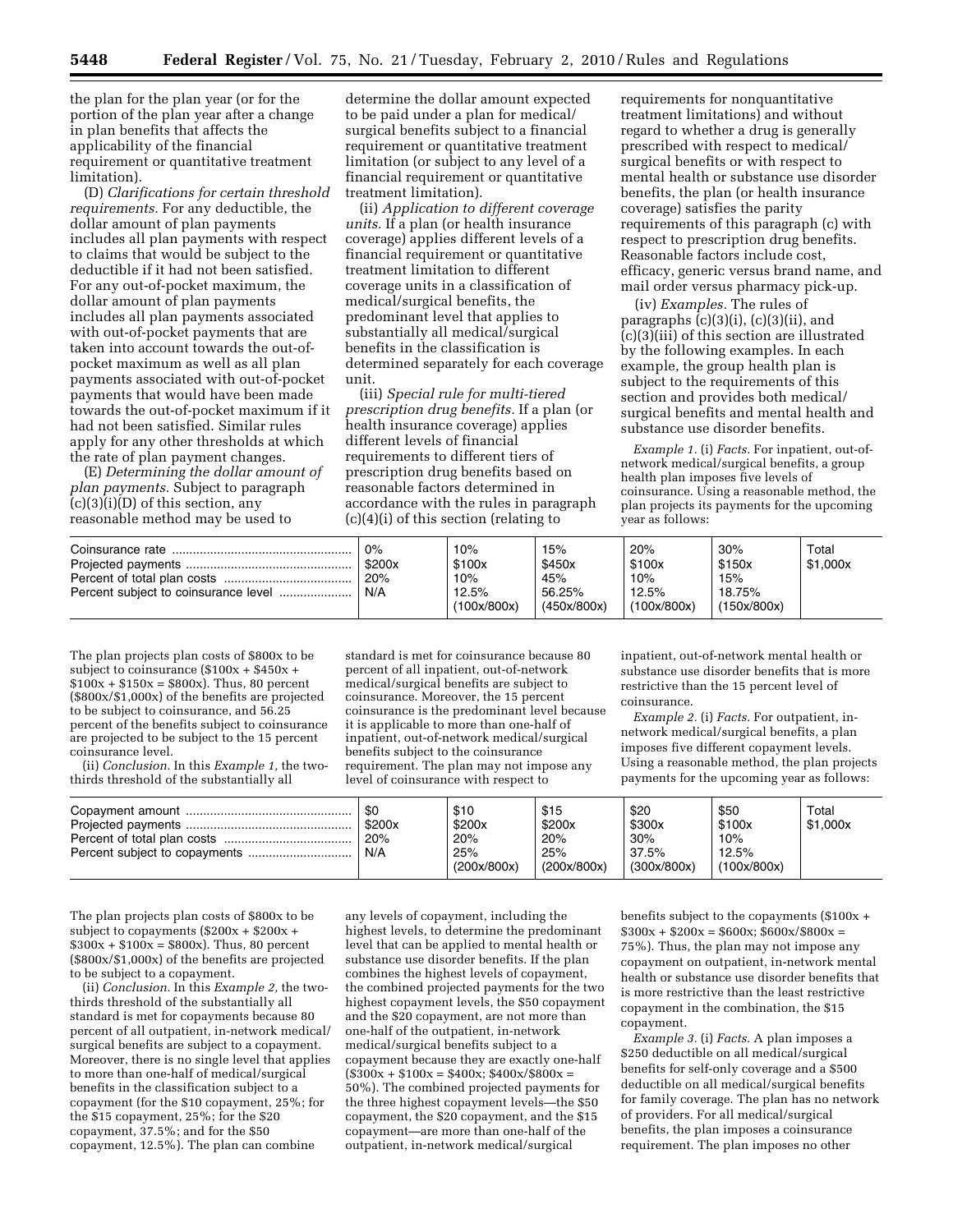financial requirements or treatment limitations.

(ii) *Conclusion.* In this *Example 3,* because the plan has no network of providers, all benefits are provided out-of-network. Because self-only and family coverage are subject to different deductibles, whether the deductible applies to substantially all medical/surgical benefits is determined separately for self-only medical/surgical

benefits and family medical/surgical benefits. Because the coinsurance is applied without regard to coverage units, the predominant coinsurance that applies to substantially all medical/surgical benefits is determined without regard to coverage units.

*Example 4.* (i) *Facts.* A plan applies the following financial requirements for prescription drug benefits. The requirements are applied without regard to whether a drug is generally prescribed with respect to medical/surgical benefits or with respect to mental health or substance use disorder benefits. Moreover, the process for certifying a particular drug as ''generic'', ''preferred brand name", "non-preferred brand name", or ''specialty'' complies with the rules of paragraph  $(c)(4)(i)$  of this section (relating to requirements for nonquantitative treatment limitations).

| Tier description | Tier 1        | Tier 2                        | Tier 3                                                                                       | Tier 4          |
|------------------|---------------|-------------------------------|----------------------------------------------------------------------------------------------|-----------------|
|                  | Generic drugs | Preferred brand<br>name drugs | Non-preferred<br>brand name<br>drugs (which<br>may have Tier 1<br>or Tier 2<br>alternatives) | Specialty drugs |
|                  | 90%           | 80%                           | 60%                                                                                          | 50%             |

(ii) *Conclusion.* In this *Example 4,* the financial requirements that apply to prescription drug benefits are applied without regard to whether a drug is generally prescribed with respect to medical/surgical benefits or with respect to mental health or substance use disorder benefits; the process for certifying drugs in different tiers complies with paragraph  $(c)(4)$  of this section; and the bases for establishing different levels or types of financial requirements are reasonable. The financial requirements applied to prescription drug benefits do not violate the parity requirements of this paragraph (c)(3).

(v) *No separate cumulative financial requirements or cumulative quantitative treatment limitations*—(A) A group health plan (or health insurance coverage offered in connection with a group health plan) may not apply any cumulative financial requirement or cumulative quantitative treatment limitation for mental health or

substance use disorder benefits in a classification that accumulates separately from any established for medical/surgical benefits in the same classification.

(B) The rules of this paragraph (c)(3)(v) are illustrated by the following examples:

*Example 1.* (i) *Facts.* A group health plan imposes a combined annual \$500 deductible on all medical/surgical, mental health, and substance use disorder benefits.

(ii) *Conclusion.* In this *Example 1,* the combined annual deductible complies with the requirements of this paragraph  $(c)(3)(v)$ .

*Example 2.* (i) *Facts.* A plan imposes an annual \$250 deductible on all medical/ surgical benefits and a separate annual \$250 deductible on all mental health and substance use disorder benefits.

(ii) *Conclusion.* In this *Example 2,* the separate annual deductible on mental health and substance use disorder benefits violates the requirements of this paragraph (c)(3)(v).

*Example 3.* (i) *Facts.* A plan imposes an annual \$300 deductible on all medical/ surgical benefits and a separate annual \$100 deductible on all mental health or substance use disorder benefits.

(ii) *Conclusion.* In this *Example 3,* the separate annual deductible on mental health and substance use disorder benefits violates the requirements of this paragraph (c)(3)(v).

*Example 4.* (i) *Facts.* A plan generally imposes a combined annual \$500 deductible on all benefits (both medical/surgical benefits and mental health and substance use disorder benefits) except prescription drugs. Certain benefits, such as preventive care, are provided without regard to the deductible. The imposition of other types of financial requirements or treatment limitations varies with each classification. Using reasonable methods, the plan projects its payments for medical/surgical benefits in each classification for the upcoming year as follows:

| Classification. | Benefits subiect<br>to deductible | Total benefits | Percent subiect<br>to deductible |
|-----------------|-----------------------------------|----------------|----------------------------------|
|                 | \$1,800x                          | \$2,000x       | 90                               |
|                 | .000x                             | 1.000x         | 100                              |
|                 | .400x                             | 2.000x         | 70                               |
|                 | .880x                             | 2.000x         | 94                               |
|                 | 300x                              | 500x           | 60                               |

(ii) *Conclusion.* In this *Example 4,* the twothirds threshold of the substantially all standard is met with respect to each classification except emergency care because in each of those other classifications at least two-thirds of medical/surgical benefits are subject to the \$500 deductible. Moreover, the \$500 deductible is the predominant level in each of those other classifications because it is the only level. However, emergency care mental health and substance use disorder benefits cannot be subject to the \$500 deductible because it does not apply to substantially all emergency care medical/ surgical benefits.

(4) *Nonquantitative treatment limitations*—(i) *General rule.* A group health plan (or health insurance coverage) may not impose a nonquantitative treatment limitation with respect to mental health or substance use disorder benefits in any classification unless, under the terms of the plan (or health insurance coverage) as written and in operation, any processes, strategies, evidentiary standards, or other factors used in applying the nonquantitative treatment limitation to mental health or substance use disorder benefits in the

classification are comparable to, and are applied no more stringently than, the processes, strategies, evidentiary standards, or other factors used in applying the limitation with respect to medical surgical/benefits in the classification, except to the extent that recognized clinically appropriate standards of care may permit a difference.

(ii) *Illustrative list of nonquantitative treatment limitations.* Nonquantitative treatment limitations include—

(A) Medical management standards limiting or excluding benefits based on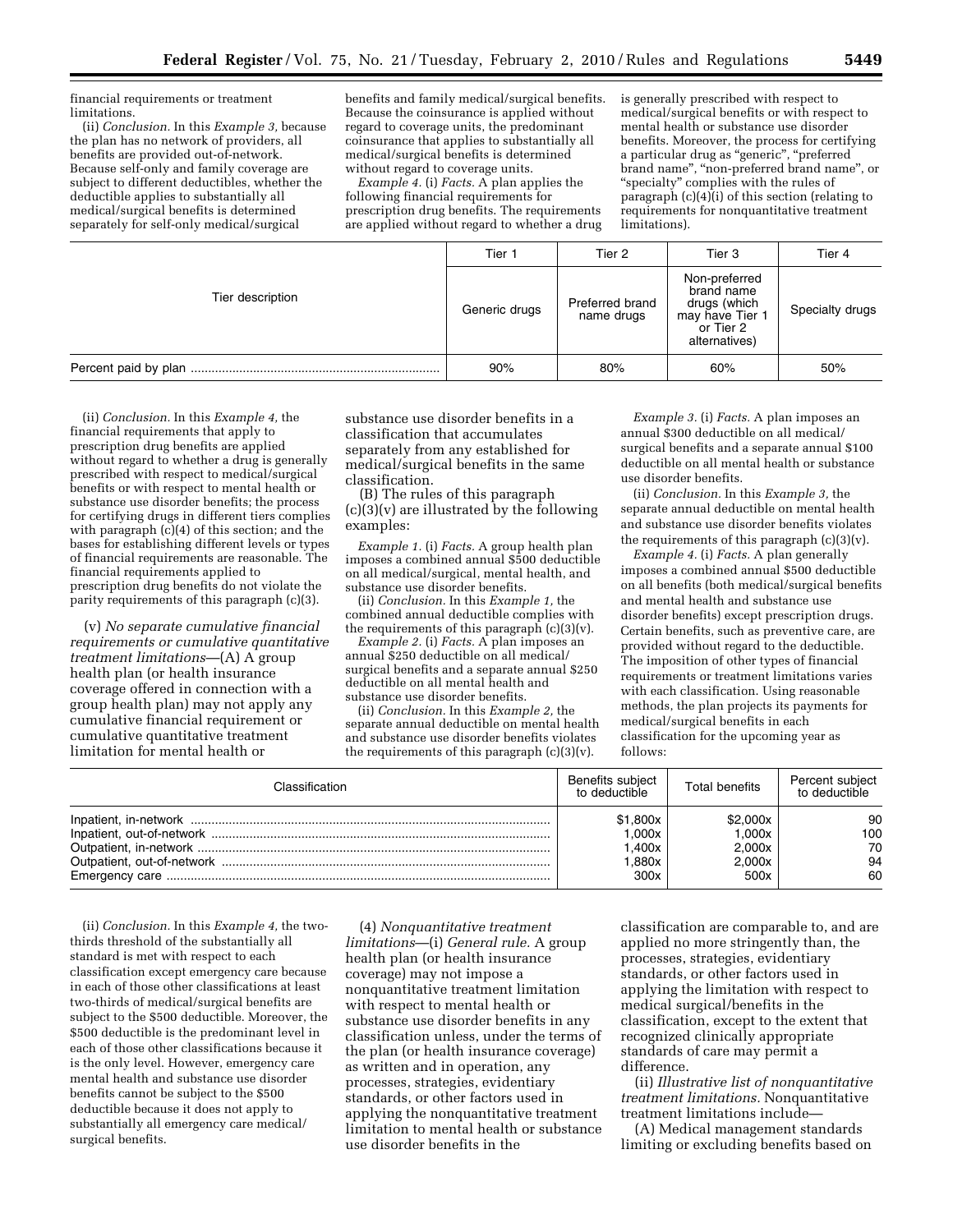medical necessity or medical appropriateness, or based on whether the treatment is experimental or investigative;

(B) Formulary design for prescription drugs;

(C) Standards for provider admission to participate in a network, including reimbursement rates;

(D) Plan methods for determining usual, customary, and reasonable charges;

(E) Refusal to pay for higher-cost therapies until it can be shown that a lower-cost therapy is not effective (also known as fail-first policies or step therapy protocols); and

(F) Exclusions based on failure to complete a course of treatment.

(iii) *Examples.* The rules of this paragraph (c)(4) are illustrated by the following examples. In each example, the group health plan is subject to the requirements of this section and provides both medical/surgical benefits and mental health and substance use disorder benefits.

*Example 1.* (i) *Facts.* A group health plan limits benefits to treatment that is medically necessary. The plan requires concurrent review for inpatient, in-network mental health and substance use disorder benefits but does not require it for any inpatient, innetwork medical/surgical benefits. The plan conducts retrospective review for inpatient, in-network medical/surgical benefits.

(ii) *Conclusion.* In this *Example 1,* the plan violates the rules of this paragraph (c)(4). Although the same nonquantitative treatment limitation—medical necessity—applies to both mental health and substance use disorder benefits and to medical/surgical benefits for inpatient, in-network services, the concurrent review process does not apply to medical/surgical benefits. The concurrent review process is not comparable to the retrospective review process. While such a difference might be permissible in certain individual cases based on recognized clinically appropriate standards of care, it is not permissible for distinguishing between all medical/surgical benefits and all mental health or substance use disorder benefits.

*Example 2.* (i) *Facts.* A plan requires prior approval that a course of treatment is medically necessary for outpatient, innetwork medical/surgical, mental health, and substance use disorder benefits. For mental health and substance use disorder treatments that do not have prior approval, no benefits will be paid; for medical/surgical treatments that do not have prior approval, there will only be a 25 percent reduction in the benefits the plan would otherwise pay.

(ii) *Conclusion.* In this *Example 2,* the plan violates the rules of this paragraph (c)(4). Although the same nonquantitative treatment limitation—medical necessity—is applied both to mental health and substance use disorder benefits and to medical/surgical benefits for outpatient, in-network services, the penalty for failure to obtain prior approval for mental health and substance use

disorder benefits is not comparable to the penalty for failure to obtain prior approval for medical/surgical benefits.

*Example 3.* (i) *Facts.* A plan generally covers medically appropriate treatments. For both medical/surgical benefits and mental health and substance use disorder benefits, evidentiary standards used in determining whether a treatment is medically appropriate (such as the number of visits or days of coverage) are based on recommendations made by panels of experts with appropriate training and experience in the fields of medicine involved. The evidentiary standards are applied in a manner that may differ based on clinically appropriate standards of care for a condition.

(ii) *Conclusion.* In this *Example 3,* the plan complies with the rules of this paragraph (c)(4) because the nonquantitative treatment limitation—medical appropriateness—is the same for both medical/surgical benefits and mental health and substance use disorder benefits, and the processes for developing the evidentiary standards and the application of them to mental health and substance use disorder benefits are comparable to and are applied no more stringently than for medical/ surgical benefits. This is the result even if, based on clinically appropriate standards of care, the application of the evidentiary standards does not result in similar numbers of visits, days of coverage, or other benefits utilized for mental health conditions or substance use disorders as it does for any particular medical/surgical condition.

*Example 4.* (i) *Facts.* A plan generally covers medically appropriate treatments. In determining whether prescription drugs are medically appropriate, the plan automatically excludes coverage for antidepressant drugs that are given a black box warning label by the Food and Drug Administration (indicating the drug carries a significant risk of serious adverse effects). For other drugs with a black box warning (including those prescribed for other mental health conditions and substance use disorders, as well as for medical/surgical conditions), the plan will provide coverage if the prescribing physician obtains authorization from the plan that the drug is medically appropriate for the individual, based on clinically appropriate standards of care.

(ii) *Conclusion.* In this *Example 4,* the plan violates the rules of this paragraph (c)(4). Although the same nonquantitative treatment limitation—medical appropriateness—is applied to both mental health and substance use disorder benefits and medical/surgical benefits, the plan's unconditional exclusion of antidepressant drugs given a black box warning is not comparable to the conditional exclusion for other drugs with a black box warning.

*Example 5.* (i) *Facts.* An employer maintains both a major medical program and an employee assistance program (EAP). The EAP provides, among other benefits, a limited number of mental health or substance use disorder counseling sessions. Participants are eligible for mental health or substance use disorder benefits under the major medical program only after exhausting the counseling sessions provided by the EAP.

No similar exhaustion requirement applies with respect to medical/surgical benefits provided under the major medical program.

(ii) *Conclusion.* In this *Example 5,* limiting eligibility for mental health and substance use disorder benefits only after EAP benefits are exhausted is a nonquantitative treatment limitation subject to the parity requirements of this paragraph (c). Because no comparable requirement applies to medical/surgical benefits, the requirement may not be applied to mental health or substance use disorder benefits.

(5) *Exemptions.* The rules of this paragraph (c) do not apply if a group health plan (or health insurance coverage) satisfies the requirements of paragraph (f) or (g) of this section (relating to exemptions for small employers and for increased cost).

(d) *Availability of plan information*— (1) *Criteria for medical necessity determinations.* The criteria for medical necessity determinations made under a group health plan with respect to mental health or substance use disorder benefits (or health insurance coverage offered in connection with the plan with respect to such benefits) must be made available by the plan administrator (or the health insurance issuer offering such coverage) to any current or potential participant, beneficiary, or contracting provider upon request.

(2) *Reason for denial.* The reason for any denial under a non-Federal governmental plan (or health insurance coverage offered in connection with such plan) of reimbursement or payment for services with respect to mental health or substance use disorder benefits in the case of any participant or beneficiary must be made available within a reasonable time and in a reasonable manner by the plan administrator (or the health insurance issuer offering such coverage) to the participant or beneficiary upon request. For this purpose, a non-Federal governmental plan (or health insurance coverage offered in connection with such plan) that provides the reason for the claim denial in a form and manner consistent with the requirements of 29 CFR 2560.503–1 for group health plans complies with the requirements of this paragraph (d)(2).

(e) *Applicability*—(1) *Group health plans.* The requirements of this section apply to a group health plan offering medical/surgical benefits and mental health or substance use disorder benefits. If, under an arrangement or arrangements to provide medical care benefits by an employer or employee organization (including for this purpose a joint board of trustees of a multiemployer trust affiliated with one or more multiemployer plans), any participant (or beneficiary) can